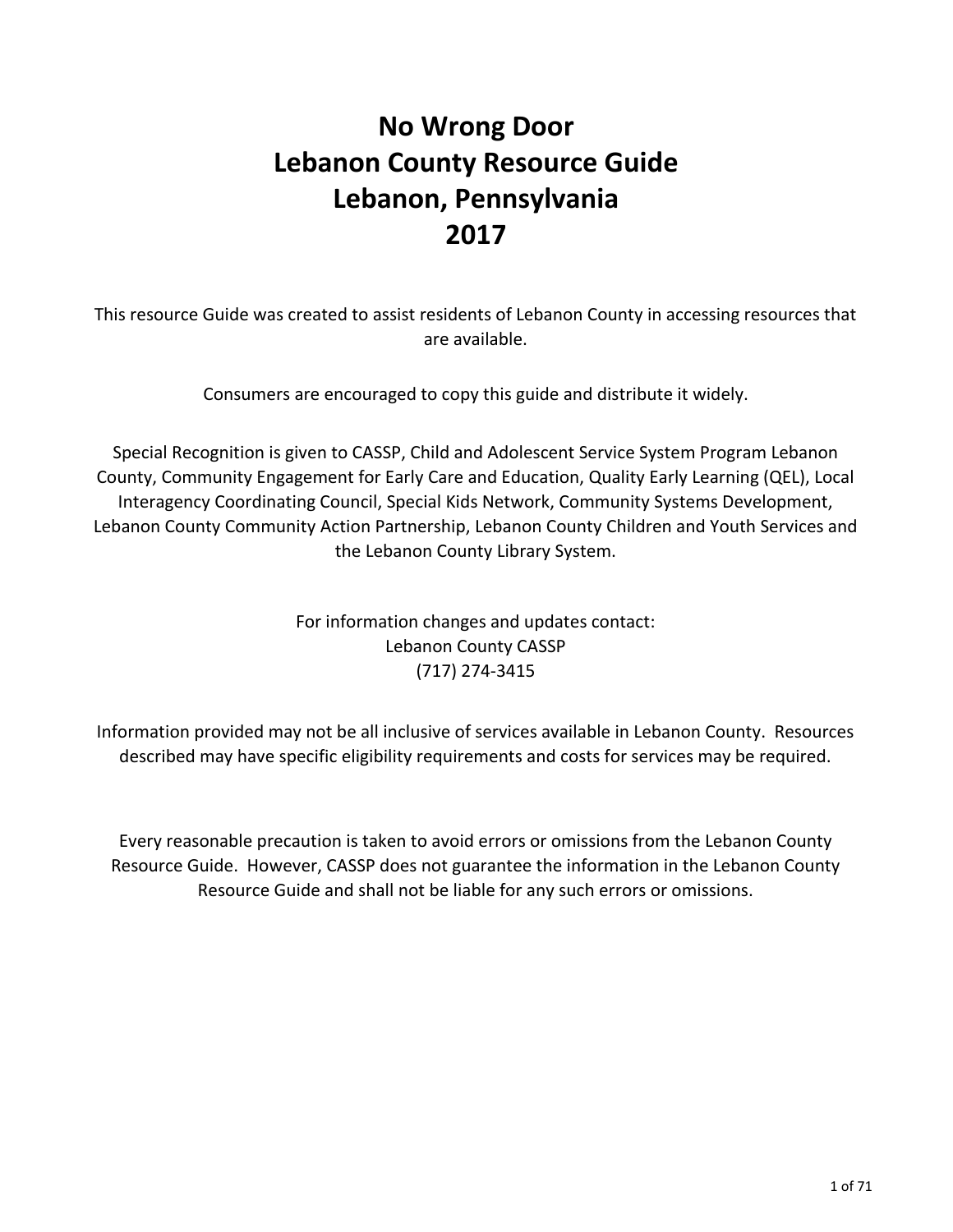## **Table of Contents**

| Pages |
|-------|
|       |
|       |
|       |
|       |
|       |
|       |
|       |
|       |
|       |
|       |
|       |
|       |
|       |
|       |
|       |
|       |
|       |
|       |
|       |
|       |
|       |
|       |
|       |
|       |
|       |
|       |
|       |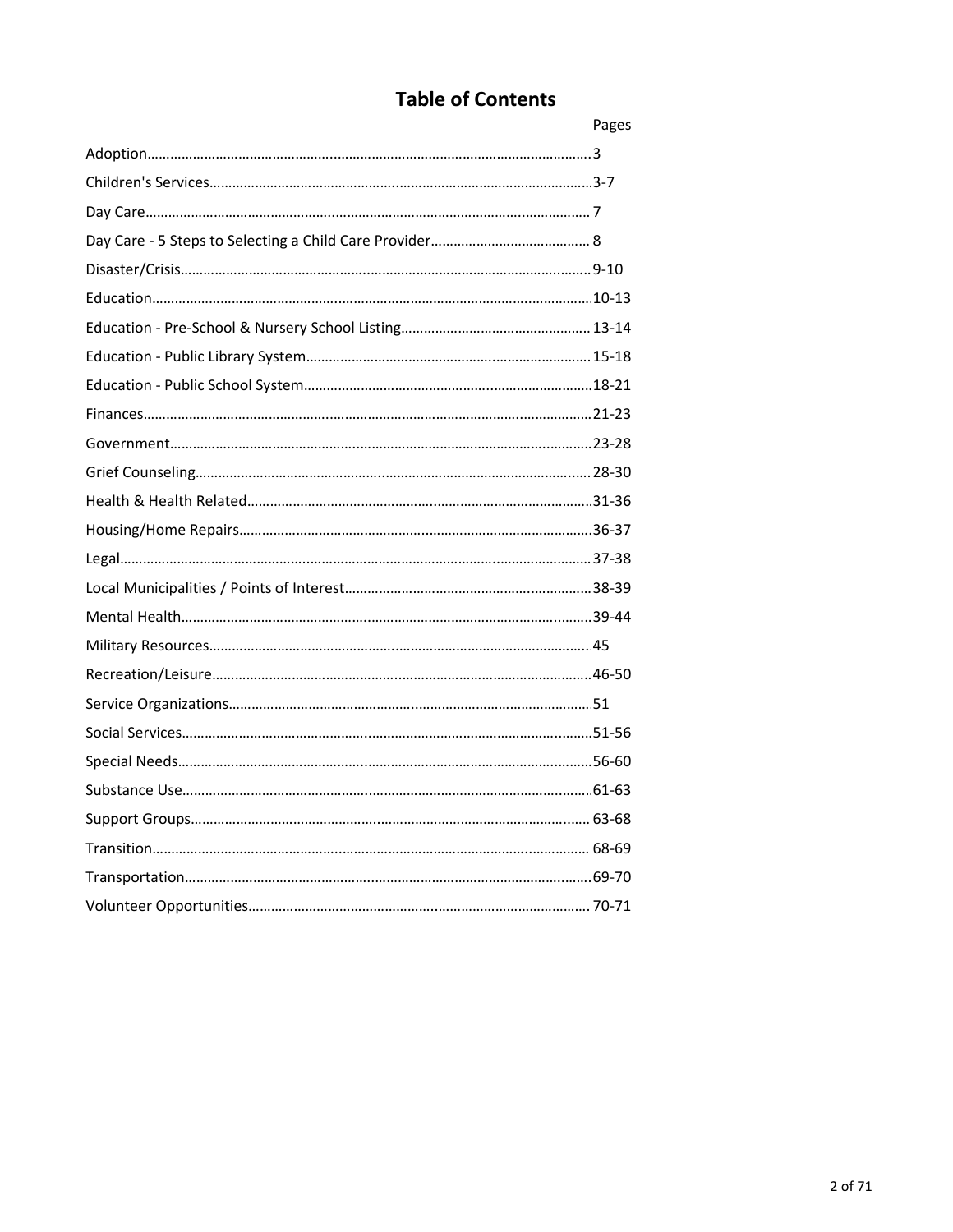### **Adoption**

**Diakon Lutheran Social Services**

P.O. Box 4560, Harrisburg, PA 17111 (888) 793-2512

#### **Interworks**

2201 N. 2nd Street, 2nd Floor, Harrisburg, PA 17110 (717) 236-6630 *Parenting workshops, adoption home evaluations, community education and workshops*

**Statewide Adoption Network (SWAN)**

P.O. Box 4560, Harrisburg, PA 17111 (800) 585-SWAN(7926)

## **Children's Services**

#### **4-H Program Penn State Extension**

2120 Cornwall Road, Suite 1, Lebanon, PA 17042 (717) 270-4391

#### **Big Brothers Big Sisters of Lebanon**

542 Cumberland Street, Lebanon, PA 17042

(717) 272-4443

*Provide one-to-one relationship of a child and adult friend*

#### **Boy Scouts of America Pennsylvania Dutch Council**

630 Janet Avenue, Lancaster, PA 17601 (888) 427-2616

#### **Car Seat Installation Services**

254 South 11th Street, Lebanon, PA 17042 (717) 272-1234

*The First Aid and Safety Patrol offers assistance on properly installing a car seat. Please call to schedule an appointment* 

#### **Center for Autism and Developmental Disabilities (CADD)**

**1886 Rohrerstown Road, Lancaster, PA 17604**

#### **(717) 235-1920**

**WellSpan Philhaven's Center for Autism and Developmental Disabilities addresses the social, emotional and behavioral needs of individuals with autism spectrum disorders and intellectual disabilities. A multidisciplinary team of developmental specialists address concerns and support individuals and their families from infancy through adulthood.**

**Child Care WORKS Helpline**

(877) 4PA-KIDS (877-472-5437)

*Information about selecting and financing child care*

**City of Lebanon Recreation Dept.**

Municipal Building, 400 S. 8th Street, Room 110, Lebanon, PA 17042 (717) 273-6711 x2474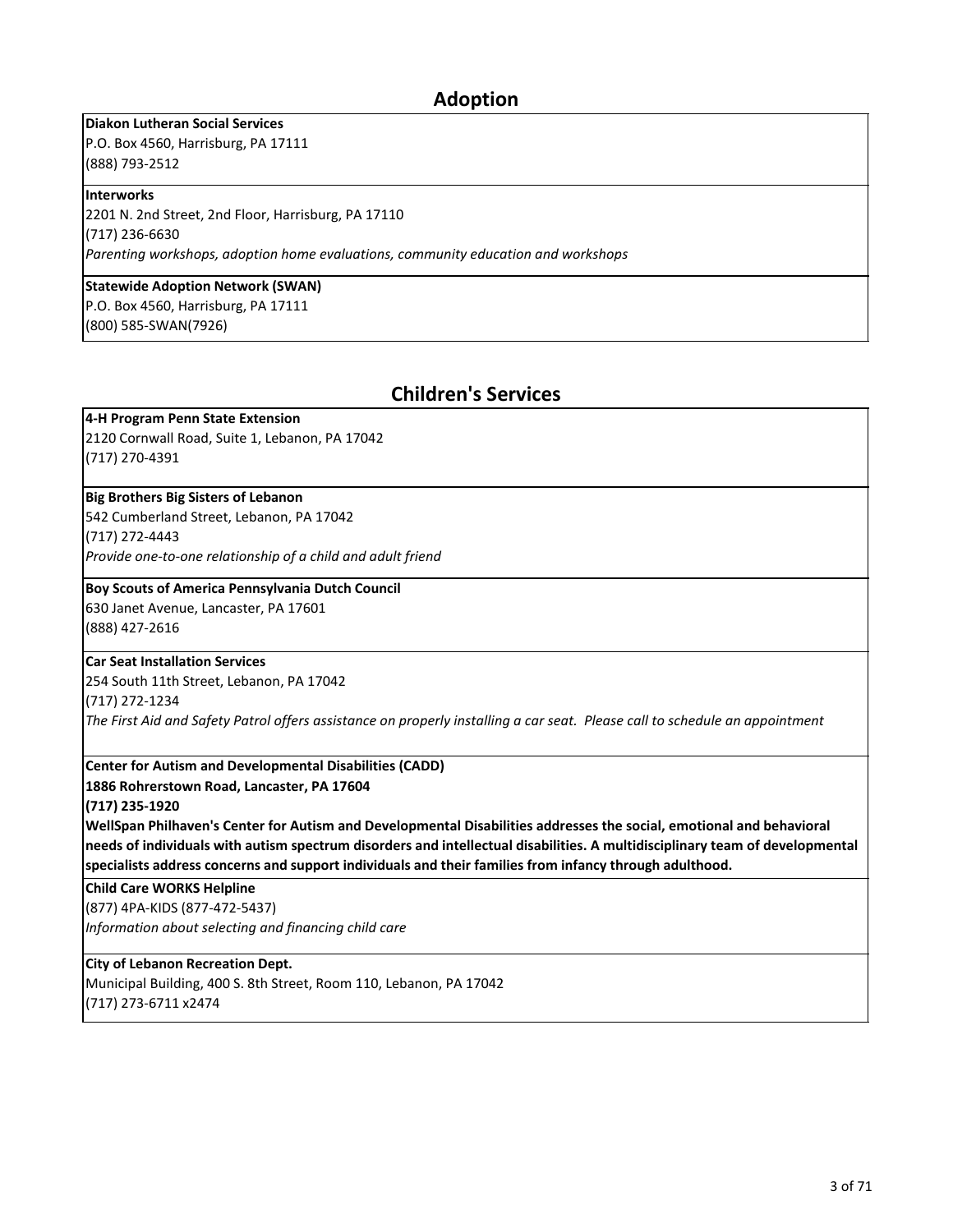**CMU**

1349 Cumberland Street, Lebanon, PA 17042

(717) 644-9600

www.cmu.cc

*CMU provides Supports Coordination services for children (3 and older) and adults who have an intellectual disability. Supports Coordinators help individuals and their families to develop an individualized plan and then assist with locating, coordinating and monitoring needed supports and services.*

#### **CONNECT Information Service**

(800) 692-7288

www.connectpa.net

*Resource for parents, educators and professionals seeking information about special education, parent and student rights and Early Intervention services for children*

#### **Developmental & Disability Services of Lebanon Valley**

1126 Walnut Street, Lebanon, PA 17042

(717) 274-3493 / (717) 274-1304 Fax / (717) 274-3493 TTY

www.ddslebanon.org

*DDS provides training and education services for individuals with disabilities living in Lebanon County. These services are early intervention for infants and toddlers, including special instruction, speech, physical and occupational therapies. In addition, DDS provides supported competitive employment, habilitation and companion services for adults and advocacy services through the Elks Home Service Nurse program. DDS offers year-round recreational programs for children and youth, including a summer day camp program*

**Early Intervention Technical Assistance (EITA) / PA Training & Technical Assistance Network (PATTAN)**

6340 Flank Drive, Harrisburg, PA 17112

(800) 360-7282 / (717) 901-2151 (Linda Rhine)

www.eita-pa.org or www.pattan.net

*Professional development for early interventionist in Pennsylvania*

### **Educational Support Group for families dealing with children's Crisis/Catastrophe**

Quittie Glen, 417 Reigerts Lane, Annville, PA 17003 (717) 867-8335 x211

Find us at www.quittieglen.com.

*Facilitated by Dr. Parida, this group utilizes a combination of educational segments, inspirational stories and examples aimed at empowering persons to rediscover hope and balance in the family dynamic. These support services are available for families in chaos, due to crises related to children and adolescents, that conventional medical services alone have not been able to resolve.* 

#### **Elks Home Service Nurse**

1126 Walnut Street, Lebanon, PA 17042

(717) 274-3493 / (717) 274-1304 Fax / (717) 274-3493 TTY

www.ddslebanon.org

*Elks Home Service Nurse supports and promotes the independence of individuals with disabilities by providing free advocacy services. The disability has to have manifested before a person is 22 years of age. It may include physical or mental delays and may be a combination of both. Services are administered by Developmental & Disability Service of Lebanon Valley.*

**Girl Scouts of USA / Girls Scouts in the Heart of Pennsylvania** 350 Hale Avenue, Harrisburg, PA 17104 (800) 692-7816 *Serves girls ages 5-17.*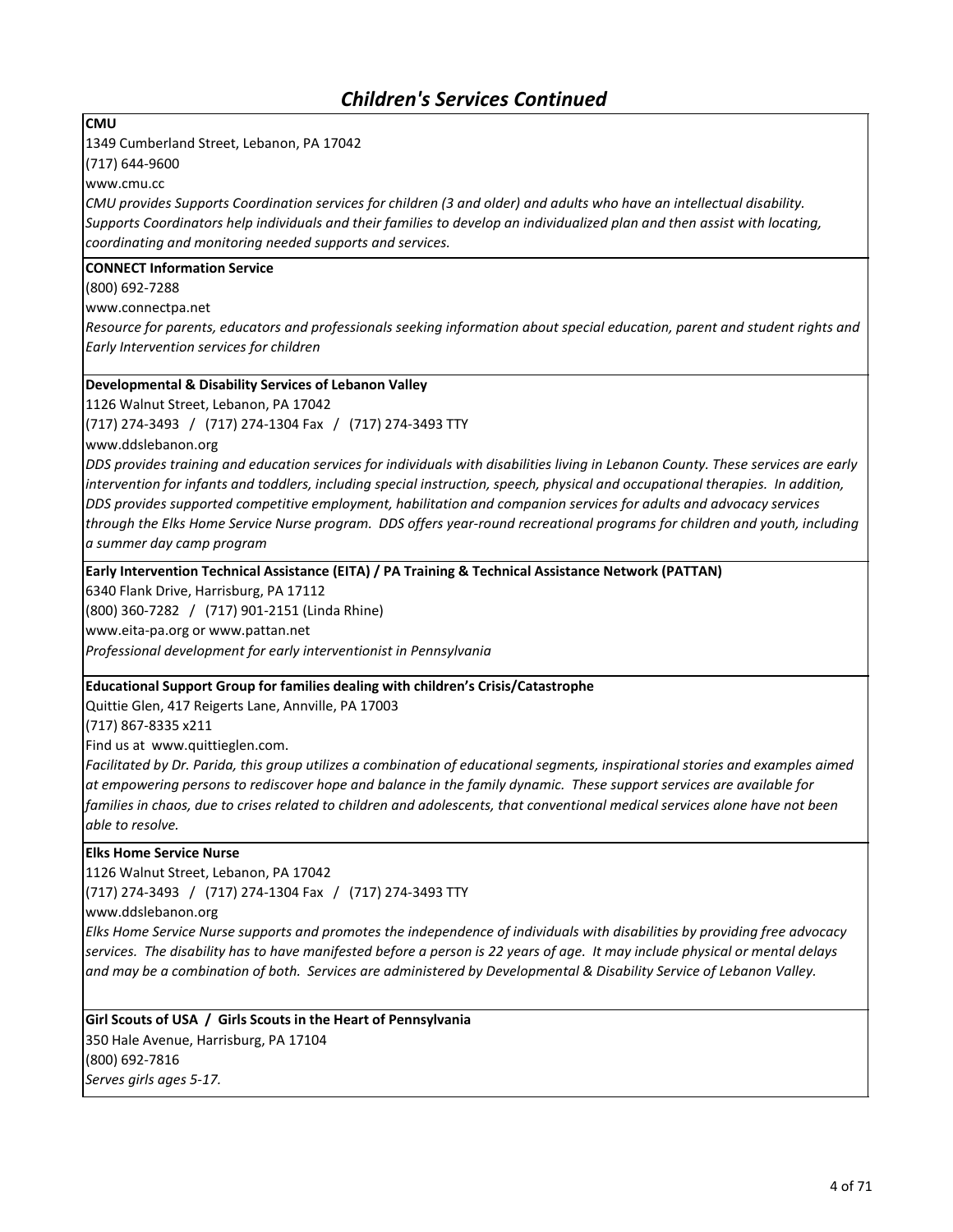**Hands & Voices Guide By Your Side (GBYS)** (800) 360-7282 / (717) 580-0839 (Anne Gaspich)

*A parent support program that links families of infants and toddlers newly identified with deafness and hearing loss throughout Pennsylvania with trained and experienced Parent Guides.*

#### **Healthy Baby Helpline**

(800) 986-BABY(2229)

*Statewide helpline refers pregnant women to programs that offer free or low cost prenatal care services, based on income guidelines.*

#### **Healthy Kids Helpline**

(800) 986-KIDS(5437)

*Statewide helpline refers callers to programs that offer free or low cost health care services, based on income guidelines.*

#### **Lancaster-Lebanon Intermediate Unit 13 (IU13)**

One Cumberland Street, Lebanon, PA 17042

(717) 450-1500

www.iu13.org

### **Lead Information Line**

#### (800) 440-LEAD(5323)

*Provides verbal assistance and written information to parents, physicians, contractors and homeowners about lead poisoning and its prevention and control.*

#### **Lebanon County Children & Youth Services**

Municipal Building, Room 401, 400 S. 8th Street, Lebanon, PA 17042

(717) 228-4430 / (717) 272-2054 for on-call worker after hours / (717) 228-4465 Fax

*Provides protection of all children up to 18 years of age. Services offered include child abuse protection, foster care, adoption services, group home care, institutional placements, and emergency shelter care. Provide referrals for group and individual counseling/therapy, parenting skills classes and day care.*

#### **Lebanon County MH/ID/EI - Early Intervention Program**

220 E. Lehman Street, Lebanon, PA 17046

(717) 274-3415

*Provides developmental support for children under 3.*

#### **Lebanon Valley Family YMCA (A.L. Hanford Center)**

201 N. 7th Street, Lebanon, PA 17046

(717) 273-2691

*Provides a variety of health and physical education opportunities. Provides childcare, aquatics, after-school care, enrichment programs, youth and teen activities and numerous camps.*

**National Suicide Prevention Hotline**

(800) 273-TALK

#### **Nurse-Family Partnership (Pinnacle Health)**

2645 N. 3rd Street, Harrisburg, PA

(717) 782-2335 / (717) 782-2709 Fax

*A voluntary evidence-based, home nurse visiting program for low-income, first time mothers who reside in Lebanon County. Clients can anticipate healthier pregnancies and babies, the development of parenting skills and support networks, referrals to community services and guidance with goal-setting for the future.*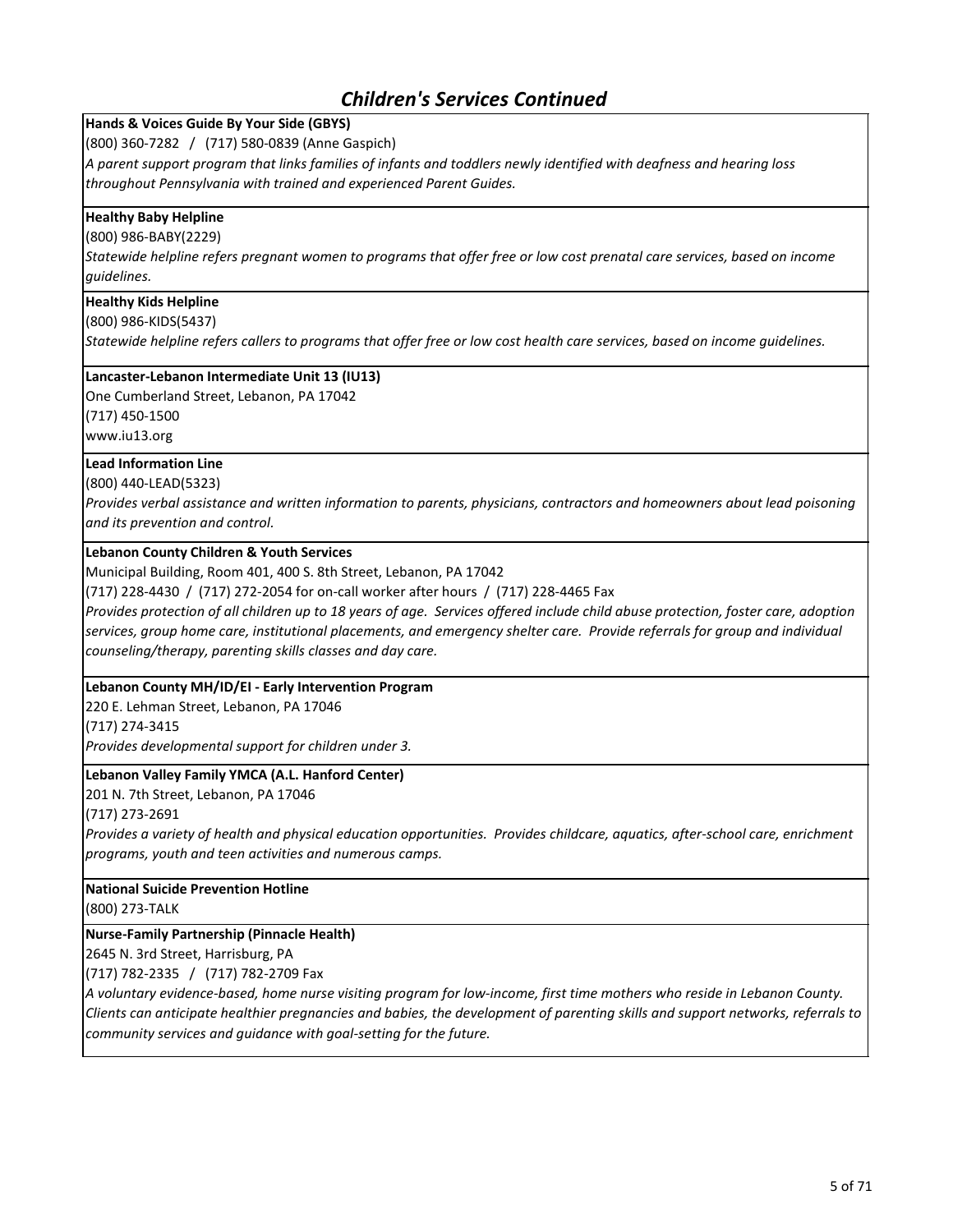### **Parent to Parent of Pennsylvania (P2P of PA)**

(888) 727-2706

www.parenttoparent.org

*A network created by families for families of children and adults with special needs. This helpline connects families in similar situations so they may share experiences and offer practical information and support.*

#### **Parents as Partners in Professional Development (P3D)**

(800) 441-3215 x7277 (Mary Mikus)

*Links family members to Early Intervention professional development and pre-service opportunities.*

#### **Pennsylvania Counseling Children Services**

350 North 6th Avenue, Lebanon, PA 17046

(717) 274-9682 *Provides* 

*psychological evaluations, BHRS and family based services to families who may require more intensive supports in the home, community and school settings.*

#### **Poison Center**

(800) 222-1222

*Advice on how to handle a poison situation.*

#### **Preschool Early Intervention Services (Lancaster-Lebanon IU13)**

1020 New Holland Avenue, Lancaster, PA 17601 (717) 606-1601 www.iu13.org

*Provides educational service to children 3-5 years.*

#### **River of Hope**

100 Forney Road, Lebanon, PA 17042

(717) 274-3950

*Provides professional, affordable, Christ-centered therapy for individuals, couples, families and children, and relevant, dynamic seminars and trainings for groups in the non-profit and for-profit sectors.*

#### **Special Kids Network**

(800) 986-4550

*Making connections for Pennsylvania's children with special health care needs.*

#### **T.W. Ponessa & Associates Counseling Services, Inc.**

15 S. 9th Street, Lebanon, PA 17042

(717) 273-5992, (717) 273-5995 Fax, (800) 437-5405 (1st Time Appointments)

www.twponessa.comWe

*T.W.Ponessa & Associates is dedicated to providing guidance for the safety, well-being, and permanency for children, adults, and families. We are committed to enhancing the lives of those we serve by helping people back into the swing of life. We offer Mental Health Outpatient Counseling, Drug & Alcohol Outpatient Counseling, School-Based Outpatient Counseling, Psychiatric Services (Psychiatric Evaluations & Medication Management), Behavioral Health Rehabilitation Services (BHRS), and Parent-Child Interaction Therapy (PCIT).*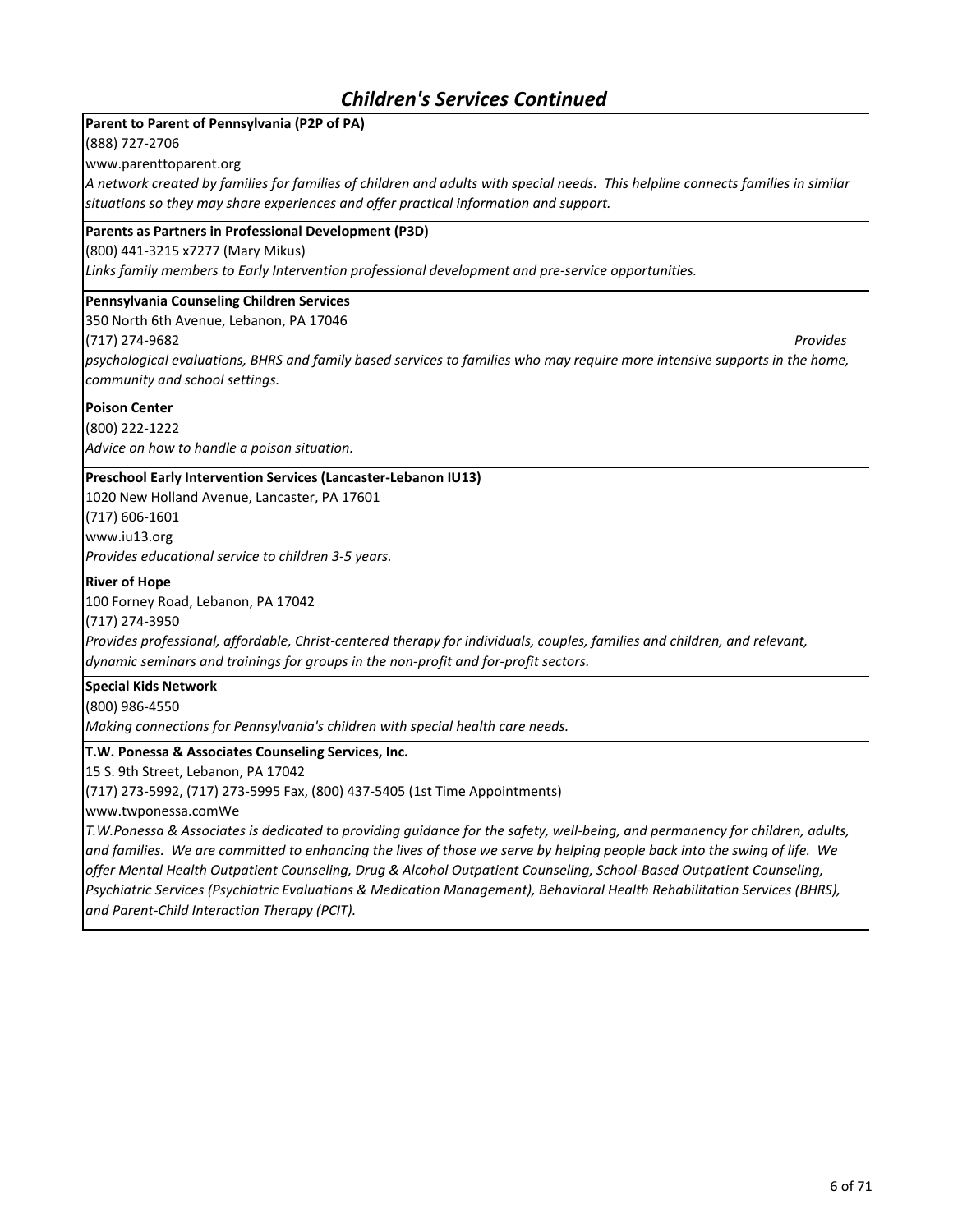**WellSpan Philhaven** - *Main Campus* 283 S. Butler Road, Mt. Gretna, PA 17064

(717) 273-8871

**WellSpan Philhaven** - *Outpatient Services*

204 Hathaway Park, Lebanon, PA 17042 (717)389-0368

964 Isabel Drive, Lebanon, PA 17042 (717) 274-9777

#### **WellSpan Philhaven** - **Community Based Services**

125 Schneider Drive, Suite B, Lebanon, PA 17046

BHRS (717) 270-2425; Family Based Services (717) 279-2774

www.WellSpan Philhaven.org/child and adolescent

WellSpan Philhaven promotes hope, healing and wholeness through the provision of behavioral healthcare resources. A full continuum of services is offered for children and adolescents and their families throughout south central Pennsylvania, including community-based, outpatient, program-based, inpatient and residential services.

### **Youth Advocate Program of Lebanon County**

1691 Grace Avenue, Lebanon, PA 17046

(717) 228-0935 (Bob Swanson) / (717) 228-0939 Fax

*Serving youth and families with extremely complex needs and presenting problems. Targets children who are labeled "difficult to serve".*

\* A list of Developmental Physicians and Psychologists is available from CASSP at (717) 274-3415 \*

## **Day Care / Child Care**

### **Child Care Information Services of Lebanon County, Luthercare**

808 Quentin Road, Lebanon, PA 17042

(717) 274-6552

*Child Care Information Services (CCIS) agencies are the hub of child care information in your local area. CCIS agencies provide personalized child care referrals to child care providers based on your specific needs or preferences. CCIS agencies also administer the Child Care Works subsidized child care program.*

### **Childcare Works Network**

www.dpw.state.pa.us/Child

*Site provides valuable information about childcare, Head Start, and other early childhood development services in Pennsylvania.*

#### **Delaware Valley Association for the Education of Young Children (DVAEYC)**

1608 Walnut Street, Suite 300, Philadelphia, PA 19103

*A statewide network of over 2,000 individuals and organizations working to ensure that every child in Pennsylvania has access to high quality early childhood education programs, and dedicated practitioners can afford to stay in the field.*

**Early Childhood Education Linkage System (ECELS)** (800) 243-2357

**Lebanon County Community Action Partnership TACC (Transportation and Child Care) Program**

503 Oak Street, Lebanon, PA 17042

(717) 273-9328

*Provides assistance with child care and transportation for eligible families.*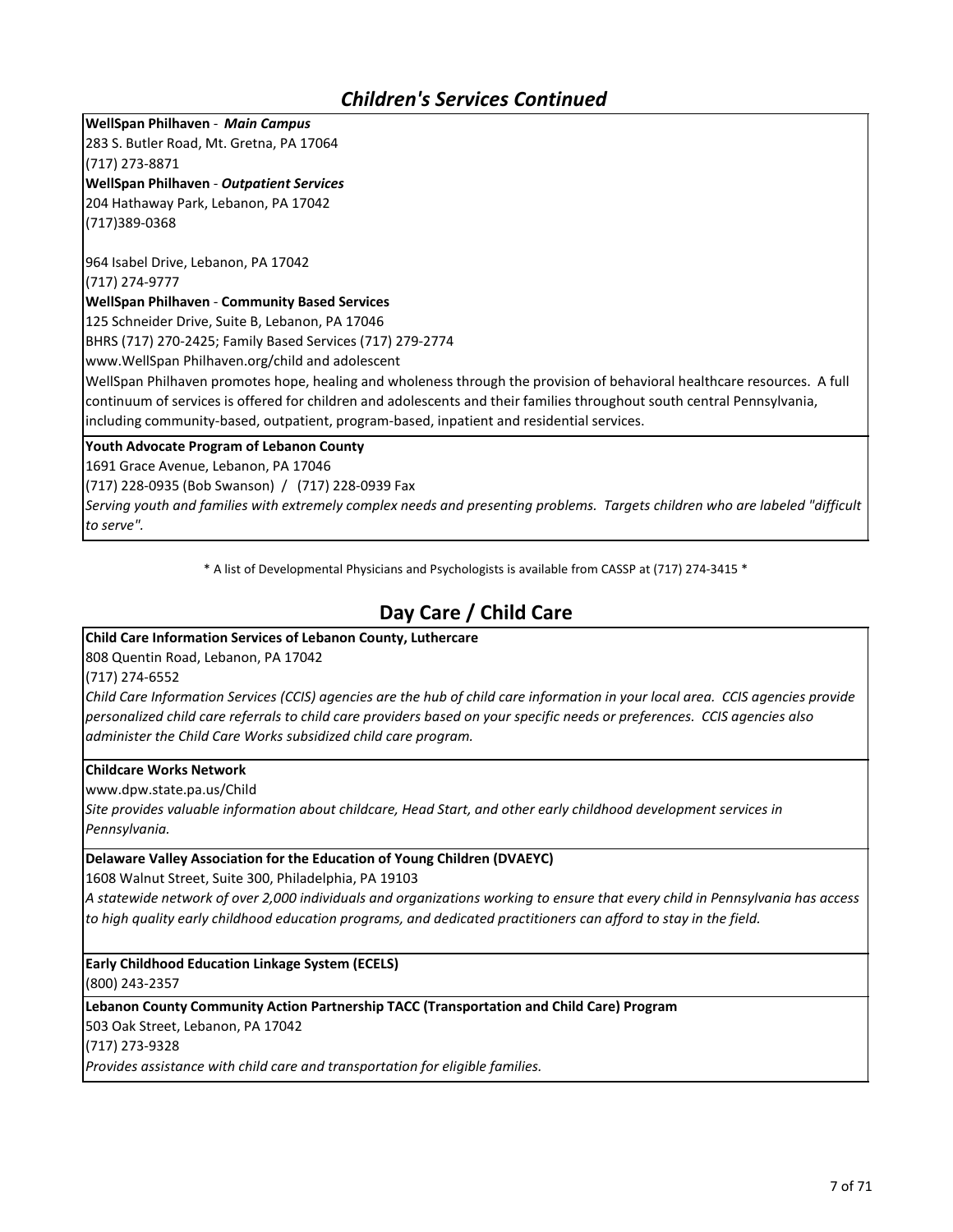## **Day Care / Child Care Continued**

**Lebanon County Early Head Start Child Care Partnerships** One Cumberland Street, Lebanon, PA 17042 (717)450-1512 www.iu13.org or www.facebook.com/lebanoncountyheadstart *Care is provided to infants and toddlers at various child care center locations in the county.*

#### **Lebanon Valley Family YMCA**

250 North 8th Street, Lebanon, PA 17046 (717) 376-1384

*Offering 13 before and after school (SACC) sites in five school districts, two full day (6:30am-6:00pm) Child Care / Early Learning Centers for children 5 weeks old to 5 years old, a half-day preschool program for 2-4 year olds, a free Drop-In Youth Center for middle and high school age children and summer day camps at six sites in the county. Financial aid offered.*

## **Five Steps to Selecting a Child Care Provider**

Choosing the right child care for your child is important. Increasing evidence has emerged to show that children's learning opportunities in the years before kindergarten have an important effect on their performance in school and ultimately their ability to contribute to society as adults.

The Office of Child Development and Early Learning offers these five steps to assist parents in selecting the right child care for their child.

#### **STEP ONE: CONTACT YOUR CCIS:**

Child Care Information Services (CCIS) agencies are the hub of child care information in your local area. CCIS agencies provide you and your family with information on quality child care and personalized child care referrals to child care providers based on your specific needs or preferences. Contact your local CCIS at (717) 274-6552 to review the steps to selecting a child care provider.

#### **STEP TWO: INTERVIEW CARE GIVERS:**

**Call first and ask:** Is there an opening for my child?

#### **Visit Next / Look for:**

- **~** Responsive, nurturing, warm interactions between caregiver and children.
- **~** Children who are happily involved in daily activities and comfortable with their caregiver.
- **~** A clean, safe, and healthy indoor and outdoor environment, especially napping, eating, and toileting areas.
- **~** A variety of toys and learning materials, such as books, puzzles, blocks and climbing equipment that your child will find interesting and that will contribute to your child's growth and development.
- **~** Children getting individual attention.

#### **STEP THREE: CHECK REFERENCES**

#### **Ask other Parents**

#### **STEP FOUR: MAKE THE DECISION FOR QUALITY CARE**

#### **From what you heard and saw, ask yourself:**

**~** Which child care should I choose so that my child will be happy and grow?

#### **STEP FIVE: STAY INVOLVED**

#### **Ask yourself:**

- **~** How can I arrange my schedule so I could…
	- ~ Talk to my caregiver every day?
	- ~ Talk to my child every day about how the day went?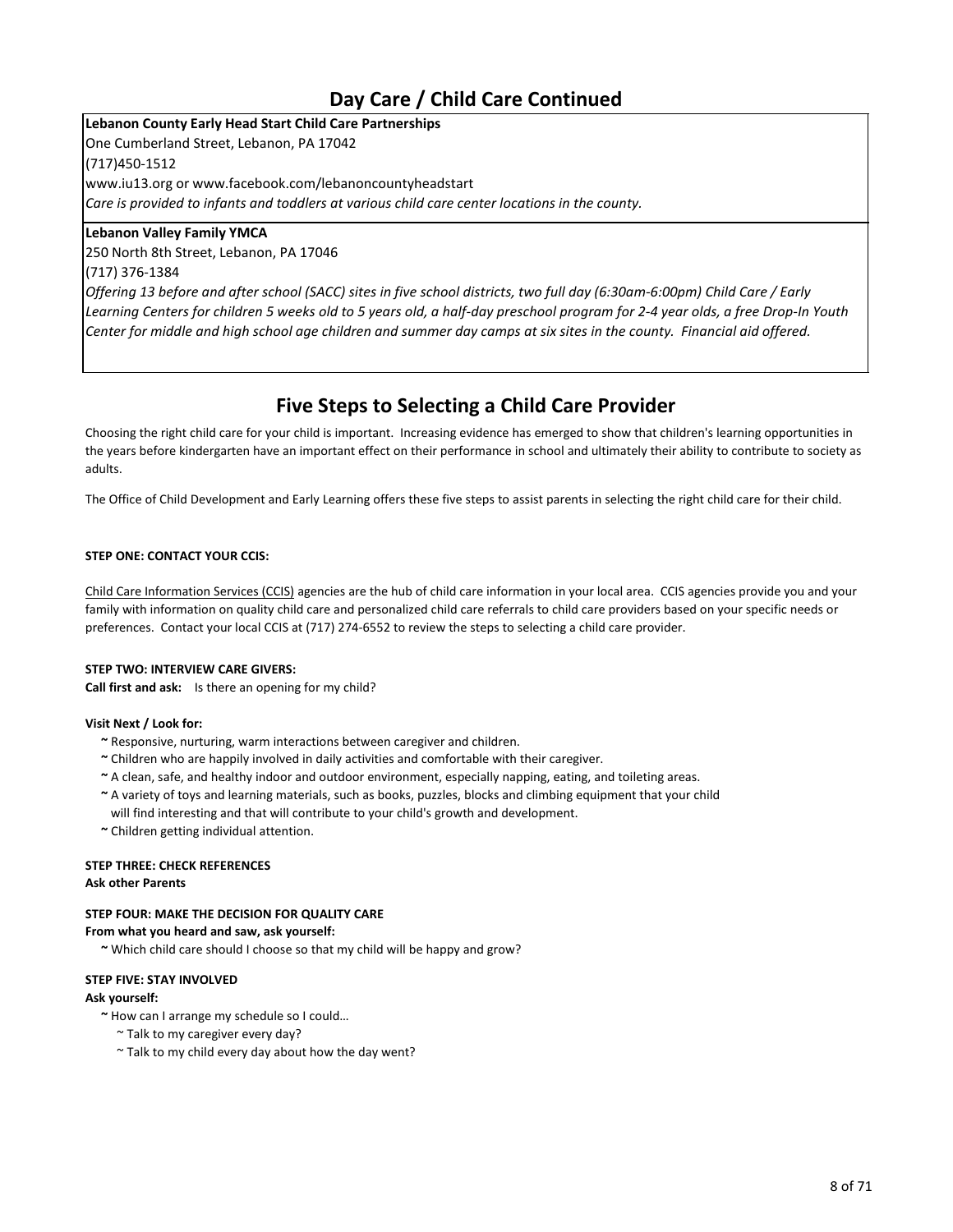## **Disaster/Crisis Services**

**Agape Family Shelter**

139 S. 9th Street, Lebanon, PA 17042

(717) 272-6573

*Provides temporary shelter for homeless women and their children.*

#### **American Red Cross**

1220 Mifflin Street, Lebanon, PA 17046-3347 (717) 273-2671

*Provides services to military families and Veterans and Disaster Relief.*

#### **Crisis/Catastrophe Support Group**

Quittie Glen, 417 Reigerts Lane, Annville, PA 17003

(717) 867-8335 x211

Find us at www.quittieglen.com.

Led by Dr. Parida, who uses the wisdom gained in his personal survival of catastrophe to empower others to rediscover hope *and rid themselves of negative emotional entanglements with their past. Three types of support services are available for persons whose lives are in chaos that conventional medical services alone have not been able to resolve. These include group support, individual support and family support which are organized around a combination of educational segments, inspirational stories and examples, and (most importantly) the promotion of each participant's growing awareness of their own spirituality and empowerment to inspire fellow participants.* 

#### **DCORT Team**

283 South Butler Road, P.O. Box 550, Mt. Gretna, PA 17064

(717) 273-8871

www.WellSpan Philhaven.org

WellSpan Philhaven's Disaster Crisis Outreach and Referral Team responds to emergency situations to help the bystanders deal with stress and anxiety that results from the trauma of the crisis.

#### **HOPES Resource Center / Emergency Shelter**

12 N. 9th Street, Lebanon, PA 17046

(717) 274-7528 x3201

*Emergency shelter services for individuals and families facing homelessness.*

#### **Jubilee Ministries**

235 S. 12th Street, Lebanon, PA 17042 (717) 274-7528 *Emphasis in providing support and assistance to friends and family members of those who are imprisoned.*

#### **Lebanon County Christian Ministries**

250 S. 7th Street, Lebanon, PA 17042 (717) 274-2601 *Serves anyone with an emergency material need.*

#### **Lebanon County Crisis Intervention, Information and Referral Center**

229 South 4th Street (rear), Lebanon, PA 17042 (717) 274-3363 *Confidential help with any problem. Free information and referral.*

#### **Lebanon County Emergency Management Agency**

Municipal Building, Room 12, 400 S. 8th Street, Lebanon, PA 17042 (717) 272-7621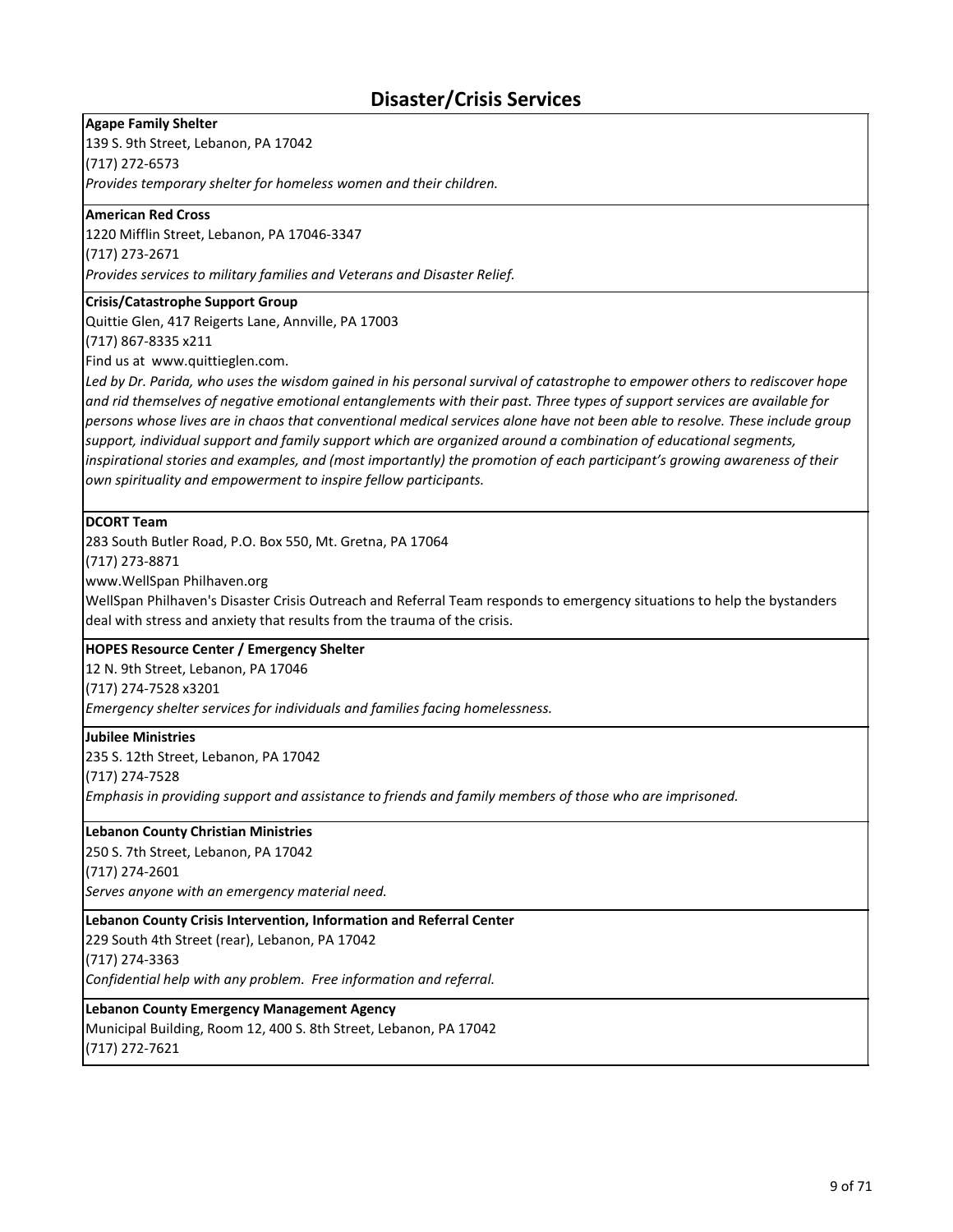### *Disaster/Crisis Services Continued*

#### **Lebanon Rescue Mission**

1223 Bitner Avenue, Lebanon, PA 17046

(717) 273-2301

*Provides housing for homeless men and a structured program for individuals with drug and alcohol related problems and parolees of Lebanon County.*

#### **National Suicide Prevention Hotline**

(800) 273-TALK(8255)

#### **Salvation Army**

1031 Guilford Street, P.O. Box 1109, Lebanon, PA 17046

(717) 273-2655

*Provides limited assistance with fuel oil, utilities and medication. Provides mortgage assistance when the home is in danger of foreclosure.*

### **Education**

**32nd Degree Learning Center (**Scottish Rite Cathedral)

2701 North Third Street (rear entrance), P.O. Box 5190, Harrisburg, PA 17110-0190 (717) 238-4947

*Learning program for children with dyslexia.*

#### **Community Education - IU13**

One Cumberland Street, Lebanon, PA 17042

(717) 450-1525

www.iu13.org

*GED Prep, English as a Second Language and Family Literacy classes. Pearson Vue testing center.*

#### **Education for Children and Youth Experiencing Homelessness Program (ECYEH)**

1111 Commons Boulevard, Reading, PA 19612

1-800-510-2741 or (610) 987-8509

www.berksiu.org/ECYEH

Lebanon County is served by the ECYEH Region 2 Office at the Berks County Intermediate Unit. The ECYEH Program is an *initiative of the Pennsylvania Department of Education. ECYEH is based on the federal McKinney-Vento Homeless Assistance Act which ensures that children and youth experiencing homelessness have access to a free, appropriate, public education. ECYEH helps students overcome barriers to education and provides advocacy and support.*

#### **Education Leading to Employment and Career Training (ELECT)**

One Cumberland Street, Lebanon, PA 17042

(717) 269-3285

*ELECT initiative supports pregnant and parenting teens to earn a diploma or GED certificate, become better parents and make the transition to employment or higher education.*

#### **Finding a Better Way for Moms and Dads**

283 South Butler Road (WellSpan Philhaven), P.O. Box 550, Mt. Gretna, PA 17064

Contact: Rubina Azazdin, Parent Training Specialist: (717) 376-3644, razazdin@WellSpan Philhaven.org

www.WellSpan Philhaven.org/parent training

*"Finding a Better Way for Moms and Dads" is a free four-session training program for parents struggling with their child's challenging behaviors. Parents will learn tools and creative parental responses for dealing with difficult situations and helping children learn to make positive changes.*

#### **Harrisburg Area Community College (HACC)**

735 Cumberland Street, Lebanon, PA 17042

(717) 270-4222

*Post-secondary education offering 2 year degrees and certificates.*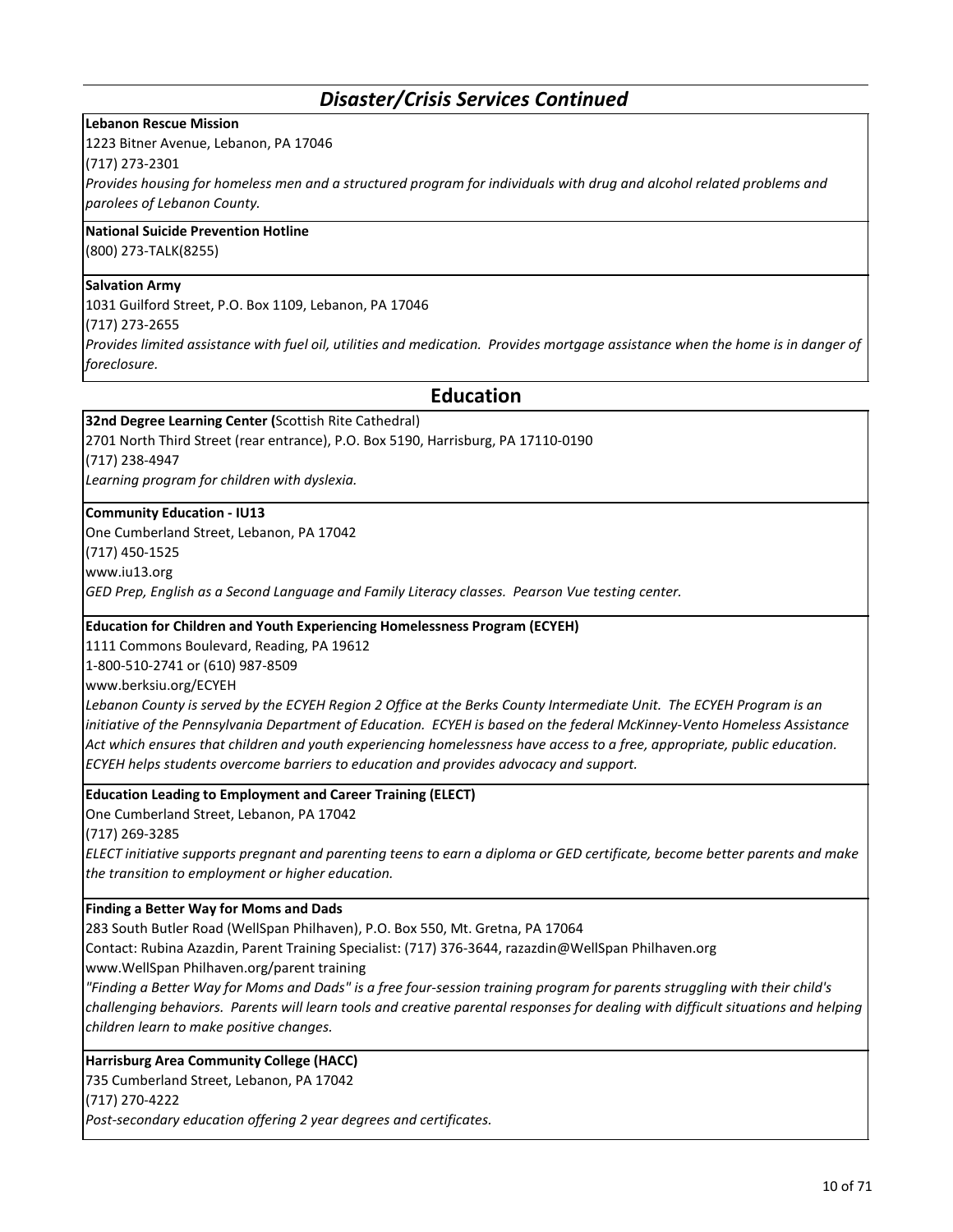## *Education Continued*

### **Lancaster-Lebanon Intermediate Unit 13 (IU13)**

School Age Special Education Services One Cumberland Street, Lebanon, PA 17042 (717) 450-1595 www.iu13.org

#### **Lebanon County Career and Technology Center**

833 Metro Drive, Lebanon, PA 17042 (717) 273-8551

*Provides career and technical training for secondary and post secondary students of Lebanon County.*

#### **Lebanon County Early Head Start Program**

One Cumberland Street, Lebanon, PA 17042

(717) 450-1512

www.iu13.org

www.facebook.com/lebanoncountyheadstart *A home visiting program throughout Lebanon County.*

#### **Literacy Council of Lancaster-Lebanon**

756 Cumberland Street, Suite 4, Lebanon, PA 17042

(717) 274-3461

*Assists adults who need to improve skills in reading, writing, language and math.*

#### **Mental Health First Aid Training for the Community - (WellSpan Philhaven)**

283 South Butler Road, P.O. Box 550, Mt. Gretna, PA 17064

Contact: Jayne L. Miller, Mental Health Educator - jmiller80@wellspan.org

(717) 273-8871 ext. 2248

www.WellSpan Philhaven.org/mentalhealthfirstaid

*Even if you are not a trained mental health professional, you can be prepared and know what to do when a mental health crisis happens. You will be able to help a friend, family member or colleague upon the completion of this one-day training. Courses offered include: Adult, Older Adult, Youth, Public Safety, Military, and Higher Education. Available for private trainings at your organization's location.*

#### **Office for Dispute Resolution**

6340 Flank Drive, Harrisburg, PA 17112

(800) 222-3353

www.odr-pa.org

*Provides the resources for parents and educational agencies to resolve educational disputes for children served by the early intervention system, students who are gifted (or thought to be gifted), and students with disabilities (or thought to have disabilities).*

#### **PA Families, Inc.**

431 Dever Hollow Road, Templeton, PA 16259

(800) 947-4941

www.pafamilies.com

*Diverse statewide family network that empowers PA families who have children with special needs through support and education with a united voice.*

### **Parent Education Network (PEN)**

2107 Industrial Highway, York, PA 17402

(717) 600-0100 V/TTY / (800) 522-5827 V/TTY (PA residents only)

(800) 441-5028 Spanish / (717) 600-1801 Fax

Parent Education Network (PEN) is a statewide coalition in Pennsylvania of parents of children representing a range of *disabilities and ages.*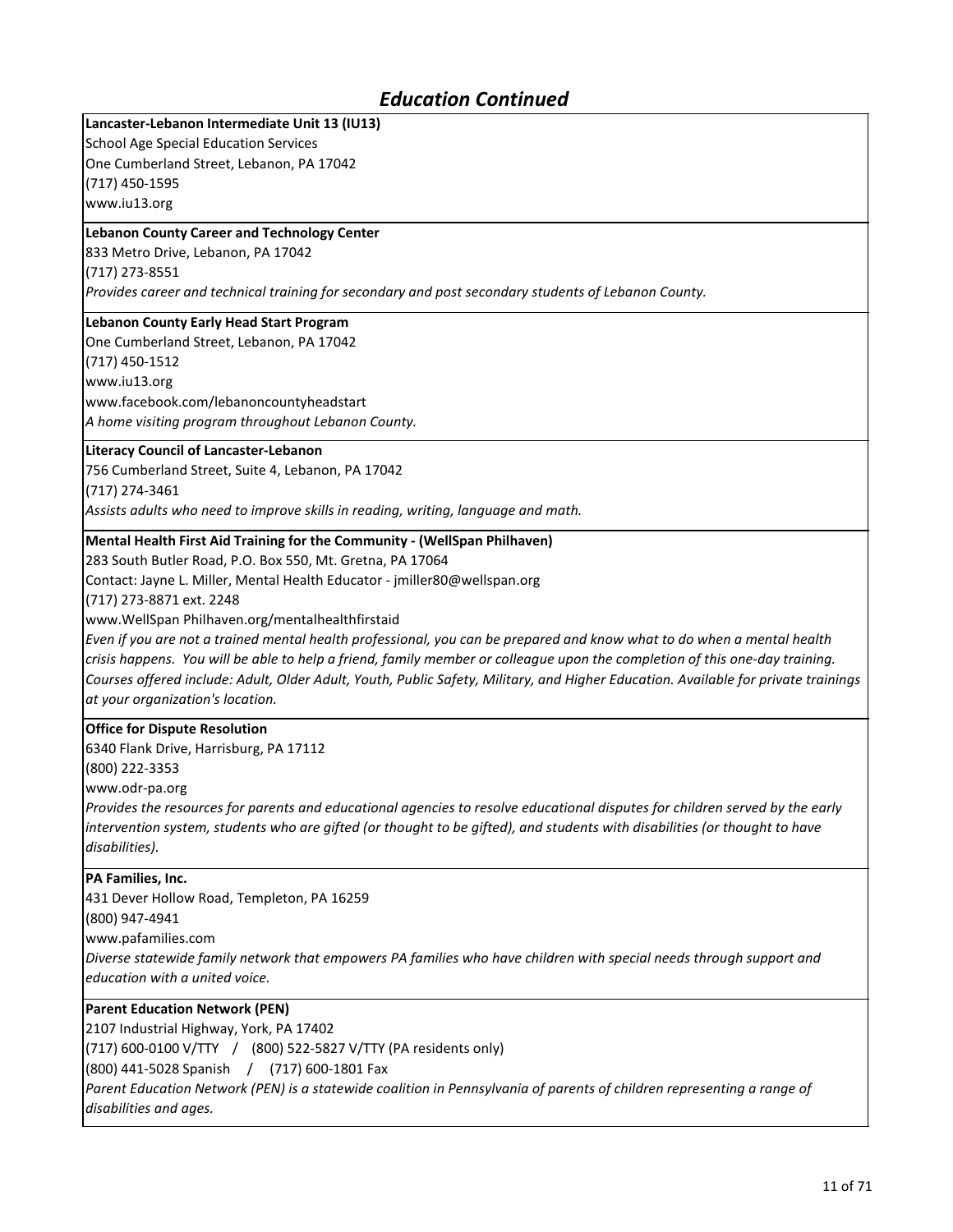## *Education Continued*

### **Parent Involved Network of Pennsylvania (PIN)**

1211 Chestnut Street, Philadelphia, PA 19107

(800) 688-4226 x3860

www.pinofpa.org

*Statewide support, advocacy information and referral source for families of children and adolescents with emotional or behavioral disorders. PIN is the Pennsylvania State Organization of the Federation of Families for Children's Mental Health.*

#### **Pennsylvania Education for All Coalition, Inc.**

The Cast Iron Building, 718 Arch Street 6N, Philadelphia, PA 19106 (267) 232-0570 / (215) 923-8055 Fax info@paedforall.org

*Chapter meetings, listserv and Parent Consultant Network*

### **Professional Development for Mental Health Professionals**

283 South Butler Road (WellSpan Philhaven) P.O. Box 550, Mt. Gretna, PA 17064

Contact: Daryl Groff, Director of Professional Development - dgroff@WellSpan Philhaven.org

(717) 270-2484

www.WellSpan Philhaven.org/professionaldevelopment

WellSpan Philhaven offers behavioral healthcare seminars and training for mental health care professionals and others across a variety of disciplines. Continuing education credit is often available.

### **QPR Suicide Prevention Training**

Contact:

Jayne Miller, Mental Healthcare Educator

jmiller80@wellspan.org or (717) 273-8871 x2248

*Question. Persuade. Refer (QPR) is a nationally certified, evidence-base program that focuses on training individuals to recognize a crisis and the warning signs that someone may be contemplating suicide. This 2-3 hour course is available free of charge courtesy of WellSpan Philhaven. A listing of current training dates can be found at www.philhaven.org/QPR.*

#### **Right to Education Task Force**

Local Contacts: **Jennifer Watts**, Chair, Local Task Force Parent (717) 686-2124 jenwatts77@gmail.com **Joy Smith Linton**, Vice-Chair, Local Task Force Parent ohbjuan@outlook.com *The Task Force functions as an independent organization of parents and other residents of Lancaster and Lebanon counties who are interested in working with school districts, IU13, and community agencies to further the rights of students with special needs. For more information, please call Lancaster-Lebanon IU13, (717) 606-1600 or email specialeducation@iu13.org. Website: www.iu13.org/rte-task-force.*

### **Special Education ConsultLine**

6340 Flank Drive, Harrisburg, PA 17112 Office of Dispute Resolution (800) 879-2301 www.odr-pa.org *Toll-free information help line for parents and advocates of children with disabilities who have questions or concerns about the education of a school-aged child. Specialists answer questions and provide information about special education, gifted education, and Section 504 of the Rehabilitation Act of 1973.*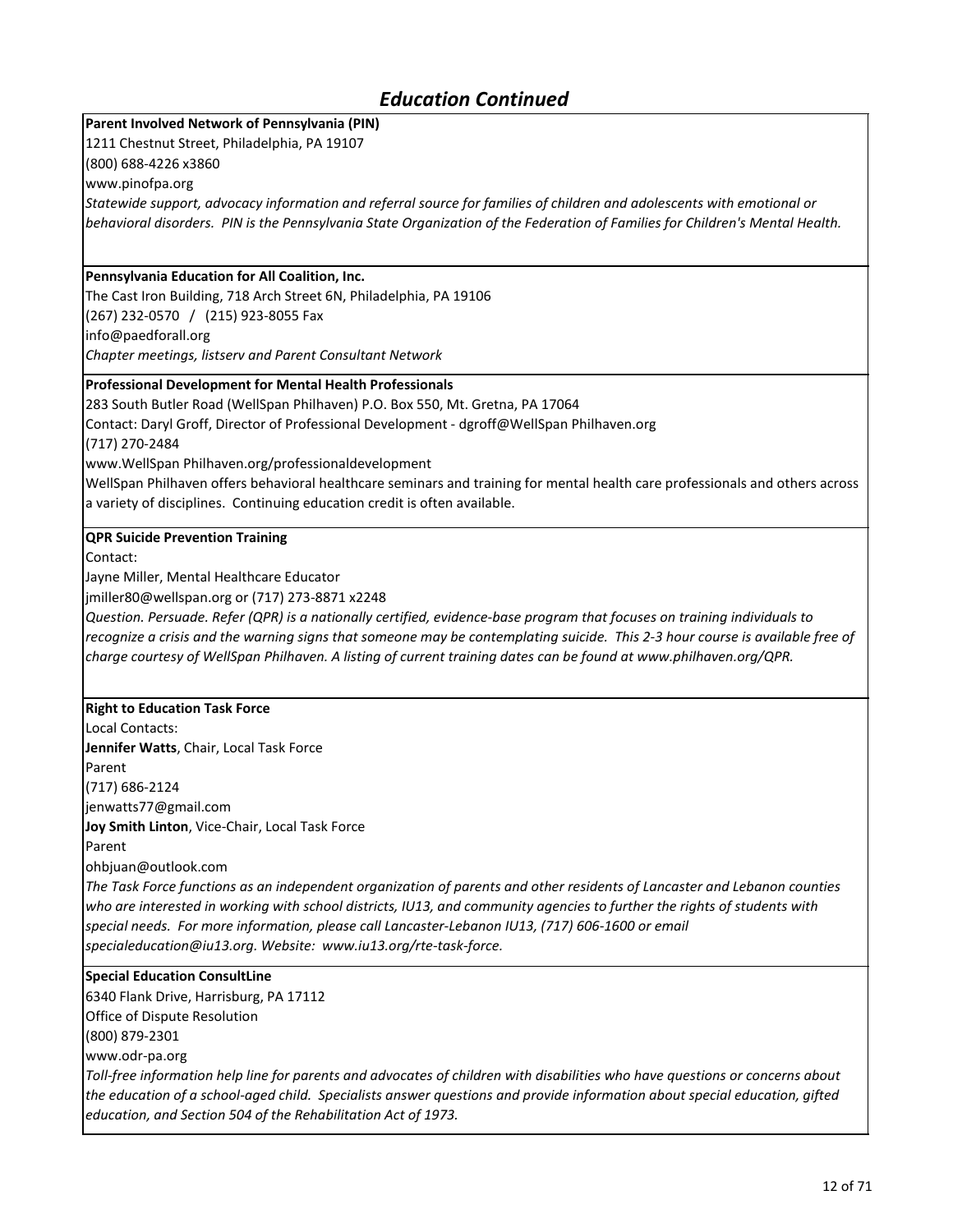#### **Specialized Learning Services**

563 West Chocolate Avenue, Hershey, PA 17033 (717) 520-0603 Voice/TTY / (717) 520-1613 Fax Website: www.specializedlearning.com *Formed to meet the academic communication and emotional needs of people who learn differently from the mainstream public school student.*

## **Education - Pre-School and Nursery School Listing**

| <b>Annville-Cleona Preschool</b><br>Annville-Cleona High School, Annville, PA 17003<br>$(717)$ 867-7600     |
|-------------------------------------------------------------------------------------------------------------|
| <b>Blue Mountain Christian School</b><br>14 Silvertown Road, Jonestown, PA 17038<br>(717) 865-9650          |
| <b>Bright Beginnings Preschool - Annville</b><br>200 East Main Street, Annville, PA 17003<br>(717) 867-2106 |
| <b>Bright Beginnings Preschool - Palmyra</b><br>616 West Main Street, Palmyra, PA 17078<br>(717) 838-0450   |
| <b>Cedar Crest Preschool</b><br>Cedar Crest High School, Lebanon, PA 17042<br>(717) 272-2033                |
| <b>ELCO Preschool</b><br>ELCO High School, Myerstown, PA 17067<br>(717) 866-7447                            |
| Jack and Jill Nursery School & Kindergarten<br>280 Hillcrest Road, Lebanon, PA 17042<br>(717) 272-3588      |
| Lebanon Catholic School Pre-K<br>1400 Chestnut Street, Lebanon, PA 17042<br>(717) 273-3731                  |
| Lebanon Christian Academy Preschool<br>875 Academy Drive, Lebanon, PA 17046<br>(717) 273-8114               |
| <b>Lebanon County Head Start</b><br>Various classroom locations, Lebanon, PA 17046<br>$(717)$ 450-1512      |
| Lebanon School District K-4 Program<br>Various classroom locations, Lebanon, PA 17042<br>(717) 273-9391     |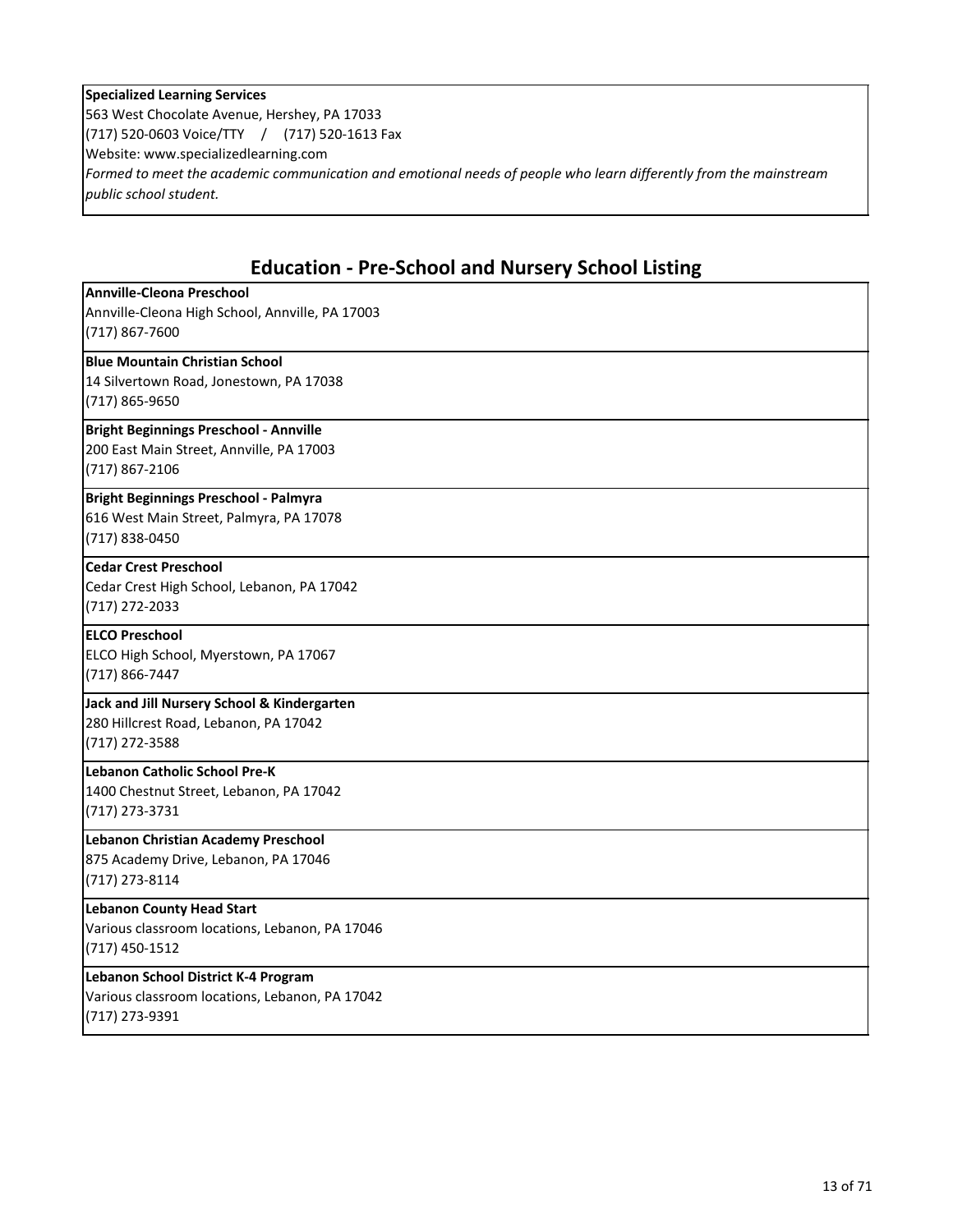## *Education - Pre-School and Nursery School Listing Continued*

| <b>Lebanon Valley Family YMCA Preschool</b>              |
|----------------------------------------------------------|
| 201 North 7th Street, Lebanon, PA 17046                  |
| $(717)$ 272-2431                                         |
| Luthercare for Kid - Lebanon                             |
| 130 Walton Street, Lebanon, PA 17042                     |
| (717) 272-4778                                           |
| Mt. Gretna Nursery School                                |
| Mt. Gretna United Methodist Church, Mt. Gretna, PA 17064 |
| (717) 964-2208                                           |
| Myerstown Nursery School & Children's Center             |
| 301 West Washington Avenue, Myerstown, PA 17067          |
| (717) 866-8660                                           |
| New Covenant Christian School Preschool                  |
| 452 Ebenezer Road, Lebanon, PA 17046                     |
| (717) 274-2423                                           |
| <b>Noah's Little Ark Preschool</b>                       |
| 520 East Birch Street, Palmyra, PA 17078                 |
| (717) 832-2275                                           |
| <b>Ono Preschool</b>                                     |
| P.O. Box 126, Ono, PA 17077                              |
| (717) 865-1333                                           |
| <b>Teach-A-Tot Nursery School</b>                        |
| Richland Church of the Brethren, Richland, PA 17087      |
| (717) 866-4341 or (717) 949-6897                         |
| <b>Union Canal SACC</b>                                  |
| 400 Narrows Drive, Lebanon, PA 17042                     |
| (717) 272-2431                                           |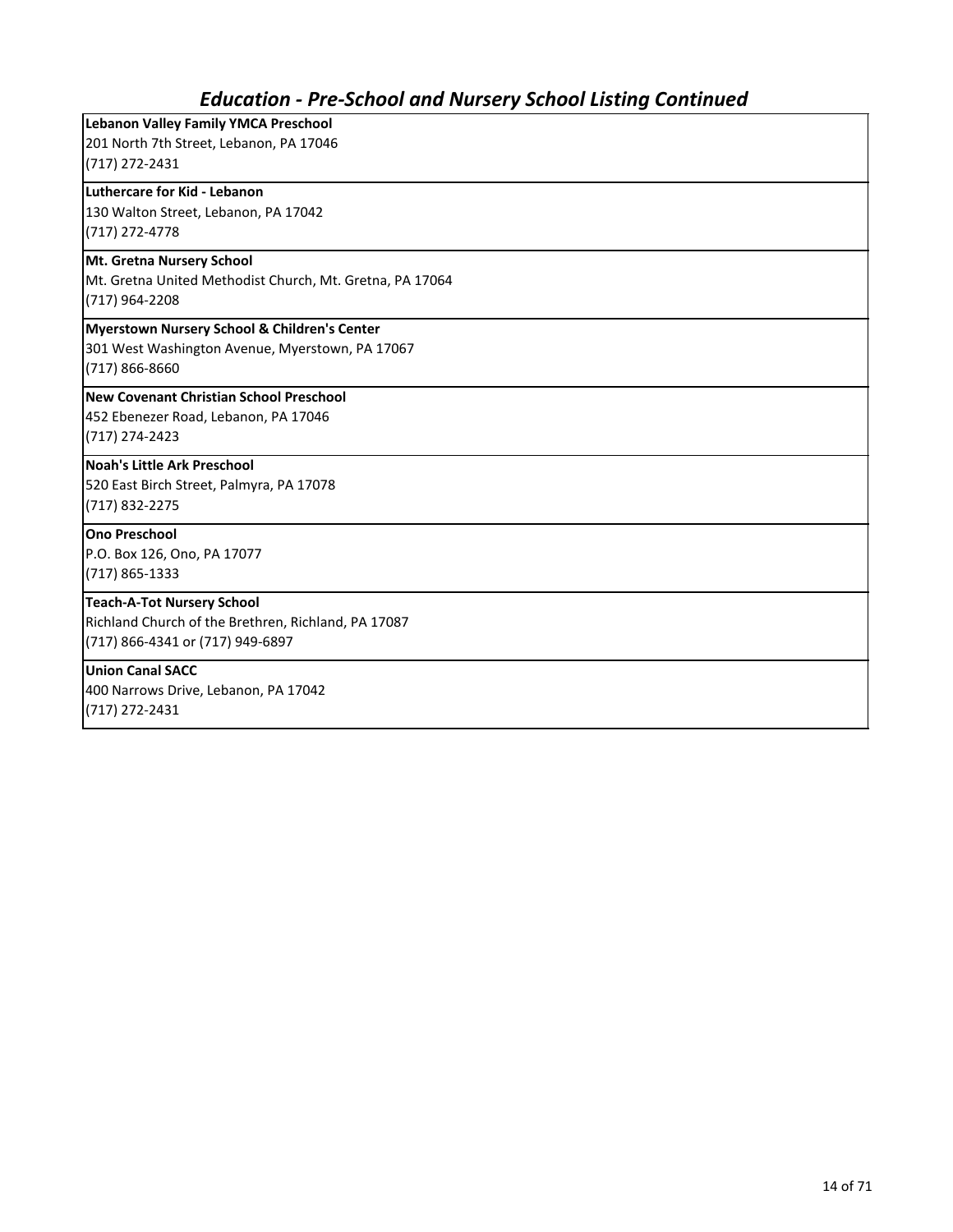## **Education - Public Library System**

 The six Libraries in Lebanon County offer a well-rounded and current collection of books in a variety of formats, including audio, ebooks, and large print. They also have movies, music, magazines, newspapers, and assorted educational materials. Each library has a public computer center with internet access and free WiFi. Lebanon County Libraries also provide a variety of programs for county residents young and old. Story times, summer reading programs, computer classes, and various special events are offered to enrich lives through literacy, recreation, information access, and lifelong learning. Visit www.lclibs.org for more information on the resources provided by the libraries.

#### **Lebanon County Library locations:**

### **Palmyra Public Library** 50 Landings Drive, Suite B, Annville, PA 17003 (717) 838-1347 **Richland Library** 111 East Main Street, Richland, PA 17087 (717) 866-4939 **Annville Free Library** 216 East Main Street, Annville, PA 17003 (717) 867-1802 **Lebanon Community Library** 125 North 7th Street, Lebanon, PA 17046 (717) 273-7624 **Matthews Library** 102 West Main Street, Fredericksburg, PA 17026 (717) 865-5523 **Myerstown Community Library** 199 North College Street, Myerstown, PA 17067 (717) 866-2800

### **Lebanon County Library Programs**

#### **All Ages**

**Special Events at Lebanon County Libraries -** Special programming takes place throughout the year at the county libraries. Programs include puppet shows, magic shows, theatrical performances, live music, author visits, storytelling, travel programs, and other programs that support PA Forward's five literacies: basic, information, health, financial, and civic and social. The libraries' event calendar is online at www.lclibs.org or visit your local library to ask about upcoming events.

### **Preschool Ages**

**1,000 Books Before Kindergarten –** This program encourages families to experience the joy of reading together and helps parents and caregivers prepare children for kindergarten. Parents receive a reading log to track family reading time, and children receive incentives for every 100 books read to them. When parents and children reach 1,000 books, they achieve a certificate, status on the library Wall of Fame and a special gift! Program is offered at Annville, Matthews, Myerstown, Palmyra, and Richland libraries. Registration is required.

Polka Dot City Puppet Theater at Matthews Public Library – Experience the magic of live puppet theater! All are welcome at the library's puppet show for toddlers and preschoolers–no registration required. Shows are presented the first Wednesday of each month at 10am in the library's professional puppet theater.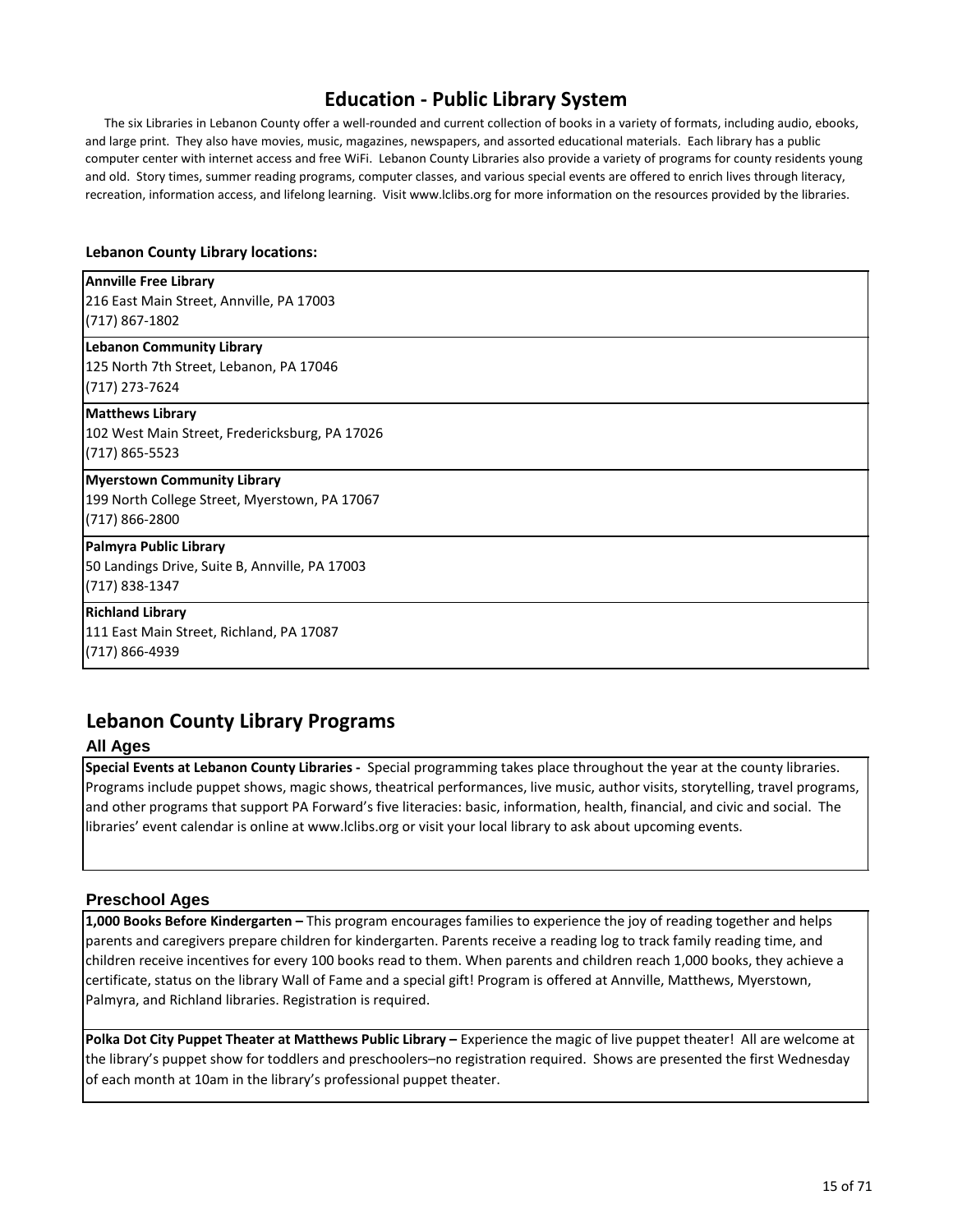## *Education - Public Library System Continued*

**Smart Start Storytime for Babies -** This program is designed especially for babies from birth to 24 months. Each 30-minute session for promotes interaction between babies and their caregivers through stories, songs, finger play, and action rhymes, followed by time for parents to talk with other parents. Takes place at all six county libraries.

**STEM Explorers –** A series of classes for young learners on STEM (Science, Technology, Engineering, and Math) topics. Classes will be held at each library. Check your local library or lclibs.org for the schedule.

**Storytime -** Children from ages 3-5 enjoy stories, crafts, and other surprises! This program is designed to help children develop language, listening and motor skills, stimulate children's imaginations and create in children an appetite for reading and libraries. Takes place at all six county libraries. Registration may be required. Call your library for details.

**Summer Reading Program at Lebanon County Libraries –** Children of all ages are invited to participate during the summer, earning points for prizes by reading or listening to books, attending special programs or bringing in created items for display. Children are encouraged to participate at their own level. Takes place at all county libraries. Registration is required. Call your library for details.

**Toddlertime –** Children from 24 to 36 months and their caregivers enjoy books, stories, rhymes and songs together. Developmentally, toddlers are beginning to understand basic concepts, develop a sense of humor, and realize a story sequence. Takes place at Annville, Matthews, Lebanon, and Palmyra libraries. Free, but registration may be required- Call your library for details.

### **Grade School Ages**

**After School Story Programs at Palmyra Public Library -** The library offers after school programming to youths in grades one through three in the spring and fall. "123 STEAM" - This program features hands-on experiments with science, technology, engineering, arts and mathematics to get students excited about these areas of study. This program is offered after school for students in grades 1 - 4. There is a four week fall session and a four week spring session. Registration is required for each session.

**After School Story Times at Annville Free Library –** Children in Kindergarten through Third Grade enjoy stories, crafts, and other surprises. Designed to stimulate interest in reading and the library, this program is in collaboration with the Annville-Cleona School District. Students from that district will be bused to the library with parents responsible for collecting their children at the end of the program. Registration is required.

**Homework Help –** A variety of resources are available at the six libraries and online to help children with homework assignments. Library card holders can also chat online with a librarian 24/7 using the statewide reference Ask Here PA service and use the state's Power Library resources 24/7 from anywhere with internet connection.

**Lego Club at Richland Library -** For ages 5-12. Each session has a different theme and the library provides all of the Legos! The club meets on the 2nd Monday of each month at 6pm. Each session has a different theme and the library provides all of the Legos!

**Poetry Contest –** Lebanon Community Library celebrates Poetry Month every April with a Poetry Contest open to all library card holders in the county beginning in February. The winning poems will be compiled into a volume that is available to borrow from the library's shelves or for purchase. Contact the Lebanon Community Library for more information.

**Reading Packs @ Your Library –** Perfect for parents, teachers and caregivers, tote bags designed for 5-8 year olds include themes such as Pennsylvania Roadtrip, Endangered Animals, Fractured Fairy Tales and Exploring Outer Space. The contents of the packs consist of a selection of books, an educational toy or puppet, related music and a resource for parents or caregivers. Bilingual material is included in most packs. Available through all six libraries.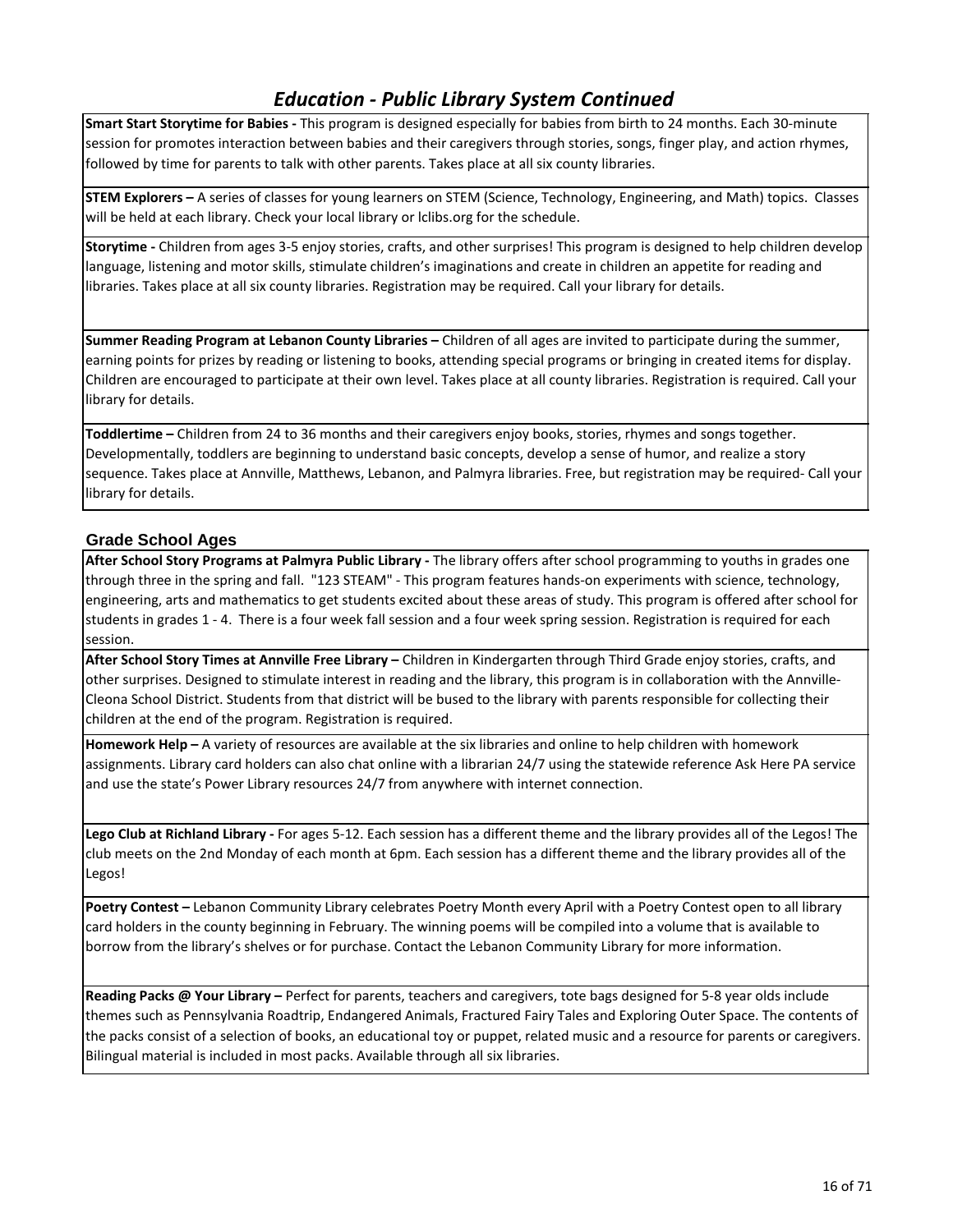## *Education - Public Library System Continued*

**Reading to the Dogs –** For reluctant readers. Reading to dogs is easier for many young learners than reading to grown-ups. Anxieties and frustrations that children encounter when asked to read aloud disappear when their audience is a good natured, lovable, sweet tempered dog. Programs available at Lebanon, Matthews, and Palmyra libraries. Schedules vary – call the libraries for details.

**STEM Explorers –** A series of classes for young learners on STEM (Science, Technology, Engineering, and Math) topics. Classes will be held at each library. Check your local library or lclibs.org for the schedule.

**Summer Reading Program at Lebanon County Libraries –** Children of all ages are invited to participate during the summer, earning points for prizes by reading or listening to books, attending special programs or bringing in created items for display. Children are encouraged to participate at their own level. Takes place at all county libraries. Registration is required. Call your library for details.

**Write and Illustrate Your Own Book Contest –** Lebanon Community Library offers this annual program for elementary school children January through March. Information can be obtained from area teachers or picked up at the library. Winner's entries will be made into a hard-bound book and added to the library's collection. Contact Lebanon Community Library for more information.

### **Middle School and Teen Ages**

**Annville Free Library's Young Adult Room –** The Young Adult Room is for children entering 4th through 8th grades. This airconditioned, adult-supervised, youth-only area is equipped with computers, card and board games as well as a casual reading and socializing area. Contact the library for additional information.

**Ask Here PA –** Need homework help? Chat online with a librarian 24/7 using this statewide reference service.

**Homework Help –** A variety of resources are available at the six libraries and online to help children with homework assignments. Library card holders can also chat online with a librarian 24/7 using the statewide reference Ask Here PA service and use the state's Power Library resources 24/7 from anywhere with internet connection.

**Poetry Contest –** Lebanon Community Library celebrates Poetry Month every April with a Poetry Contest open to all library card holders in the county beginning in February. The winning poems will be compiled into a volume that is available to borrow from the library's shelves or for purchase. Contact the Lebanon Community Library for more information.

**STEAM 4 Girls at Palmyra Public Library -** This program features hands-on experiments with science, technology, engineering, arts and mathematics to get female students excited about these areas of study. This program is offered after school for girls in grades 5 – 8. Registration is required for this school year-long program.

**Teen Summer Reading Program @ Your Library –** All six county libraries offer programs and prizes to keep teens reading all summer. Contact your local library for details.

#### **Adults**

**Books To Go –** This outreach program is provided through the Lebanon Community Library district center and is available to eligible residents across the county. All six libraries contribute audio and large print books to the program. Books To Go provides reading materials to adults who are visually impaired or are physically unable to visit the library. Once a month volunteers deliver book bags to participants and caregivers. Call 717-273-7624 for more information.

**Coloring Club at Annville Free Library –** Meets the first Tuesday of each month at 6:30pm.

**Finding Independence Through Technology (FITT) Workshops –** Workshops focused on job-searching and technology are offered at all Lebanon County Libraries. Check your local library or lclibs.org for the schedule.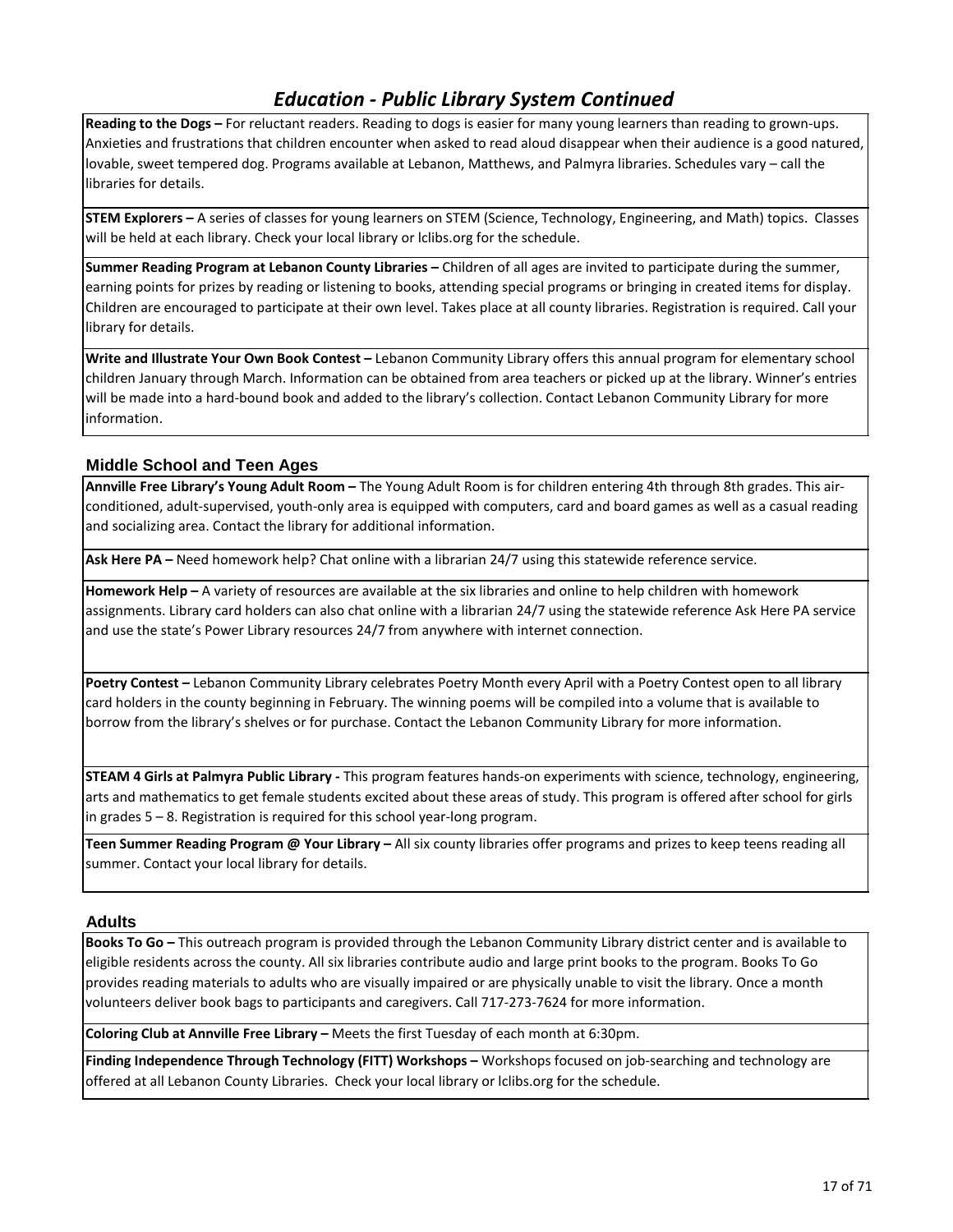## *Education - Public Library System Continued*

**Reading Groups and Book Clubs –** All of the libraries host reading groups and books clubs. Some meet monthly; others quarterly. Call your local library for more information.

**Take-A-Break Tuesdays at Annville Free Library –** Informative and fun programs for adults are held on the last Tuesday of the month at 6:30 pm. Past programs have included topics such as genealogy, gardening, parenting, health, travel, and finances.

**Ukulele Kits and Uke Jam Nights at Annville Free Library –** Ukulele Kits available to borrow: includes ukulele, gig bag, electronic tuner, and beginner uke book. Uke Jam Nights are the second Tuesday of each month from 6:30-7:30pm. All playing levels are welcome.

### **Education - Public School System**

#### **Annville-Cleona School District - www.acschools.org**

Administrative Office, 520 South White Oak Street, Annville, PA 17003 (717) 867-7600

> Cleona Elementary School (Grade K-2) 50 East Walnut Street, Cleona, PA 17042 (717) 867-7640

Annville Elementary School (Grade 3-6) 205 South White Oak Street, Annville, PA 17003 (717) 867-7620

Annville-Cleona Middle/High School 500 South White Oak Street, Annville, PA 17003 (717) 867-7700

#### **Cornwall Lebanon School District - www.clsd.k12.pa.us**

Administrative Office, 115 East Evergreen Road, Lebanon, PA 17042 (717) 272-2033

> Cornwall Elementary School Route 419 Box 308, Cornwall, PA 17016 (717) 273-4571

Ebenezer Elementary School 1600 Colonial Circle, Lebanon, PA 17046 (717) 272-1969

South Lebanon Elementary School 1825 South Fifth Avenue, Lebanon, PA 17042 (717) 273-4546

Union Canal Elementary School 400 Narrows Drive, Lebanon, PA 17046 (717) 270-7227

Cedar Crest Middle School 101 East Evergreen Road, Lebanon, PA 17042 (717) 272-2032

Cedar Crest High School 115 East Evergreen Road, Lebanon, PA 17042 (717) 272-2033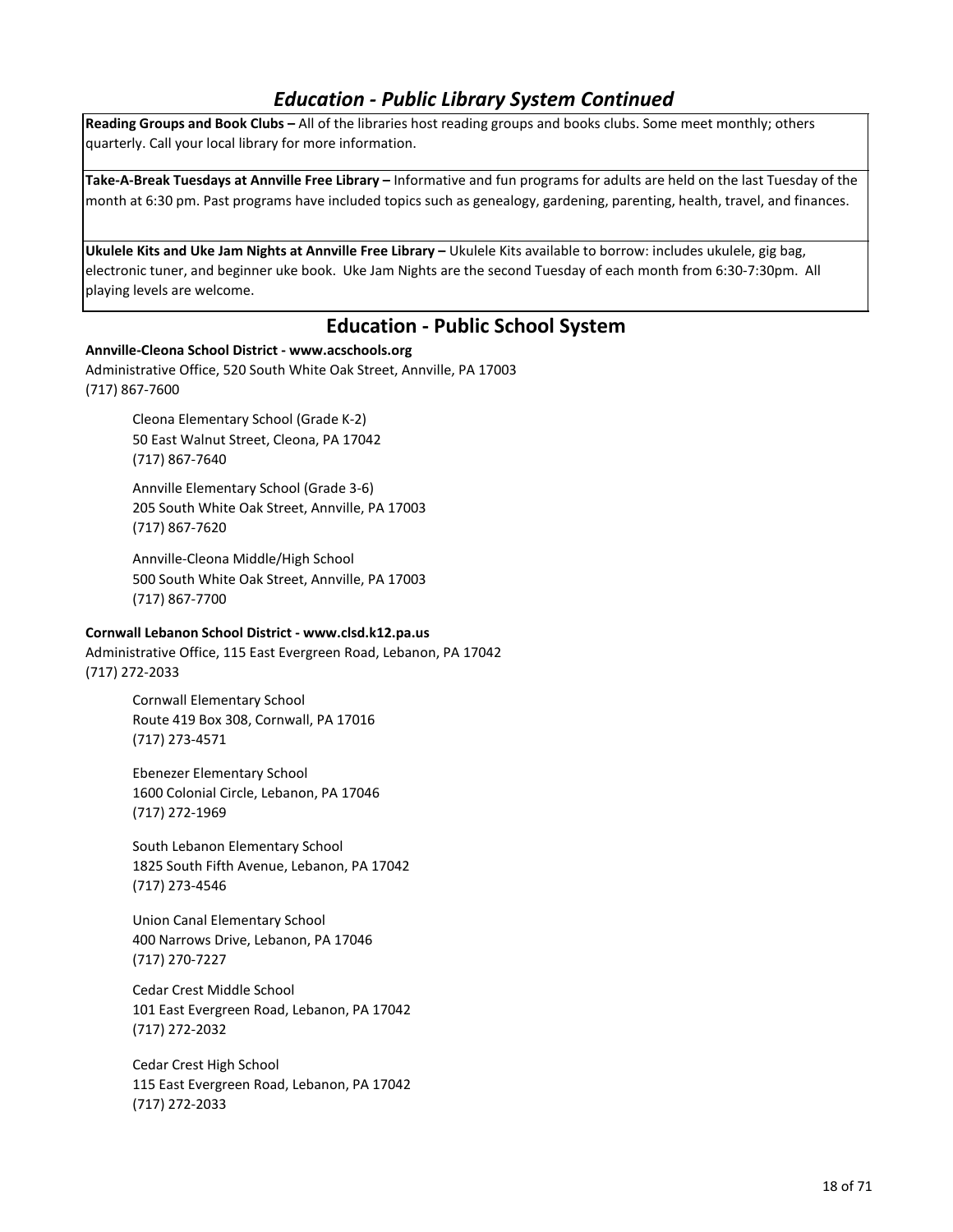## *Education - Public School System Continued*

#### **Eastern Lebanon County School District - www.elcosd.org**

Administrative Office, 180 ELCO Drive, Myerstown, PA 17067 (717) 866-7117

> Fort Zeller Elementary School 243 North Sheridan Road, Richland, PA 17087 (610) 589-2575

Jackson Elementary School 558 West Main Avenue, Myerstown, PA 17067 (717) 866-2624

Eastern Lebanon County Middle School 60 Evergreen Drive, Myerstown, PA 17067 (717) 866-6591

Eastern Lebanon County High School 180 ELCO Drive, Myerstown, PA 17067 (717) 866-7447

Eastern Lebanon County Intermediate School 100 Evergreen Drive, Myerstown, PA 17067 (717) 866-4521

#### **Lebanon School District - www.lebanon.k12.pa.us**

Administrative Office, 1000 South Eighth Street, Lebanon, PA 17042 (717) 273-9391

> Harding Elementary School 600 Chestnut Street, Lebanon, PA 17042 (717) 273-9391

Southwest Elementary School 1500 Woodland Street, Lebanon, PA 17042 (717) 675-2174

Henry Houck Elementary School 315 East Lehman Street, Lebanon, PA 17046 (717) 273-9391

Northwest Elementary School 900 Maple Street, Lebanon, PA 17046 (717) 273-9391

Southeast Elementary School 398 East Locust Street, Lebanon, PA 17042 (717) 675-2163

Lebanon Middle School 350 North Eighth Street, Lebanon, PA 17046 (717) 273-9391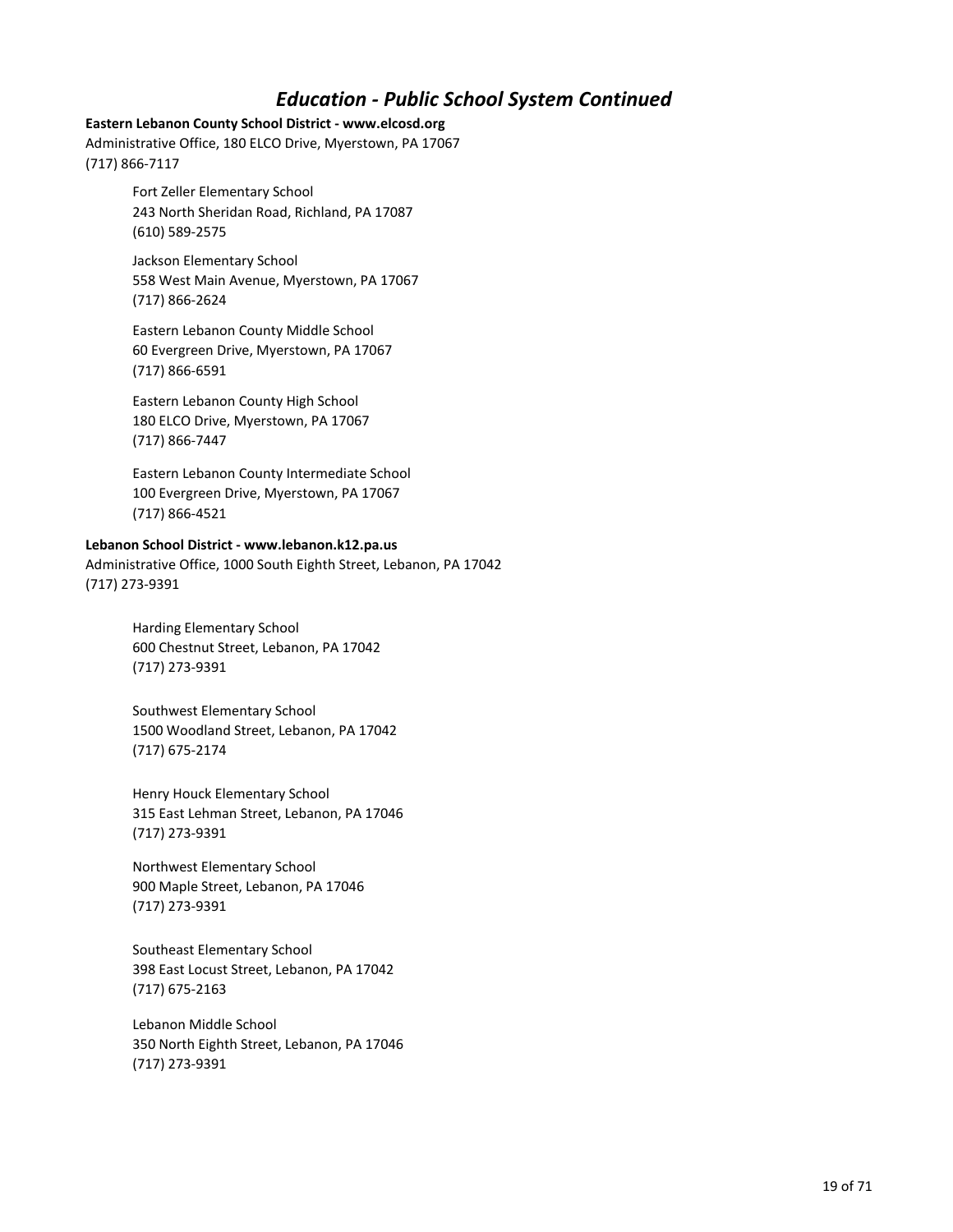## *Education - Public School System Continued*

Lebanon High School 1000 South Eighth Street, Lebanon, PA 17042 (717) 273-9391

#### **Northern Lebanon School District - www.norleb.k12.pa.us**

Administrative Office, P.O. Box 100, 345 School Drive, Fredericksburg, PA 17026-0100 (717) 865-2117

East Hanover Elementary School 1098 School House Road, Annville, PA 17003-8523 (717) 865-3595

Fredericksburg Elementary School P.O. Box 27, 119 East Walnut Street, Fredericksburg, PA 17026-0027 (717) 865-4107

Jonestown Elementary School P.O. Box 839, 135 South King Street, Jonestown, PA 17038-0839 (717) 865-3193

Lickdale Elementary School 40 Fisher Avenue, Jonestown, PA 17038 (717) 865-4012

Northern Lebanon Middle School P.O. Box 100, 345 School Drive, Fredericksburg, PA 17026-0100 (717) 865-2117

Northern Lebanon High School P.O. Box 100, 345 School Drive, Fredericksburg, PA 17026-0100 (717) 865-2117

Special Services Office P.O. Box 839, 152 South King Street, Jonestown, PA 17038 (717) 865-5425

#### **Palmyra Area School District - www.pasd.us**

Administrative Office, 1125 Park Drive, Palmyra, PA 17078 (717) 838-3144

> Forge Road Elementary 400 South Forge Road, Palmyra, PA 17078 (717) 838-1331 Opt. 4

Lingle Avenue Elementary 600 South Lingle Avenue, Palmyra, PA 17078 (717) 838-1331 Opt. 5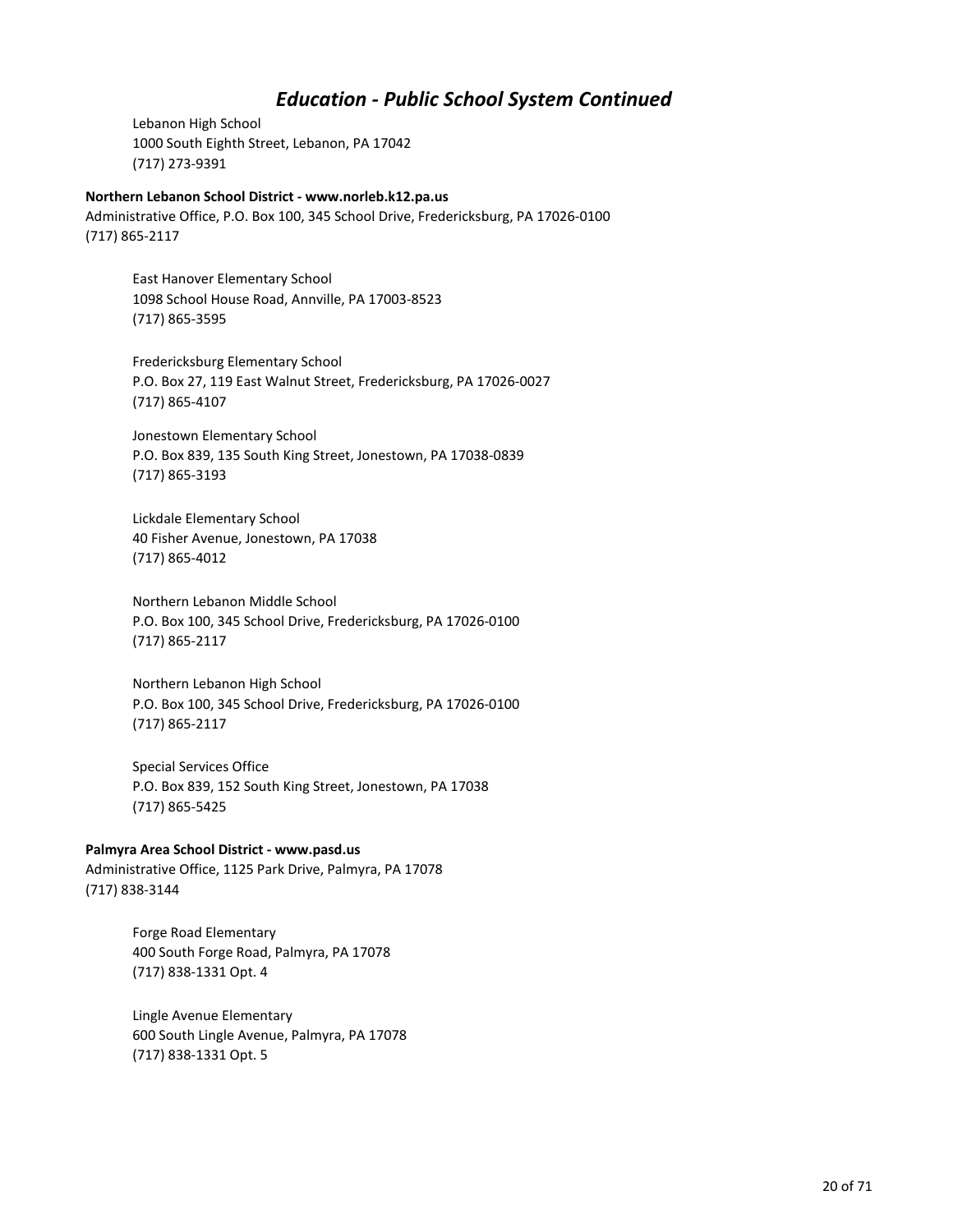## *Education - Public School System Continued*

Northside Elementary 301 East Spruce Street, Palmyra, PA 17078 (717) 838-1331 Opt. 6

Pine Street Elementary 50 West Pine Street, Palmyra, PA 17078 (717) 838-1331 Opt. 7

Palmyra Area Middle School 50 West Cherry Street, Palmyra, PA 17078 (717) 838-1331 Opt. 3

Palmyra Area High School 1125 Park Drive, Palmyra, PA 17078 (717) 838-1331 Opt. 1

#### **Private Schools:**

Blue Mountain Christian School 14 Silvertown Road, Jonestown, PA 17038-9410 (717) 865-9650

Lebanon Catholic School 1400 Chestnut Street, Lebanon, PA 17042 (717) 273-3731

Lebanon Christian Academy 875 Academy Drive, Lebanon, PA 17046-0170 (717) 273-8114

New Covenant Christian School 452 Ebenezer Road, Lebanon, PA 17046 (717) 274-2423

### **Finances**

### **Advocacy Alliance**

(877) 315-6855

*Provides representative payee services in Lebanon County.*

#### **CCCS Telephone Counseling**

(888) 599-2227

### **Consumer Credit Counseling Services**

308 East King Street, Lancaster, PA 17602

(717) 397-5182

*Budget planning, money management and planned debt liquidation.*

### **Credit Counseling Services of America**

(800) 493-2222

### **CrissCross Representative Payee Services**

215 South 3rd Street, Suite 300, Clarksburg, WV 26301

(717) 799-7538 Fax: (844)-845-7167

*Provides representative payee services in Lebanon County.*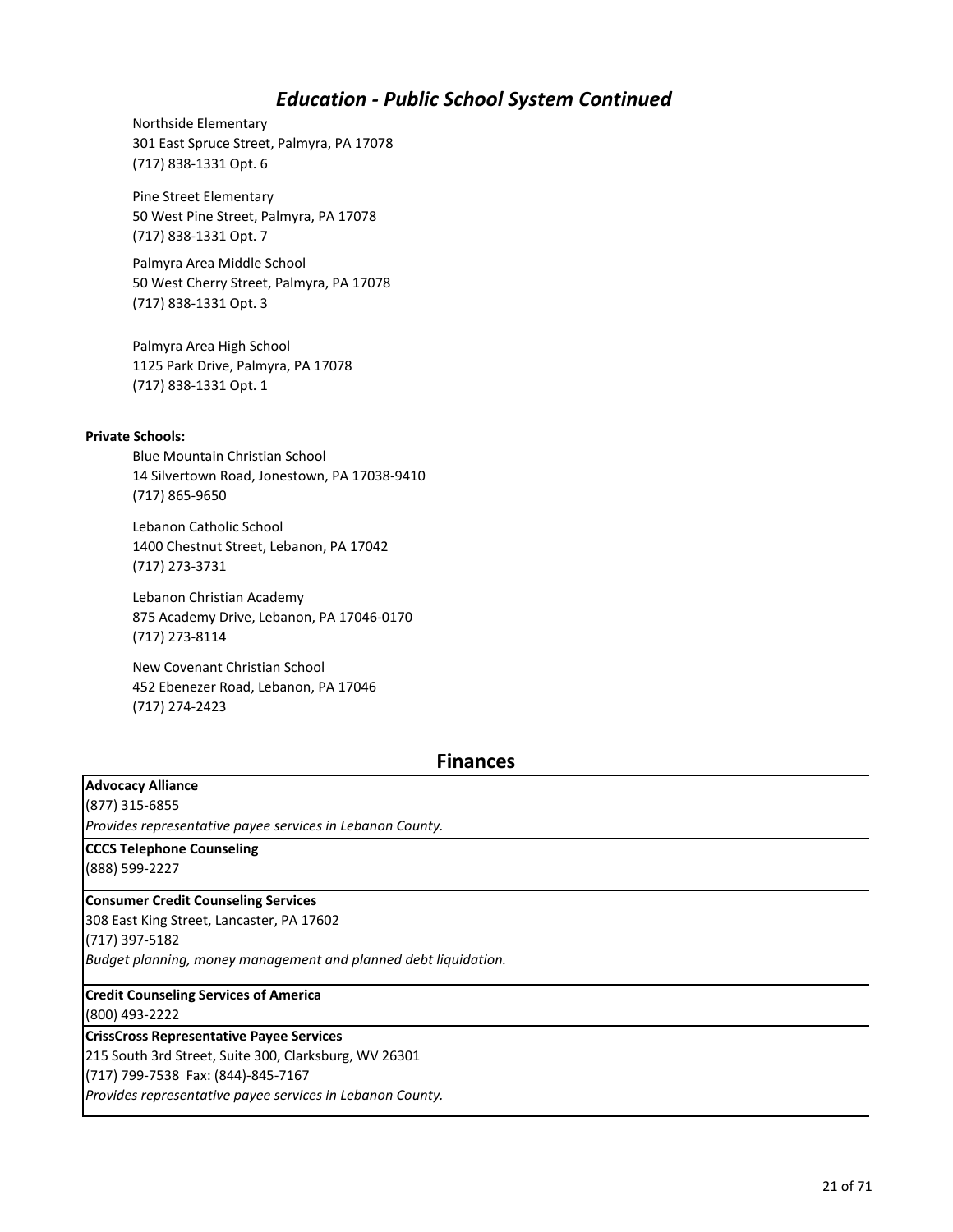## *Finances Continued*

**Jubilee Ministries**

235 South 12th Street, Lebanon, PA 17042

(717) 274-7528

*Assists with personal budget counseling and emergency financial assistance.*

#### **Lebanon County Community Action Partnership**

503 Oak Street, Lebanon, PA 17042 (717) 273-9828

*Provides budget counseling. Call for information on Free Tax Preparation.*

#### **Lebanon County Assistance Office**

625 S. 8th Street, Lebanon, PA 17042

(717) 270-3600

*Provides cash assistance, supplemental nutrition assistance program (SNAP), financial aid, medical assistance/SSI advocacy, financial assistance and emergency fuel assistance and emergency shelter allowance for eligible participants.*

#### **Lebanon County Penn State Cooperative Extension**

2120 Cornwall Road, Suite 1, Lebanon, PA 17042 (717) 270-4391

*Information on budget and resource management.*

#### **PROBE**

303 Chestnut Street, Office 1, Lebanon, PA 17042

(717) 273-2090

*Provides budget counseling as well as specialized career counseling for low-income single parents, homemakers and pregnant/parenting teens, so that they can attain emotional and economic independence.*

#### **The Arc of Dauphin & Lancaster Counties**

2569 Walnut Street, Harrisburg, PA 17103

Contact: Deb Johnson, Representative Payee Supervisor

(877) 533-7098 or djohnson@arcofdc.org

*Provides representative payee services in Lebanon County.*

#### **Welfare Helpline**

P.O. Box 2675, Harrisburg, PA 17105 (800) 692-7462 Hours: 8:30 am - 4:45 pm *Cash assistance, food stamps, energy assistance and Medicaid for low income families.*

#### **WIC (Women, Infants, and Children Program)**

615 Cumberland Street, Lebanon Family Health Services, Lebanon, PA 17042

(717) 273-6940

www.lebanonfamilyhealth.org

*Serves lower income families with a subsidized food program and nutrition counseling.*

#### **Earned Income Tax Credit (EIC)**

Working families may qualify for a child tax credit up to \$1,000 for each child in addition to an EIC for which they may qualify. To qualify, your child (children) must have lived with claimant for more than six months of the year and be under the age of 19 or 24 if a full time student or be any age and permanently disabled. Single or married people who work full-time or part-time can qualify depending on their income. Low to moderate income households can get FREE help with tax preparation through VITA (Volunteer Income Tax Assistance). For local information about VITA call Lebanon County Community Action Partnership at (717) 273-9328 or email CAP@lebcnty.org.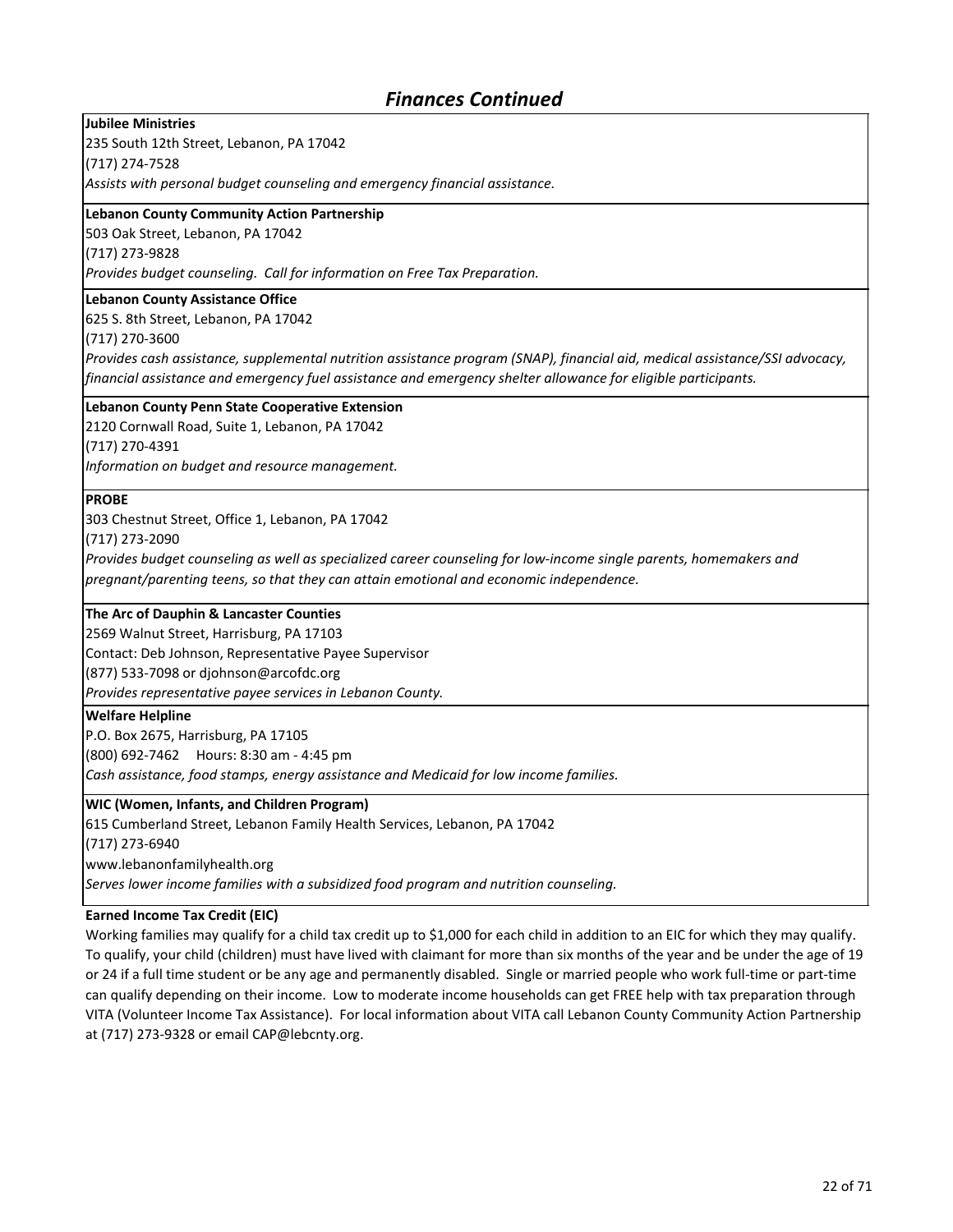## *Finances Continued*

#### **What is a Credit Score?**

Credit Scoring is a system creditors use to help determine whether to give a person credit. Information about credit experience and personal information is used such as bill paying history, the number and types of accounts a person has, outstanding debts and age of accounts from a credit application and a credit report. Using a statistical program, creditors compare this information to the credit performance of consumers with similar profiles. The credit scoring system awards points for each factor that helps predict who is most likely to repay a debt. The total number of points helps predict how credit worthy a person is and how likely to repay a loan and make payment when due.

Free Annual Credit Reports are available: 877-322-8228 Web: www.annualcreditreport.com

### **Government - Local and State Services**

### **Health Department Information**

**Maternal Health Consultant - South Central District** Sharon Duttry 30 Kline Plaza, Harrisburg, PA 17104 (717) 787-8092

#### **School Nurse Coordinator - South Central District**

Roxanne LaPorte 30 Kline Plaza, Harrisburg, PA 17104 (717) 787-8092

### **Special Needs Consultant - South Central District**

Carol Miller 30 Kline Plaza, Harrisburg, PA 17104 (717) 787-8092

### **Lebanon County**

**Housing and Redevelopment Authority** 10th and Willow Streets, Lebanon PA 17046 (717) 273-1639 *Provides government subsidized housing to eligible participants*

#### **Lebanon County Area Agency on Aging**

710 Maple Street, Second Floor, Lebanon PA 17046 (717) 273-9262 or (717) 274-1439, Fax: (717) 274-3882 email: lebcoaaa@lebcnty.org website: www.lebcounty.org Protective Services on call 24 hours Hours of operation 8-4:30pm Mon-Fri *Target population: 60 years or older. Provides information and Referral/Care Management of Aging programs/Senior Community Centers/Insurance Counseling/Home Delivered Meals/Protective Services*

#### **Lebanon County Assistance Office**

625 South 8th Street, Lebanon PA 17042

(717) 270-3600

*Provides cash assistance, supplemental nutrition assistance program (SNAP), financial aid, medical assistance/SSI advocacy, emergency shelter allowance, and low income home energy assistance program (heating assistance/ seasonal program) for eligible participants.*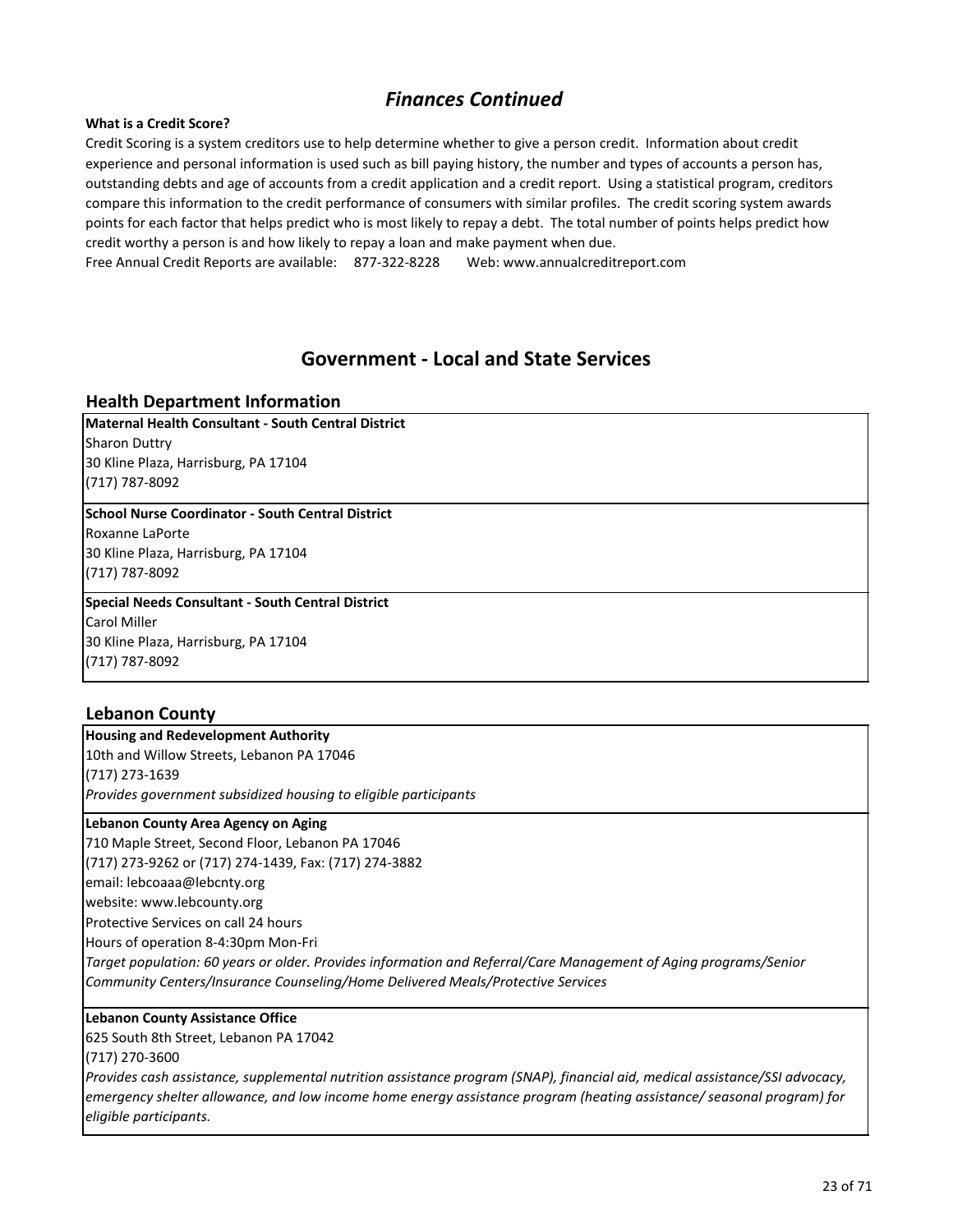### **Lebanon County Children and Youth Services**

Municipal Building, Room 401, 400 South 8th Street, Lebanon PA 17042

(717) 228-4430, (717) 272-2054 for on-call worker after hours, Fax: (717) 228-4465

*Provides protection of all children up to 18 years of age. Services offered include child abuse protection, foster care, adoption services, group home care, institutional placements, and emergency shelter care. Provide referrals for group and individual counseling/therapies, parenting skills classes and day care.* 

#### **Lebanon County Commission on Drug and Alcohol Abuse**

220 East Lehman Street, Lebanon PA 17046

(717) 274-0427

*Offers drug, alcohol and tobacco prevention, intervention, and treatment services to Lebanon County.*

#### **Lebanon County Community Action Partnership**

503 Oak Street, Lebanon PA 17042

(717) 273-9328

*Offers rental assistance, shelter assistance, information and referral, bridge housing, transitional housing, medical assistance transportation, volunteer income tax assistance, and financial assistance with transportation and child care for eligible participants. PPL customers may contact CAP for free energy saving kits.*

#### **Lebanon County Crisis Intervention, Information and Referral Services**

229 South Fourth Street (rear), Lebanon PA 17042 (717) 274-3363

*Confidential help with any problem. Free information and referral.*

**Lebanon County Domestic Relations**

Room 202, Municipal Building, 400 South 8th Street, Lebanon PA 17042 (717) 228-4480

#### **Lebanon County Housing Authority Social Services**

1012 Brock Drive, Lebanon PA 17042

(717) 273-8901

*Provides housing services for tenants of Housing Authority owned and managed properties including counseling, life skills education.*

#### **Lebanon County MH/ID/EI**

220 East Lehman Street, Lebanon, PA 17046

#### (717) 274-3415

*Provides services to Lebanon County residents who have certain mental health or intellectual disability diagnoses. Through case management, MH/ID provides intake, assessment, and coordination of the following services: outpatient psychotherapy, psychiatric and psychological evaluation, medication monitoring, residential programs for the intellectually disabled, vocational and social rehabilitation, short-term inpatient, partial hospitalization and 24-hour emergency services.*

#### **Lebanon County Probation Services - Juvenile Division**

508 Oak Street, Lebanon, PA 17042

(717) 273-1557

*Provides supervision to juvenile offenders alleged to have committed a delinquent act by enforcing the disposition orders of the Lebanon County Court of Common Pleas – Juvenile Division.*

#### **Lebanon County Sheriff's Office**

400 South 8th Street, Lebanon, PA 17042 (717) 274-2801 Sheriff Michael J. Deleo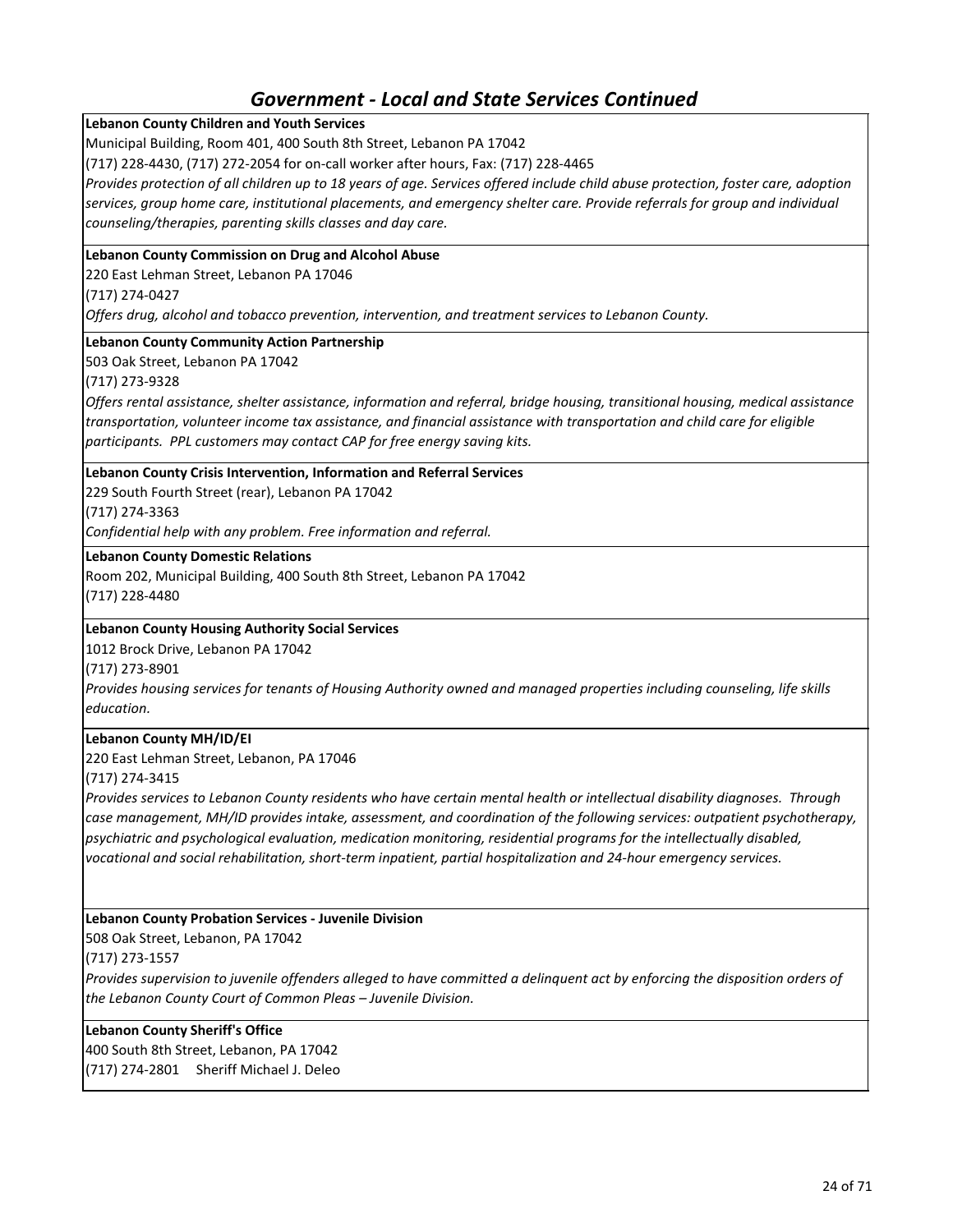| <b>Lebanon County Victim/Witness Program</b>                                                                            |
|-------------------------------------------------------------------------------------------------------------------------|
| 400 South 8th Street, Lebanon, PA 17042                                                                                 |
| (717) 274-2801 Ext. 2180                                                                                                |
| Services include court accompaniment, notification of release from incarceration, property return and referral to other |
| agencies.                                                                                                               |
| <b>Office of Attorney General</b>                                                                                       |
| Bureau of Consumer Protection, Strawberry Square 14th Floor, Harrisburg, PA 17120                                       |
| (800) 441-2555                                                                                                          |
| A civil law enforcement agency that mediates and investigates consumer complaints.                                      |
| Pennsylvania Human Relations Commission                                                                                 |
| Pennsylvania Place, Suite 300, 301 Chestnut Street, Harrisburg, PA 17101-2702                                           |
| (717) 787-4410, (717) 783-9308 TTY                                                                                      |
| Receives and investigates complaints of discrimination in areas of employment, housing, education etc.                  |
| Pennsylvania State Police Jonestown                                                                                     |
| 2632 SR 72 Jonestown, PA 17038                                                                                          |
| (717) 865-2194                                                                                                          |
| <b>Social Security Administration</b>                                                                                   |
| 924 Russell Drive, Lebanon, PA 17042                                                                                    |
| (717) 272-5342, (800) 772-1213, (717) 272-1699 Fax                                                                      |
| Hours: 9:00 am to 4:00 pm Monday - Friday                                                                               |
| <b>Veterans Affairs, Lebanon County</b>                                                                                 |
| Room 102, Municipal Building, 400 South 8th Street, Lebanon, PA 17042                                                   |
| (717) 228-4422                                                                                                          |
| <b>Welfare Helpline</b>                                                                                                 |
| P.O. Box 2675, Harrisburg, PA 17105                                                                                     |
| (800) 692-7462                                                                                                          |
| Hours: 8:30 am - 4:45 pm                                                                                                |
| Cash assistance, food stamps, Energy assistance and Medicaid for low income families                                    |

### **State Representatives**

## **Rep. Frank Ryan**

101st Legislative District, 1044 East Main Street, Palmyra, PA 17078 (717) 838-3823, (717) 832-8194 Fax

### **Russ Diamond**

102nd Legislative District, 2232 Lebanon Valley Mall, Lebanon, PA 17042 (717) 277-2102, (717) 277-2105 Fax

### **State Senator**

**Michael Folmer** 101 Municipal Building, 400 South 8th Street, Lebanon, PA 17042 (717) 274-7705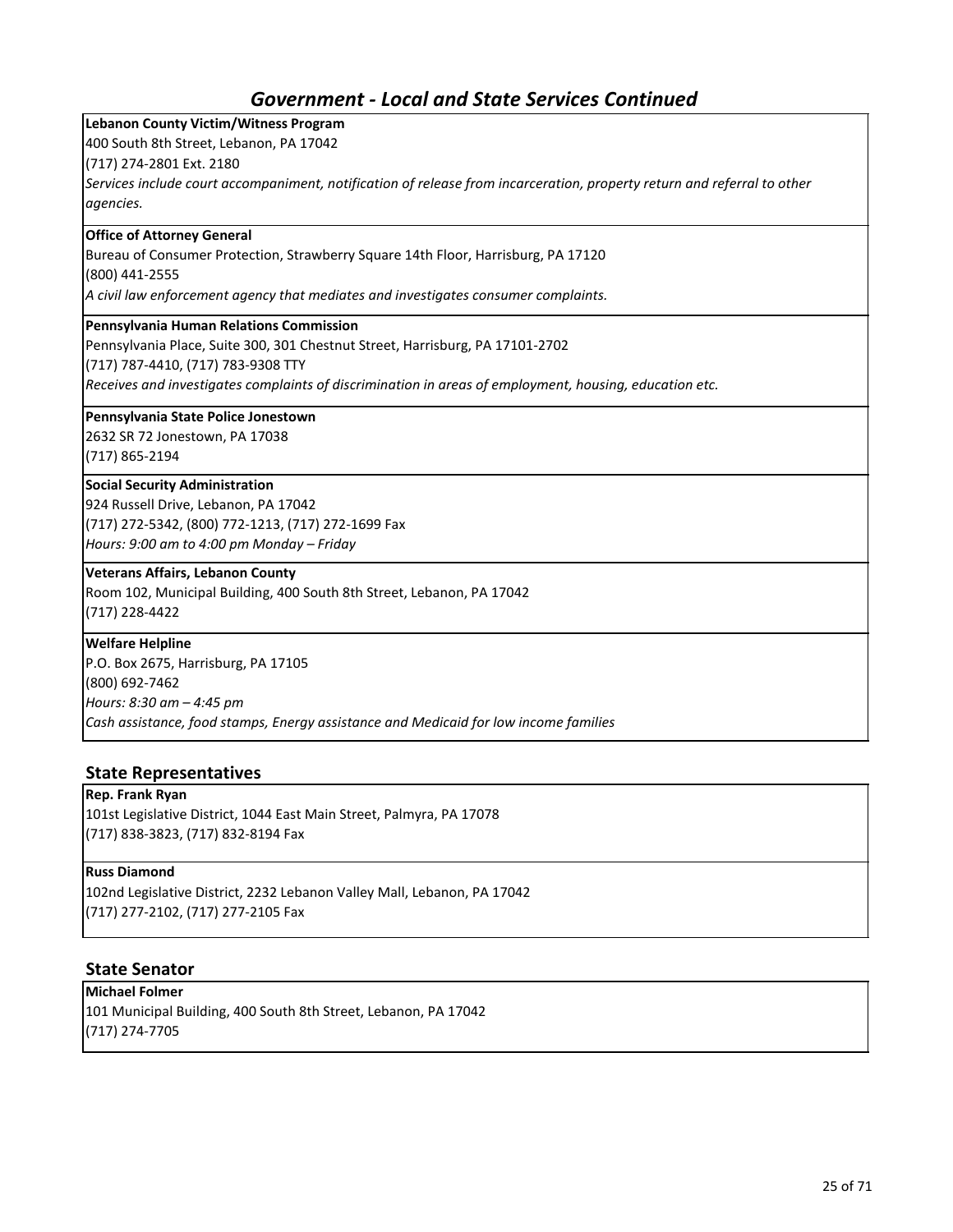### **Federal Government**

#### **Lebanon County Representatives**

#### **Ryan Costello**

840 North Park Road, Wyomissing, PA 19601 (610) 376-7630, (610) 376-7633 Fax

#### **Charlie Dent**

342 West Main Street, First Floor, Annville, PA 17003 (717) 867-1026, (717) 867-1540 Fax

#### **Senator Pat Toomey**

#### **Main Office:**

Room 1104 Federal Building, 711 Hart Building, Washington, DC, 20510 (202) 224-4254

#### **Harrisburg Office:**

229 Walnut Street, Harrisburg, PA 17101 (717) 782-3951

#### **Senator Bob Casey, Jr.**

### **Main Office:**

383 Russell Senate Office Building, Washington, DC 20510 (202) 224-6324, (202) 228-0604 Fax, (866) 802-2833 Toll Free **Harrisburg Office:** 555 Walnut Street, First Floor, Harrisburg, PA 17101 (717) 231-7540, (717) 231-7542 Fax, (866) 461-9159 Toll Free

### **Lebanon County Commissioners**

**Office Hours:** Monday through Friday - 8:30 AM to 4:30 PM **Mailing Address:** Lebanon County Commissioners, Room 207, Municipal Building, 400 South 8th Street, Room 110, Lebanon, PA 17042-6794 **Phone Number:** (717) 274-2801 Ext. 2202 **Fax Number:** (717) 274-8094 **Department Administrator:** Jamie A. Wolgemuth, County Administrator, jwolgemuth@lebcnty.org **County Commissioners:** Robert Phillips, jwolgemuth@lebcnty.org William Ames, jwolgemuth@lebcnty.org Jo Ellen Litz, jlitz@lebcnty.org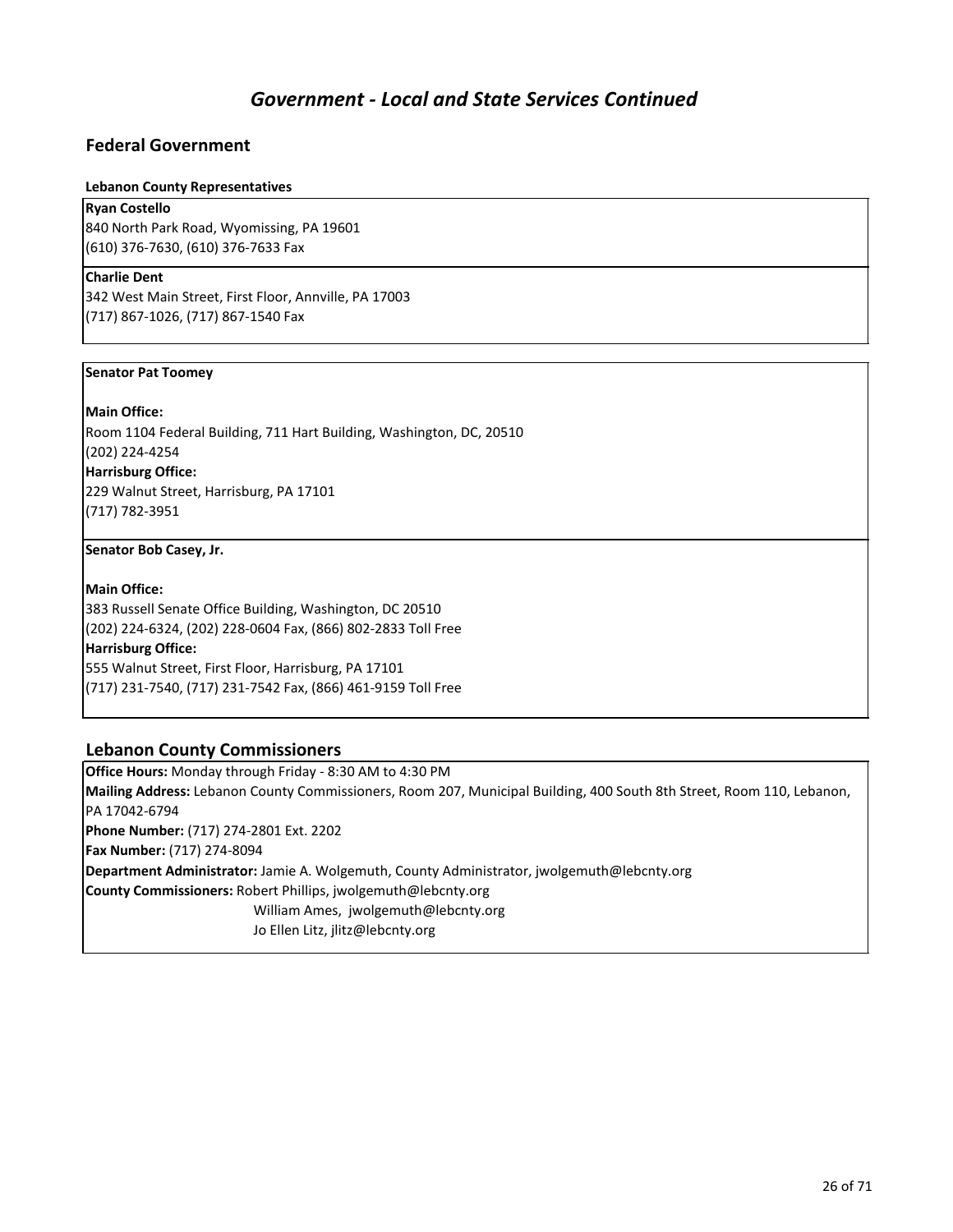## **Local Municipalities Curfew List**

| <b>Annville Township</b>          | 10:00 p.m. $-5:00$ a.m.                                    |
|-----------------------------------|------------------------------------------------------------|
| <b>Cleona Borough</b>             | 11:00 p.m. $-6:00$ a.m.                                    |
| <b>Cornwall Borough</b>           | 10:00 p.m. - 6:00 a.m. (Sun-Thurs) 11:00p-6:00a (Fri, Sat) |
| <b>Heidelberg Township</b>        | No Curfew                                                  |
| <b>Lebanon City</b>               | 10:00 p.m. $-5:00$ a.m                                     |
| <b>Millcreek Township</b>         | 10:00 p.m                                                  |
| <b>Myerstown Borough</b>          | 11:00 p.m.                                                 |
| <b>North Annville Township</b>    | No Curfew                                                  |
| <b>North Cornwall Township</b>    | 10:00 p.m                                                  |
| North Lebanon Township            | 11:00 p.m.                                                 |
| <b>North Londonderry Township</b> | 9:00 p.m. under 16, 12:00 am. over 16                      |
| Palmyra Borough                   | 11:30 p.m. - 6:00 a.m.                                     |
| <b>Richland Borough</b>           | 10:00 p.m.                                                 |
| <b>South Annville Township</b>    | No Curfew                                                  |
| <b>South Lebanon Township</b>     | 11:00 p.m. $-6:00$ a.m.                                    |
| <b>South Londonderry Township</b> | 11:30 p.m. $-6:00$ a.m.                                    |

## **Municipalities**

| <b>Annville Township</b>     | 36 N. Lancaster St., Annville  | 867-4476 |
|------------------------------|--------------------------------|----------|
| <b>Bethel Township Bldg.</b> | 81 Klahr Rd, Bethel            | 933-8813 |
| <b>Cleona Borough Hall</b>   | 140 Walnut St., Cleona         | 272-7167 |
| Cornwall Borough             | Borough Hall, Cornwall         | 274-3436 |
| <b>East Hanover Township</b> | 1117 Schoolhouse Rd., Annville | 865-3614 |
| <b>Heidelberg Township</b>   | 111 Mill Rd., Schaefferstown   | 949-3885 |
| <b>Jackson Township</b>      | 60 Ramona Rd., Myerstown       | 866-4771 |
| Jonestown                    | 37 W. Market, Jonestown        | 861-5414 |
| <b>Lebanon City</b>          | 800 S. 8th St., Lebanon        | 273-6711 |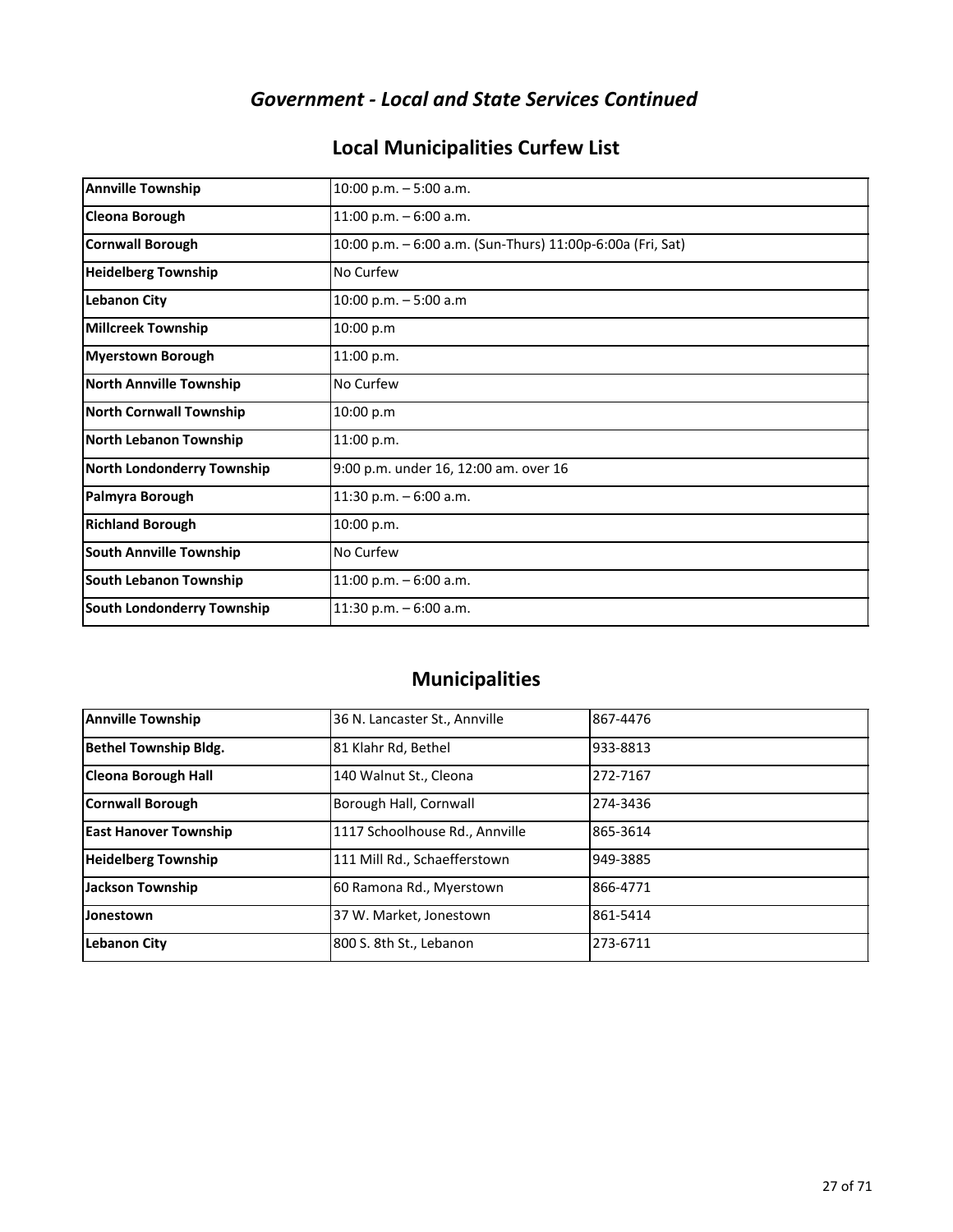| LUCUI UIIU JLULL JLIVILLJ LUIILIIIULU |                                 |                |
|---------------------------------------|---------------------------------|----------------|
| Millcreek Twp.                        | 81 E. Alumni Ave., Newmanstown  | (610) 589-4750 |
| Mt. Gretna Borough                    | 101 Chautauqua Dr               | 964-3270       |
| <b>Myerstown Borough</b>              | 101 E. Washington St. Myerstown | 866-5038       |
| N Annville Twp Sup                    | 1929 Thompson Ave., Jonestown   | 867-1814       |
| N Cornwall Mun Bldg                   | 320 S. 18th St. Lebanon         | 273-9200       |
| N Lebanon Twp Bldg                    | 725 Kimmerlings Rd, Lebanon     | 273-7132       |
| N Londonderry Twp Bldg                | 655 E. Ridge Rd, Palmyra        | 838-1373       |
| Palmyra Borough Bldg                  | 325 S. Railroad St., Palmyra    | 838-6361       |
| <b>Richland Borough</b>               | 5 Pine St., Richland            | 866-5601       |
| <b>S Annville Twp</b>                 | 1036 Horseshoe Pike, Lebanon    | 867-1003       |
| <b>S Lebanon Twp Bldg</b>             | 1800 S. 5th Ave, Lebanon        | 274-0481       |
| <b>S Londonderry Twp</b>              | 20 W. Market St., Campbelltown  | 838-5556       |
| Swatara Twp                           | 1 Supervisor Dr., Jonestown     | 865-4803       |
| <b>Union Twp Bldg</b>                 | 3111 SR 72, Jonestown           | 865-4039       |
| W Cornwall Twp Bldg                   | 73 S. Zinns Mill Rd, Lebanon    | 272-9841       |
| W Lebanon Twp Bldg                    | 322 W. 22nd St., Lebanon        | 274-1598       |
|                                       |                                 |                |

## **Grief Counseling**

#### **Compassionate Friends (Lebanon County Chapter)**

Presbyterian Church, 1300 West Maple Street, Lebanon, PA 17046

(717) 274-2422

www.compassionatefriends.org

*Support for family after the death of a child. Meets the 4th Monday of each month at 7pm.*

#### **Crisis/Catastrophe Support Group**

Quittie Glen, 417 Reigerts Lane, Annville, PA 17003

(717) 867-8335 x211

Find us at www.quittieglen.com.

Led by Dr. Parida, who uses the wisdom gained in his personal survival of catastrophe to empower others to rediscover hope *and rid themselves of negative emotional entanglements with their past. Three types of support services are available for persons whose lives are in chaos that conventional medical services alone have not been able to resolve. These include group support, individual support and family support which are organized around a combination of educational segments, inspirational stories and examples, and (most importantly) the promotion of each participant's growing awareness of their own spirituality and empowerment to inspire fellow participants.* 

### **Grief & Loss Support Group**

Lebanon Valley Home, 550 East Main Street, Annville, PA 17003 (717) 285-2639 Nancy Boyd *Meets second Tuesday of each month, 3-4pm*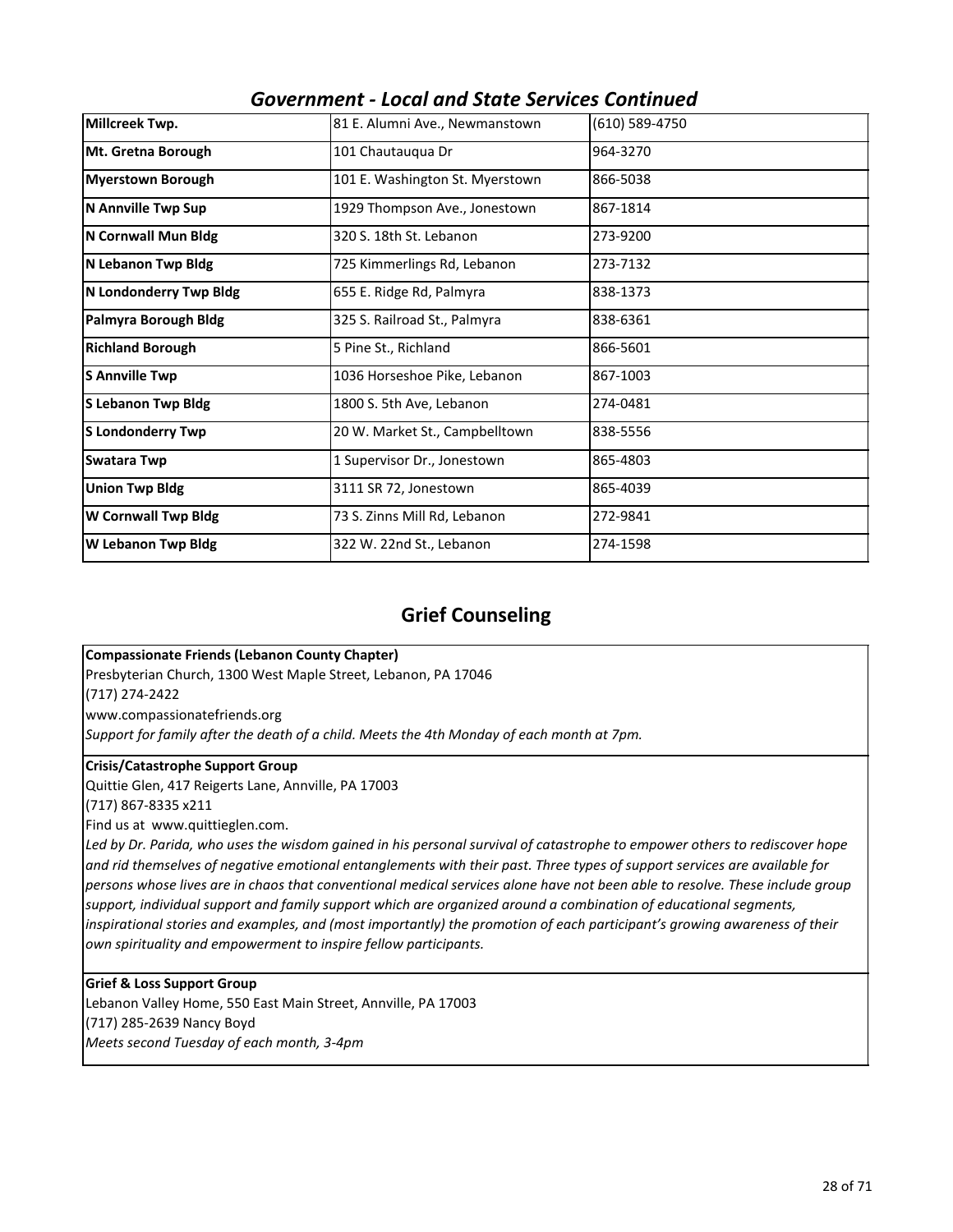## *Grief Counseling Continued*

#### **Mourning Light Foundation**

P.O. Box 481, Manheim, PA 17545 www.mourninglightfoundation.org *Supports families coping with the loss of a child*

#### **Olivia's House**

830 South George Street, York, PA 17403 (717) 699-1133 Phone, (717) 699-1174 Fax *An organization of caregiving professionals and volunteers committed to supporting grieving children.*

#### **PATHways Center for Grief & Loss**

4075 Old Harrisburg Pike, Mount Joy, PA (717) 391-2413 or (717) 733-0699 www.pathwaysthroughgrief.org *Multiple support programs for adults and children run by Hospice of Lancaster County*

#### **SIDS of PA**

(888) 721-CRIB www.cribsforkids.org *Support for parents who have lost an infant*

#### **Survivors of Suicide**

**WellSpan Philhaven - Pollock Community Center**

**283 South Butler Road, Mt. Gretna, PA 17064**

**(717) 273-8871**

**Support group for those affected by the suicide of a loved one. Meets the 2nd Wednesday of each month from 6:30- 8:00pm. Contact Mr. Mohammed for more information at Ymohammed@WellSpan Philhaven.org.**

**SudSSpirit Bereavement Support Group** 

Richland Community Library

111 East Main Street, Richland, PA 17087

Contact: Dominic Murgido (717) 866-2401

*SudSSpirit stands for: Sudden Unexpected Death of a Spouse Survivors in Participation to Inform, Renew, Improve and Triumph and supports those affected by the sudden unexpected death of a spouse or significant other. Meets the 3rd Tuesday of each month. Contact Mr. Murgido for more information at susspirit@gmail.com.*

#### **The Caring Place**

Highmark Caring Place, 3 Walnut Street, Suite 200, Lemoyne, PA 17043 (866) 613-4673, (717) 302-8401 *A center for grieving children, adolescents and their families.*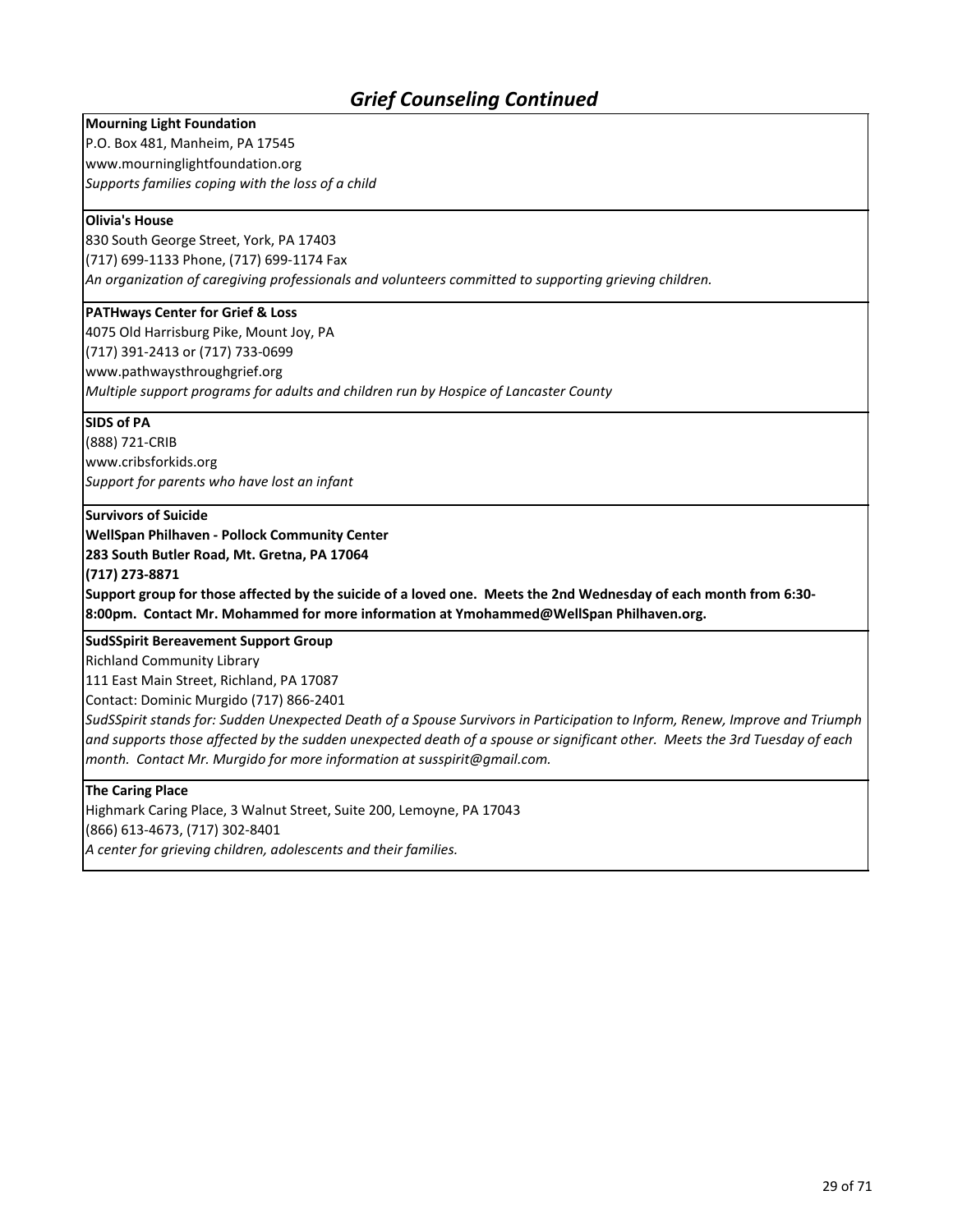## *Grief Counseling Continued*

**Bereavement Support Services provided by WellSpan Health System Hospice**

**Journey Through Grief: offers socialization, resources and support for the bereaved and provides a place to vocalize feelings and experiences with others who have suffered loss. The program deals with common elements of grief, guilt, depression and loneliness and helps on understand that grief will subside. This program is offered for adults in the community, 2 times a month, free of charge.**

**1st Monday of every month @ 1:00p.m. & 3rd Thursday of every month @ 6:30p.m. Please register for this program at 270- 7672.**

**Rainbow Connection: a 6 week children's activity club 3 times a year, free of charge, for children ages 5-10, who are grieving the death of a family member and loved one. Children can benefit from sharing feelings of loss with others their age. Wednesdays from 4:30- 5:30p.m. (A free 1 week camp is also offered.)**

**Both groups are held at the Weber Family Hospice Center 202 Hathaway Park, Lebanon Pa, 17042 Phone # 270-7672**

**SHARE: Support group for parents who have experienced the loss of a baby through miscarriage, stillbirth or in the first year of life. Meets most 3rd Thursday of most months at 6:30pm in the WellSpan Hospital Classrooms. For more information call the GSH Social Service Department at (717) 270-2233**

#### **MOURNING HAS BROKEN**

A Grief Support Group at St. Andrews Presbyterian Church

 The Mourning Has Broken Grief Support Group at St. Andrews Presbyterian Church has been meeting monthly for about five years. We are strictly a support group, not a counseling group.

 Under the leadership of St. Andrews Senior Pastor, Steven Gribble, we meet at 2:00 PM, on the first Thursday of every month in the Cassel Chapel at St. Andrews. At the present time, the membership of the group consists of people who are members of St. Andrews and quite a few people who are not members, but heard about us and wanted to meet with us.

 The content of our meetings is rather informal, mostly talking about concerns about the grieving process: sharing stories about the loved one we lost; asking questions about how we are feeling; dealing with special days like holidays, anniversaries, family celebrations; and other topics that might arise in the midst of our conversations.

 We welcome anyone to come to our group, whether members of St. Andrews or not, no matter how long ago or how recent the loss, or the nature of the loss – father, mother, spouse, child, good friend. There is no charge to become part of our group, as this is part of the outreach mission of the church.

 St. Andrews Presbyterian Church is located at 600 South 12th Street, Lebanon. The building is totally handicapped accessible. For more information, please call Pastor Steve Gribble at the church, 272-9933, or check our website: www.standrewslebanon.org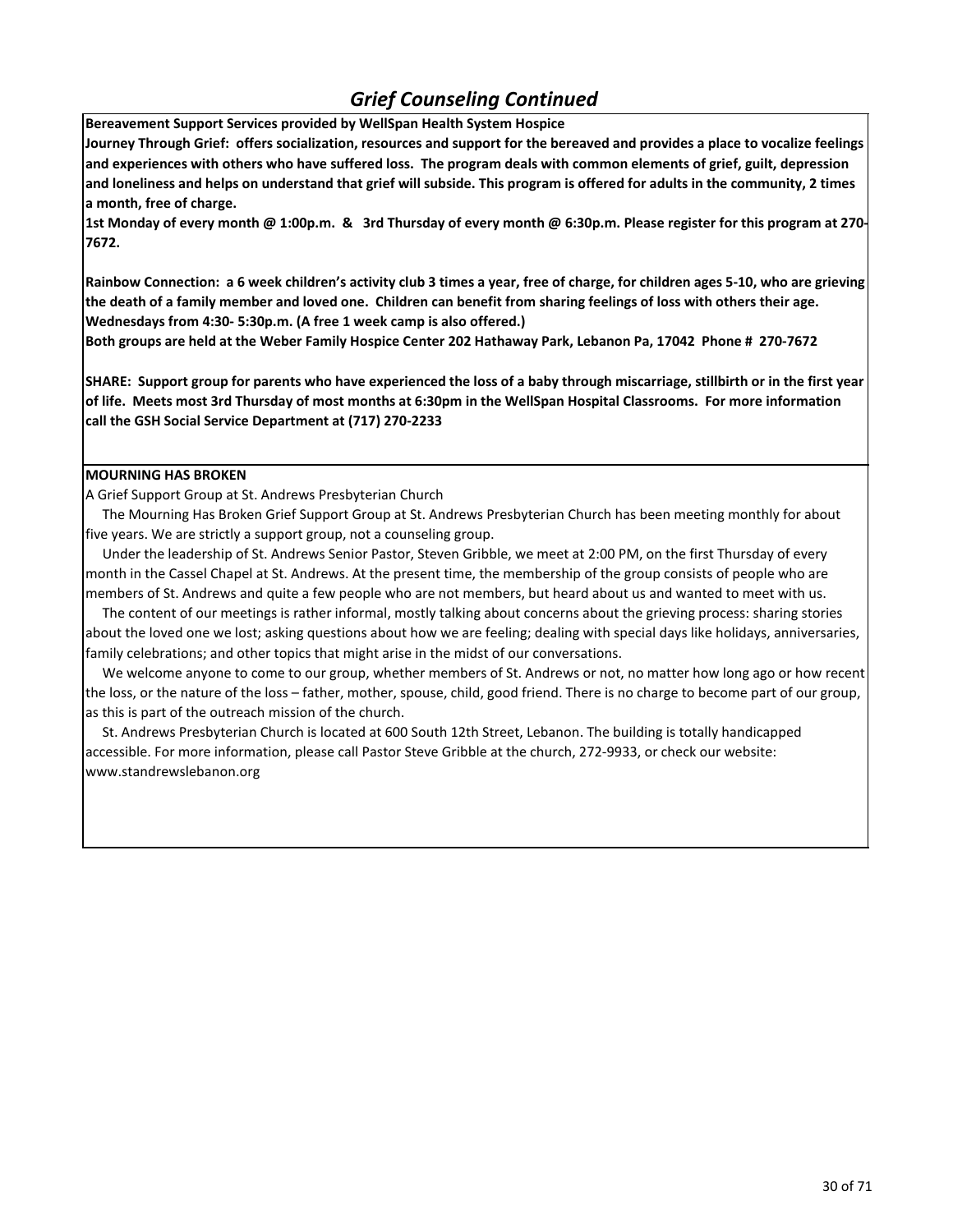## **Health and Health Related Programs**

### **Dental Related**

**Dental Dreams** 3867 Union Deposit Road, Harrisburg, PA 17109 (717) 558-0042 **Dental Hygiene Care Facility** (717) 780-2441, (800) ABC-HACC (222-4222) Ext. 2441 *Daytime and evening clinic hours available.* **Dr. Robert Cramer** 753 Fishburn Road, Hershey, PA 17033 (717) 520-0123 **Dr. Shad Lewis** 2211 Quarry Drive, Suite E67, Wyomissing, PA 19609 (610) 678-5700 **Harrisburg Area Community College** One HACC Drive, Harrisburg, PA 17110 **Lancaster Cleft Pallet Clinic Orthodontist - Dr. Ross E. Long, Jr.** (717) 394-3793 *Medical assistance accepted. Case by case for special needs.* **Lebanon Free Clinic** 135 South 9th Street, Lebanon, PA 17042 (717) 273-2715 **Pennsylvania Donated Dental Services Eastern Pennsylvania** P.O. Box 5025, Harrisburg, PA 17110-5025 (717) 238-8721, (800) 716-8721, (717) 238-8343 Fax *Resources for consumers with MR/Autism and behavioral problems, particularly aggression.* **Upper Merion Dental** 357 South Gulph Road, King of Prussia, PA 19406 (610) 337-2325 **Welsh Mountain - Lebanon Ridge Oral Health** 101 South 9th Street, Lebanon, PA 17042 (717) 450-7015 **Volunteers in Medicine Free Clinic** 711 South 8th Street, Lebanon, PA 17042 (717) 272-2252 *Free walk-in clinic Monday & Wednesday 12pm - 8pm, Friday 9am - 3pm. All services are free for uninsured as well as insured patients at the walk-in clinic.*

www.Welshmountain.org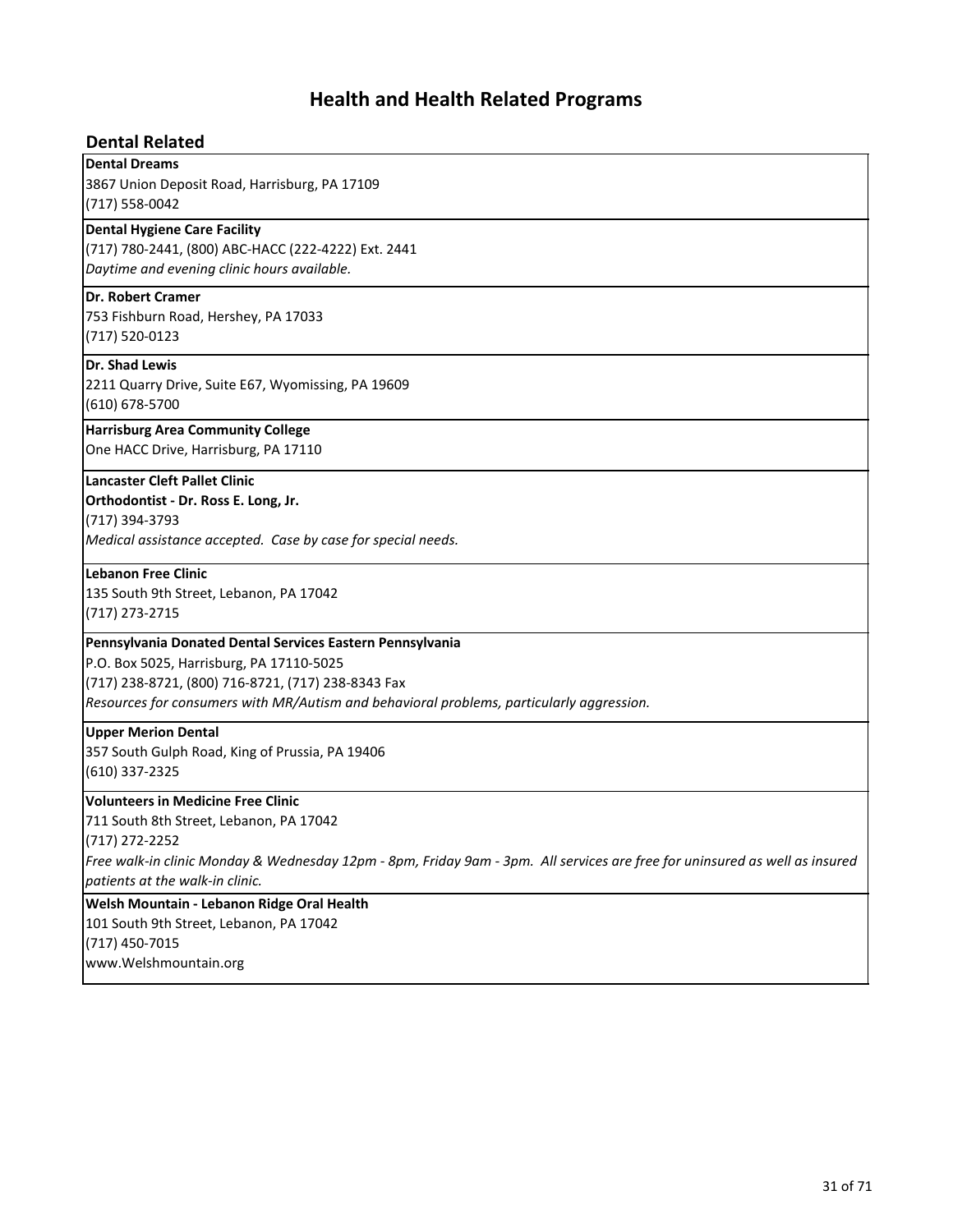### **Hearing Related**

#### **Associated Otolaryngologists of Pennsylvania, Inc.**

34 Northeast Drive, Hershey, PA 17033 (717) 835-1900

#### **Baby Hearing**

www.babyhearing.org

*Site provides information about the newborn hearing screening process.*

**Better Hearing Institute**

(800) 327-9355

#### **Deaf and Hard-of-Hearing Services of Lancaster County**

630 Janet Avenue, Lancaster, PA 17601

(717) 397-4741, (717) 291-1839 Deaf Services, Voice and TTY

*Provides services to the deaf and hard of hearing of Central PA and those in need of information about deafness, sign language and related topics.*

## **WellSpan Hospital Audiology, Speech Language and Dysphagia Services WellSpan Hospital, 4th and Walnut Streets**

**(717) 270-7812**

**Hours: Monday - Friday 8:00 a.m. - 4:30 p.m.**

#### **Hear Now Starkey Hearing Foundation**

6700 Washington Avenue South, Eden Prairie, MN 55344

(800) 769-2799 Phone, (952) 828-6946 Fax

*Hearing devices and some financial assistance for hearing devices.*

### **Hearing Devices (State Program) OVR Office**

(717) 787-7834

### **Sight Related**

**Bureau of Blindness and Visual Services - Department of Labor and Industry Office of Vocational Rehabilitation** 2971-B North 7th Street, Harrisburg, PA 17110

(717) 787-7500, (717) 787-1733 TTY, (866) 375-8264

*Offers specialized services and rehabilitative programs for the visually impaired to work and maintain independent lives.*

#### **InfantSee Program**

www.infantsee.org

*Click on "Locator" in the upper right hand corner for a list of local providers. Free vision exams for babies under 1 year old.*

#### **Pennsylvania Association for the Blind - Lebanon Satellite Office**

738 Cumberland Street, Lebanon, PA 17042

(717) 274-6711

*Provides social services, prevention and screening services and public education.*

#### **Sight for Students**

1-888-290-4964, www.sightforstudents.org

*Offers free eye care and eyewear for qualifying children.*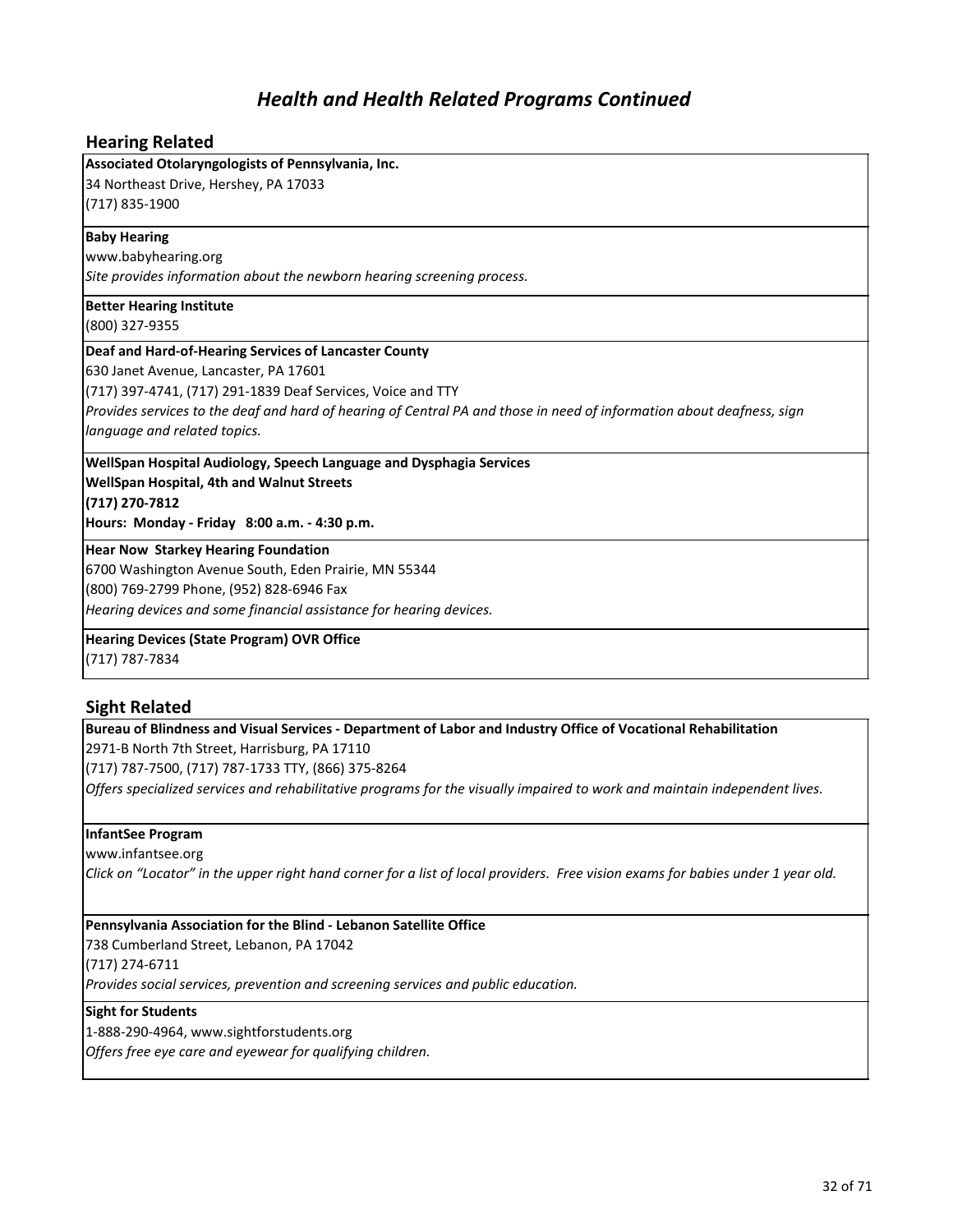**Tri-County Association for the Blind** 1800 North 2nd Street, Harrisburg, PA 17102-2200 (717) 238-2531 *Serves the visually impaired and Radio Reading program. Prevention of blindness and visual problems.*

#### **Verizon Telephone Pioneers of America**

Strawberry Square, 8th Floor, Harrisburg, PA 17101 (800) 322-6710

*Organization hold annual sports jamboree for vision impaired and individuals who are wheelchair bound.*

#### **VisionCorps**

2550 Hanford Drive, Lebanon, PA 17046

(717)291-5951

www.visioncorps.net

*Empowering individuals with vision loss to attain independence through training in adaptive daily living skills, safe and independent travel instruction, support groups, social services, and comprehensive case management. Also provides prevention and vision screening services and public education.*

### **Comprehensive Specialty Care Clinics**

#### **Acquired Brain Injury Network of Pennsylvania**

Lansdale, PA 19466

(215) 699-2139 or (800) 516-8052 (messages only), info@abin-pa.org or send an email through www.abin-pa.org *Helps survivors and families with the challenges of brain injury. Call the InfoLine for information or use the Resource Screening on the Home Page and print a list of options based on your birth date. Sign up for the free monthly newsletter on the website.*

**Aging Well** 

Quittie Glen, 417 Reigerts Lane, Annville, PA 17003

(717) 867-8335 x211

Visit us at www.quittieglen.com, under "Lifestyle Wellness Programs" and answer the mind-body-spirit inventory.

*Facilitated by Dr. Parida, the goal is to add life to age and not age to life through our various educational support groups. Our Mind-Body-Spirit Inventory is a screening tool to make an assessment of the full inventory of your mind, body and spirit at the present time, reflecting the sum total of everything that has happened to you in your life thus far with regard to your health and well-being. It helps us explore which integrative service(s) best support the needs of your individual health and well-being. An appropriate recommendation is made thereafter to match your needs and goals.* 

**Ambulance Service - First Aid and Safety Patrol Incorporated**

254 S. 11th Street, Lebanon, PA 17042 (717) 272-1234 / (717) 272-6675 / (717) 272-6676 *24-hour service*

**Cardeza Foundation Hemophilia Center Thomas Jefferson University**

111 South 11th Street, Philadelphia, PA 19107 (215) 955-2342 Hemophilia

#### **Children's Anesthesia Associates**

100 North 20th St. Suite 201, Philadelphia, PA 19103 (215) 997-8228 Ventilator Depend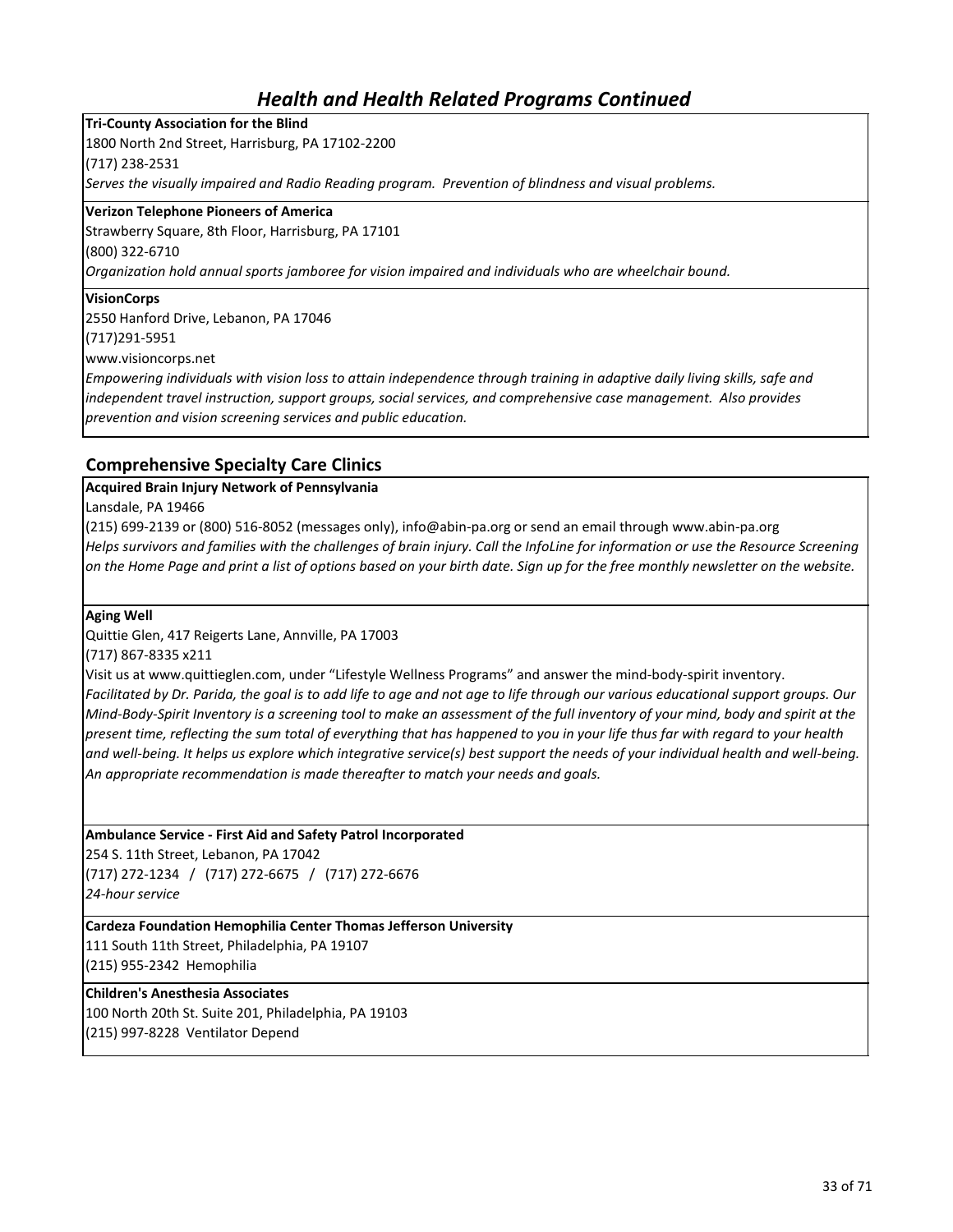### **Children's Hospital of Philadelphia**

34th & Civic Center Boulevard, Philadelphia, PA 19104

(215) 590-3608 Cystic Fibrosis / (215) 590-2197 Cooley's Anemia

(215) 590-3438 Hemophilia / (215) 590-1760 Spina Bifida

#### **Children's Hospital of Pittsburgh**

3705 Fifth Avenue, Pittsburgh, PA 15213 (412) 692-5098 Child Rehab / (412) 692-5721 Cystic Fibrosis / (412) 692-6421 Spina Bifida

#### **Children's Seashore House**

34th & Civic Center Boulevard, Philadelphia, PA 19104 (215) 590-7078 Child Rehab

#### **Easter Seal Society of Eastern PA**

1040 Liggett Avenue, Reading, PA 19611 (610) 775-1431 Child Rehab

#### **WellSpan Home Health & Hospice**

1503 Quentin Road, Lebanon, PA 17042

(717) 274-2591 / (717) 274-3923 Fax

*Home Assistance to persons during times of stress, illness, or other crisis. Services include personal care, self-care instruction, and caregiver relief. Provides intermittent skilled care in the home setting.*

#### **WellSpan Hospital**

PO Box 1281, 4th and Walnut Street, Lebanon, PA 17042 (717) 270-7500

#### **GSH Home Med Care, Inc.**

301 Schneider Drive, Lebanon, PA 17046 (717) 272-2057 *Serves any person who requires medical equipment and medical supplies.*

#### **Hemophilia Center of Western PA**

3636 Boulevard of the Allies, Pittsburgh, PA 15213 (412) 209-7287 Hemophilia

#### **Just Like Family**

Home Health Care Services - 932 Cornwall Road, Lebanon, PA 17042

(717) 273-1950, (877) 674-9237

*Serving elderly, those recovering from illness, new mothers and families with disabled individuals and special needs children with health care team professional care.*

#### **Juvenile Diabetes Research Foundation**

Suite 103, 119 Aster Drive, Harrisburg, PA 17112-2747 (717) 902-6489

#### **Lebanon Family Health Services, Inc.**

615 Cumberland Street, Lebanon, PA 17042

(717) 273-6741

www.lebanonfamilyhealth.org

*Provides gynecological examinations, contraceptive services, testing and treatment for Sexually Transmitted Infections, pregnancy testing, prenatal services, convenient care services, employment physicals, sports physicals, driver's license physicals, drug testing, finger printing services and ACA health insurance enrollment assistance. LFHS is also the county vendor for the WIC (Women, Infants and Children) Supplemental Nutrition Program. LFHS offers community education programs including diabetes education, parenting classes, nutrition education and tobacco cessation (Lebanon, Lancaster, Schuylkill and Berks Counties)*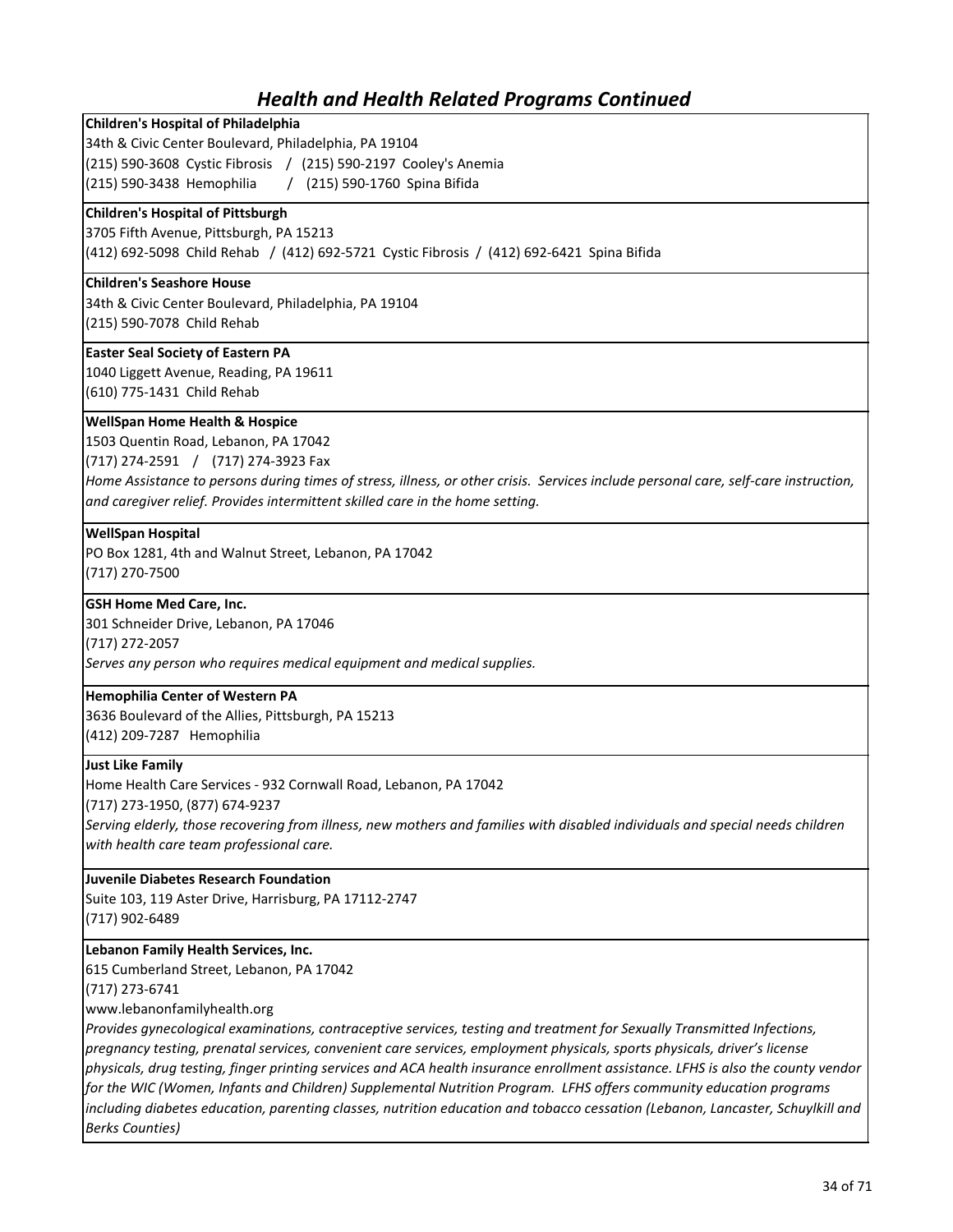### **Lebanon State Health Center**

9 North 9th Street, Lebanon, PA 17042

(717) 272-2044

*Offers an immunization clinic, tuberculosis clinic, hypertension screenings, HIV clinic, home visiting and communicable disease reporting and follow-up.*

#### **Lehigh Valley Hospital**

Cedar Crest & 1-78, Allentown, PA 18105 (610) 402-0640 Hemophilia

### **Milton S. Hershey Medical Center**

University Drive, Hershey, PA 17033 (717) 531-7468 Hemophilia / (717) 531-7522 Spina Bifida

#### **Moss Rehab Hospital (ADULT CARE)**

1200 West Tabor Street, Philadelphia, PA 19141 (215) 456-9596 Spina Bifida

#### **NeedyMeds, Inc**

P.O. Box 63716, Philadelphia, PA, 19147

(215) 625-9609 Administrative Office , (419) 858-7221 Fax

www.needymeds.com

*Drug company assistance programs for people who meet guidelines.*

#### **Nurse-Family Partnership**

Pinnacle Health - 2645 North 3rd Street, Harrisburg, PA

(717) 782-2335, (717) 782-2709 Fax

*A voluntary, evidence-based, home nurse visiting program for low-income, first time mothers who reside in Lebanon County. Clients can anticipate healthier pregnancies and babies, the development of parenting skills and support networks, referrals to community services and guidance with goal-setting for the future.* 

#### **Penn Comprehensive Hemophilia Program**

Presbyterian Medical Center, Medical Arts Building, Suite 211, 39th & Market Street, Philadelphia, PA 19104 (215) 662-9248 Hemophilia

### **Philadelphia Health & Education Corp. (ADULT CARE)**

3300 Henry Avenue, Philadelphia, PA 19129

(215) 842-6979 Cystic Fibrosis

#### **Pinnacle Health Hospice**

Harrisburg Area Office - 3705 Elmwood Drive, Harrisburg, PA 17110

(717) 671-3800, (800) 889-1098, (717) 671-3713 Fax

Web: www.pinnaclehealth.org

*Serves adults and children diagnosed with any life-limiting illness.*

#### **Pinnacle Health Systems**

Brady Medical Arts Building, 105 S. Front Street, Harrisburg, PA 17101 (717) 231-8670 Cystic Fibrosis

#### **Reading Hospital & Medical Center**

301 South 7th Avenue, Suite 220, West Reading, PA 19611 (610) 988-5111 Hemophilia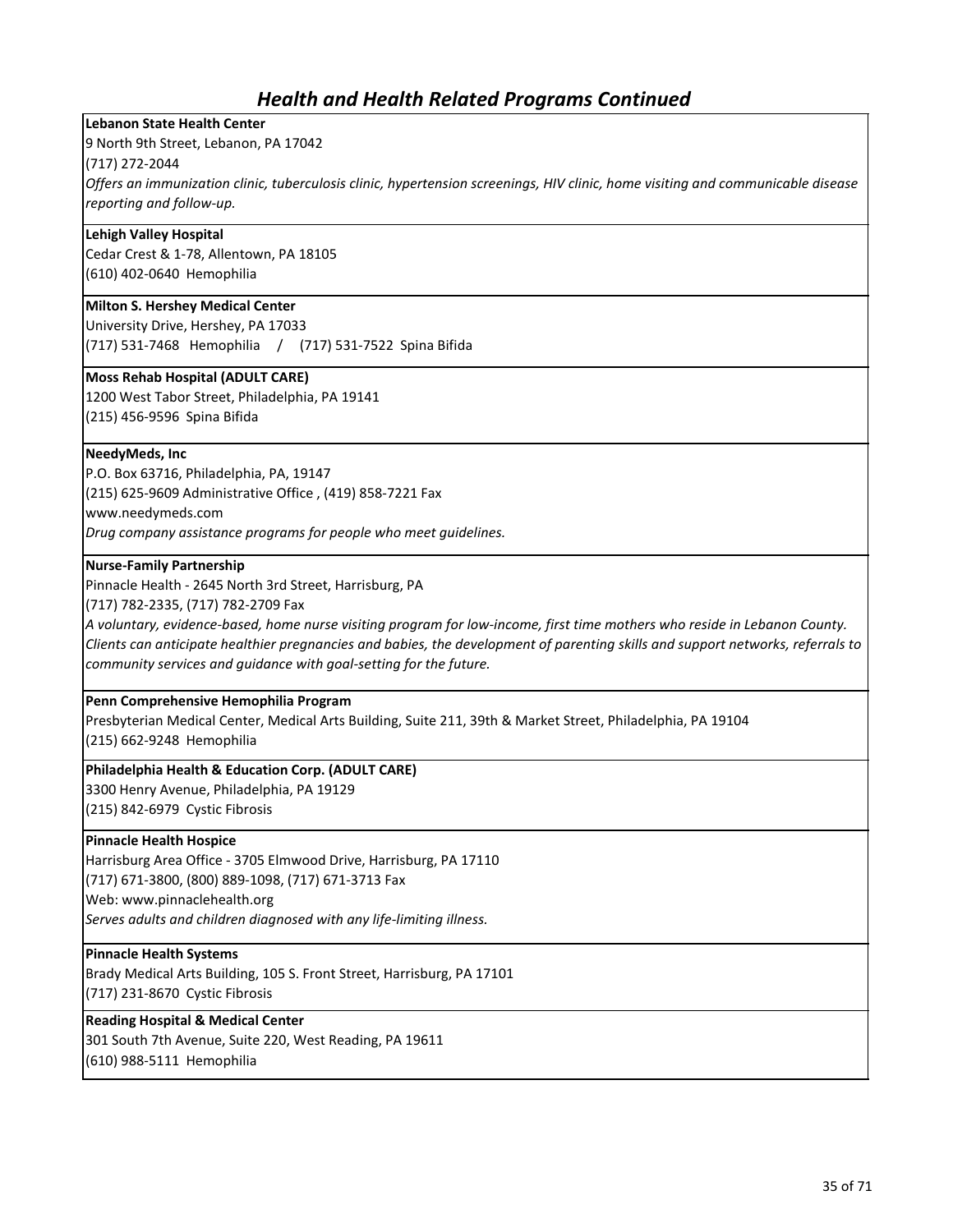| St. Christopher's Hospital for Children                                          |  |
|----------------------------------------------------------------------------------|--|
| Front & Erie Streets, Philadelphia, PA 19134                                     |  |
| (215) 427-5506 Child Rehab / (215) 427-5183 Cystic Fibrosis                      |  |
| (215) 427-3836 Hemophilia / (215) 427-8190 Spina Bifida                          |  |
| Susquehanna Service Dogs                                                         |  |
| 3700 Vartan Way, Harrisburg, PA 17110                                            |  |
| $(717)$ 671-7813                                                                 |  |
| Email: nfierer@kss.org                                                           |  |
| Provide/train service dogs for people with disabilities                          |  |
| Susquehanna Valley Pregnancy Center - Lebanon Pregnancy Center                   |  |
| 132 South 8th Street, Lebanon, PA 17042                                          |  |
| (717) 274-0600                                                                   |  |
| Provides support and resources to women who are pregnant.                        |  |
| University of Pittsburgh Physicians (ADULT CARE) UPMC - Oakland                  |  |
| Campus Department of Physician Medical and Rehabilitation                        |  |
| Room 1103 Kaufmann Building, 5th Avenue and Darragh Street, Pittsburgh, PA 15213 |  |
| (412) 692-2946 Spina Bifida                                                      |  |
| <b>Women's Health Center of Lebanon</b>                                          |  |
| 300 Willow Street, Lebanon, PA 17046                                             |  |
| (717) 273-8835                                                                   |  |
| 701 Leon Avenue, Palmyra, PA 17078                                               |  |
| (717) 832-0554                                                                   |  |
| Mission to deliver quality obstetrical and gynecological care to patients.       |  |
| <b>Welsh Mountain - Lebanon Ridge Community Health</b>                           |  |

840 Norman Drive, Lebanon, PA 17042 (717) 272-2700

www.Welshmountain.org

## **Housing/Home Repairs**

### **Center for Independent Living - Disability Empowerment Center**

Lancaster Office 1380 Harrisburg Pike, Lancaster, PA 17603 (717) 394-1890 Voice, (717) 394-3228 TTY, (717) 394-7930 Fax Email: dec.cil@verizon.net

Lebanon Office 243 Schneider Drive, Lebanon, PA 17046 (717) 274-2554 ext. 124

*Services include ADA technical assistance, sensitivity awareness training, peer helper groups, PA Transportation Alliance, Statewide Action Team and Rural Accessibility Modification Project (RAMP).*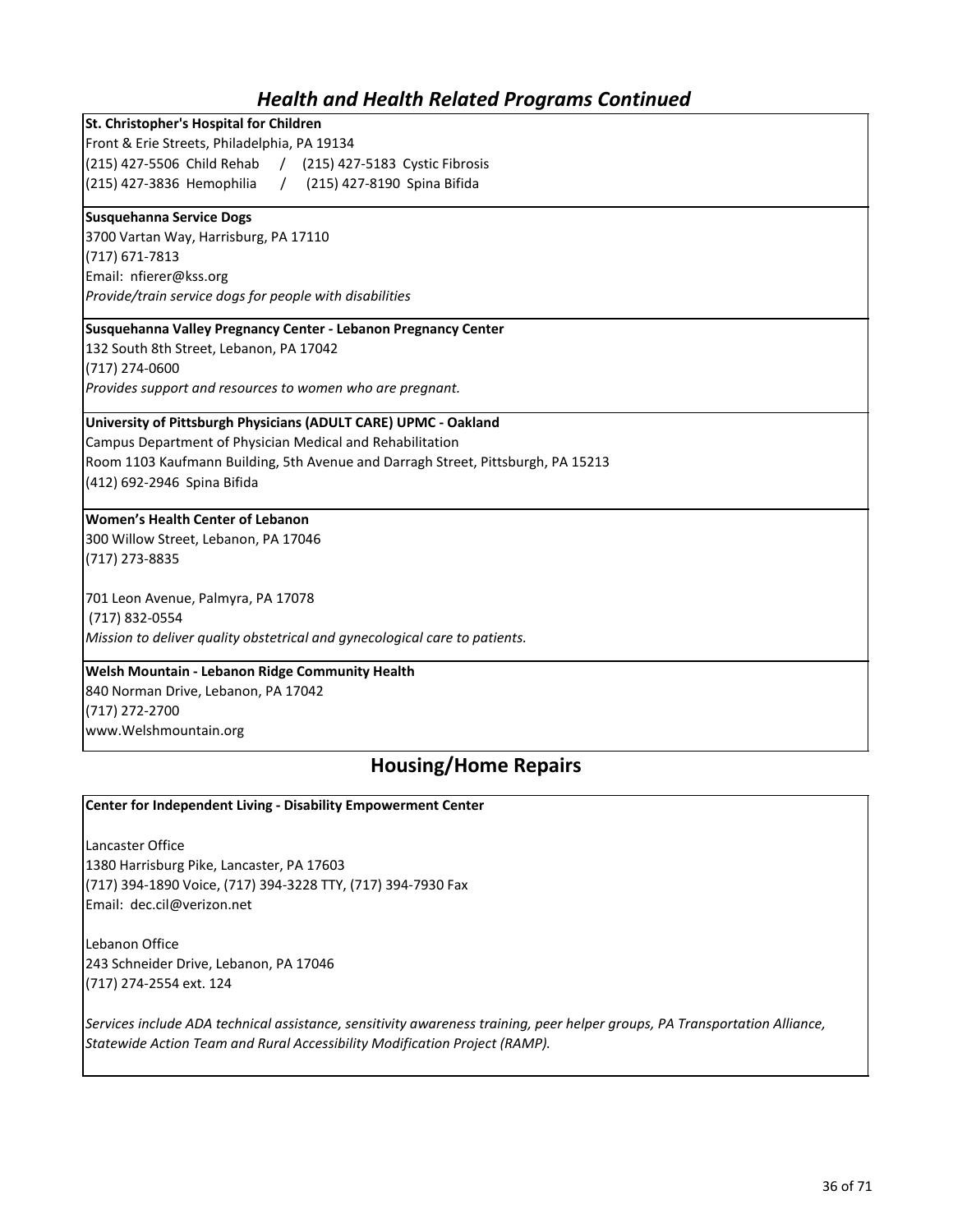## *Housing/Home Repairs Continued*

#### **Habitat for Humanity Lebanon County**

1455 East Main Street, Suite 3, Annville, PA 17003

(717) 867-1044

*Non-profit organization serving to provide simple affordable housing for low-income families in need of adequate shelter.* 

#### **Home Modification Program**

(717) 780-3800

#### **HOPES Resource Center/Emergency Shelter**

12 North 9th Street, Lebanon, PA 17046

(717) 274-7528 x3201

*Emergency shelter services for individuals and families facing homelessness.*

#### **Housing & Redevelopment Authority**

39 North 12th Street, Lebanon, PA 17046 (717) 273-9326 *Serves Lebanon County*

### **Lebanon County Community Action Partnership**

503 Oak Street, Lebanon, PA 17042

(717) 273-9328

*Assistance is available to eligible Lebanon Country residents who are homeless or at risk of becoming homeless*

#### **Lebanon Rescue Mission**

1223 Bitner Avenue, Lebanon, PA 17046

(717) 273-2301

*Provides housing for homeless men and a structured program for individuals with drug and alcohol related problems and parolees of Lebanon County.*

#### **Weatherization Program**

*Community Action Agency of Delaware Co., Inc.*

*Call (610) 521-8770 or visit their website at www.caadc.org for an application. Provides and installs energy saving materials and provides furnace repair for eligible home owners.*

### **Legal**

### **Disability Rights Pennsylvania**

#### **Harrisburg Office**

301 Chestnut Street, Suite 300, Harrisburg, PA 17101

(800) 692-7443 [Voice], 1-877-375-7139 [TDD], (717) 236-8110 [Voice], (717) 236-0192 Fax

drnpa-hbg@drnpa.org

*Non-profit organization advancing and protecting civil right of all adults with disabilities. Provides information and referrals.*

#### **Education Law Center**

1315 Walnut Street, Suite 400, Philadelphia, PA 19107-4798 (215) 238-6970 Web: www.elc-pa.org *Non-profit legal advocacy organization dedicated to ensuring that all of Pennsylvania's children have access to a quality public education.*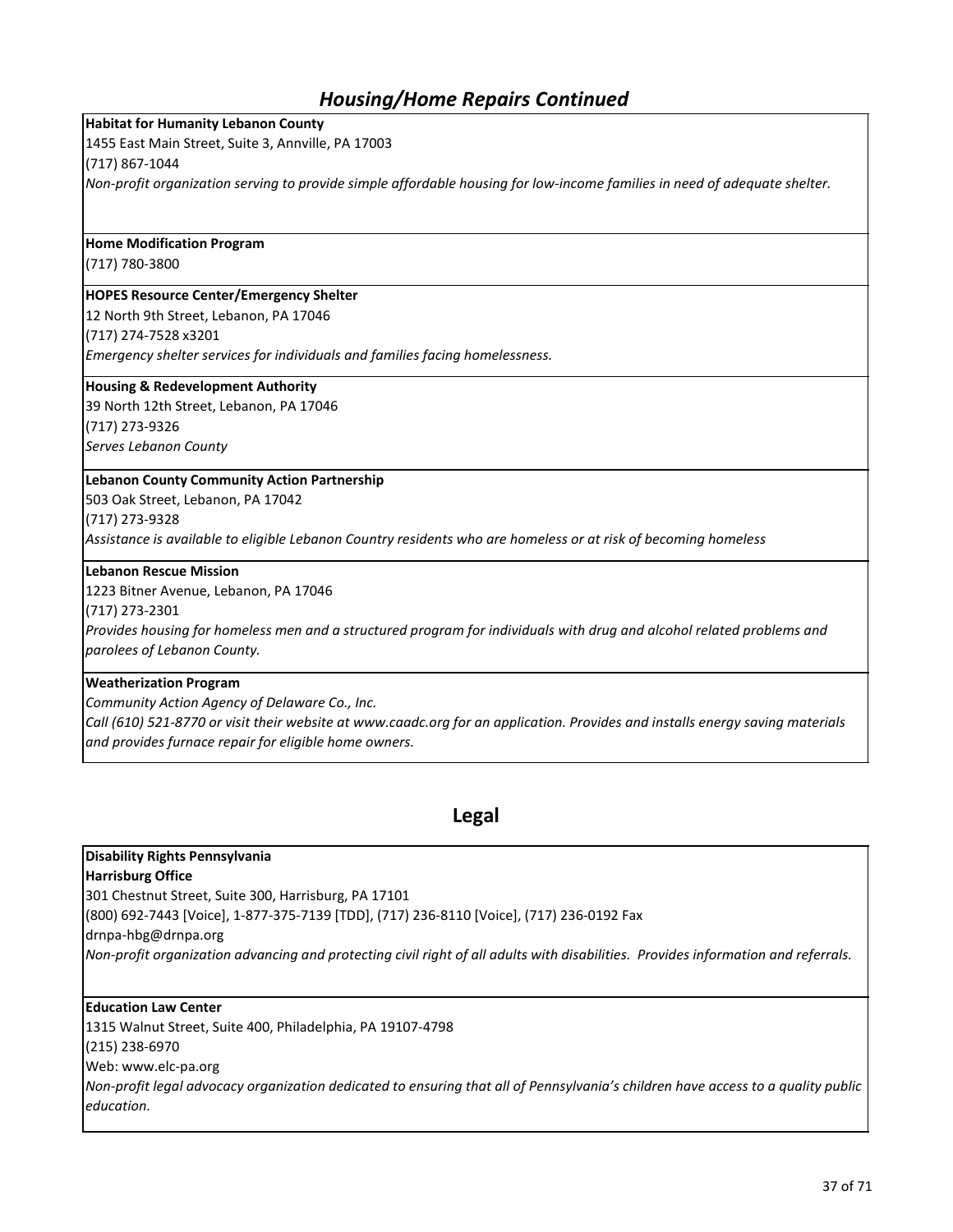## *Legal Continued*

**Legal Clinic for the Disabled, Inc.**

Magee Rehabilitation Hospital - 1513 Race Street, Philadelphia, PA 19102 (215) 587-3350, (215) 587-3352 TTY, (215) 587-3166 Fax *Legal assistance for people with disabilities.*

#### **Midpenn Legal Services**

513 Chestnut Street, Lebanon, PA 17042

(717) 274-2834, (717) 274-0379 Fax

*Provides free legal services to low-income clients in civil matters including, housing, protection from abuse, welfare problems, custody, divorce and debtor advice. Employment Law issues covered include: Barriers to Employment: such as Criminal Records, Loss of Drivers License, Job Preservation and Getting/Preserving Income and Benefits, Unemployment Compensation, wage claims, pension and employer-provided disability.*

#### **PA Health Law Project**

1414 North Cameron Street, Suite B, Harrisburg, PA 17103 800-274-3258, TTY (800) 866-236-6310

staff@phlp.org

*Assists low-income consumers, persons with disabilities and consumer groups in addressing issues of access to, coverage for and quality healthcare. Free information and direct representation to persons having trouble accessing healthcare coverage and services thru publicly funded programs ( Medicaid, Chip, ABC, etc.)*

#### **Pennsylvania Bar Association Lawyer Referral Services**

P.O. Box 186, Harrisburg, PA

(888) 712-0128, (717) 238-6715, (888) 248-2795 TTY, (800) 692-7375 Referral Service, (717) 238-6807

Email: info@pabar.org

*Matches clients with private attorneys by type of case and geographic location. Referrals are made by telephone only.*

#### **Phillip Drumheiser, Esquire**

P.O. Box 890, Carlisle, PA 17111 (717) 245-2688, (717) 258- 4408 Fax

*Legal assistance to children for education and health issues and other areas as required.*

#### **Special Needs Agency**

4th Floor, 221 W. Philadelphia Street, P.O. Box 2926, York, PA 17405 *Life insurance and estate planning for families and individuals with disabilities.*

## **Local Municipalities/Points of Interest Websites**

**Central PA Magazine Community Calendar (WITF's Monthly Magazine)**

www.centralpa.org/events.html

#### **Central Penn Parent Community Calendar**

www.centralpennparent.com

#### **Childcare Works Network**

www.dpw.state.pa.us/Child

*Site provides valuable information about childcare, Head Start, and other early childhood development services available in PA.* 

#### **Community Links**

www.community-links.net/Resources.htm

*Resources for Children including Playground Observation Tool, Respite Services, Babysitting Guidebook.*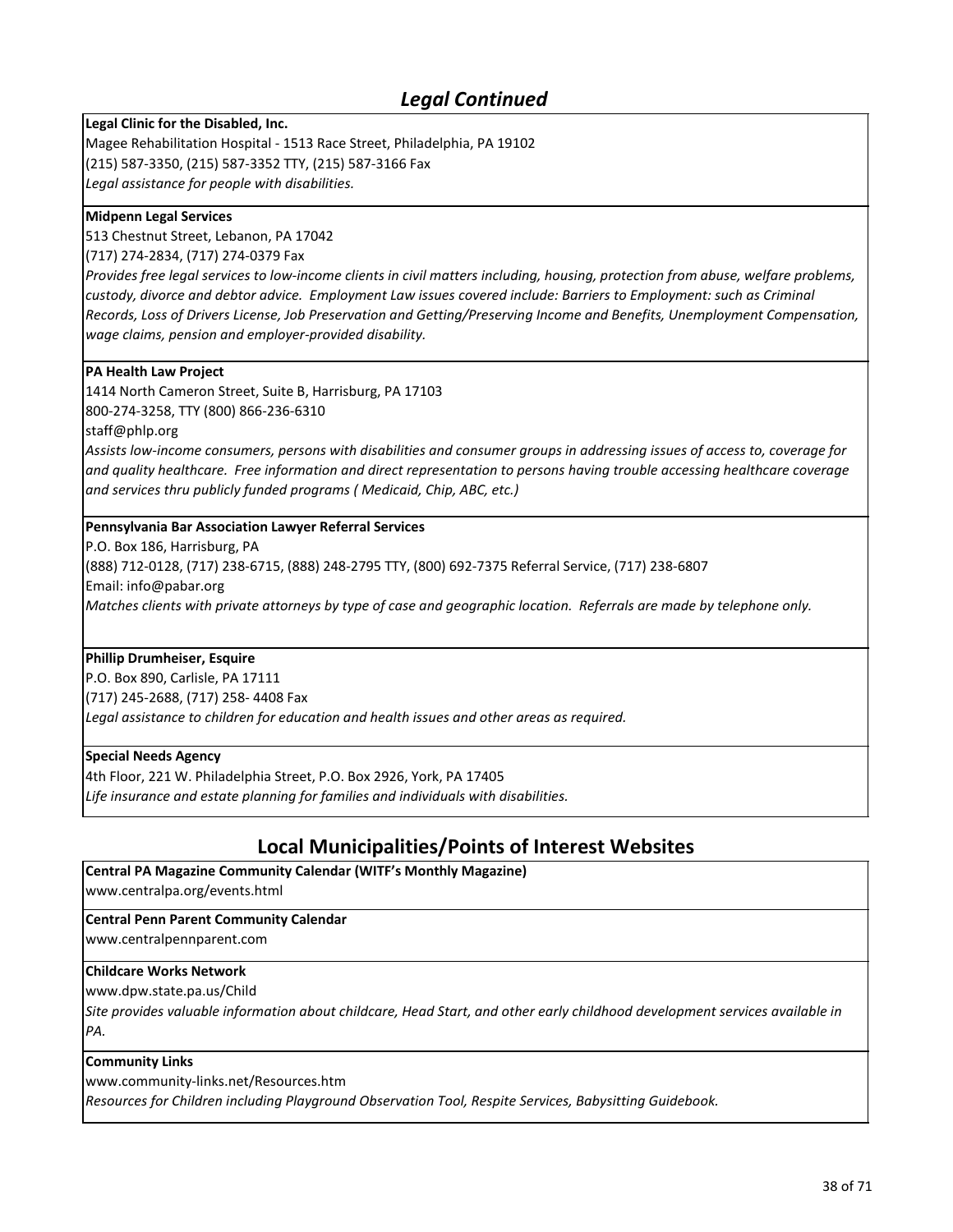## *Local Municipalities/Points of Interest Websites Continued*

### **Harrisburg Community**

www.harrisburgwebsites.com

#### **Lebanon Events**

www.pa-events.com/Lebanon/index.shtml

### **Lebanon Macaroni Kid**

www.lebanon.macronikid.com

*Choose subscribe to receive weekly emails of events for the entire family*

#### **Palmyra Area**

www.palmyrapa.com

## **Mental Health**

#### **ABOARD's Autism Connection of PA**

autism-support.org

800.827.9385

*Parent run non profit provides education, advocacy and support to parents and professionals.*

#### **Addiction Awareness (Toward Mastery Through Understanding)**

Quittie Glen, 417 Reigerts Lane, Annville, PA 17003

Contact: Dr. Parida at (717) 867-8335 x211

Find us at www.quittieglen.com under "Lifestyle Wellness Programs".

*We recognize that addiction is an irresistible behavior, originally desiring to provide pleasure or relieve distress, creates problems and interferes with our lives. We facilitate comprehension of the vicious cycle of addiction and its co-occurring condition(s) in an individually-specific manner. We are empathic toward the plight of families of addicts since we recognize*  the significant collateral damage they suffer from and therefore, we provide family support. Our goal is to change *perspectives, awareness and thinking patterns.* 

#### **Another Chance Counseling**

756 Cumberland Street, Suite 3, Lebanon, PA 17042 (717) 507-1386 *Individual therapy for drug addiction, alcoholism and marriage counseling.*

#### **Caron Foundation**

Box 150, Galen Hall Road, Wernersville, PA 19565 (800) 678-2332 *Treatment center for adults, adolescents and families.*

**Community Services Group** 821 Chestnut Street, Lebanon PA 17042

#### **Services:**

#### **Community Residential Rehabilitation Service (CRR)**

(717) 279-7432, (717) 306-4390

*CRR provides housing to adults with a mental health diagnosis. The program's purpose is to enhance participants'*  independence and quality of life by empowering them, assisting them in gaining skills in individually identified need areas and *increasing participants' involvement in the community. Interventions are designed to facilitate the process of recovery and teach independent living skills. Referrals come from Lebanon County MH/ID/EI.*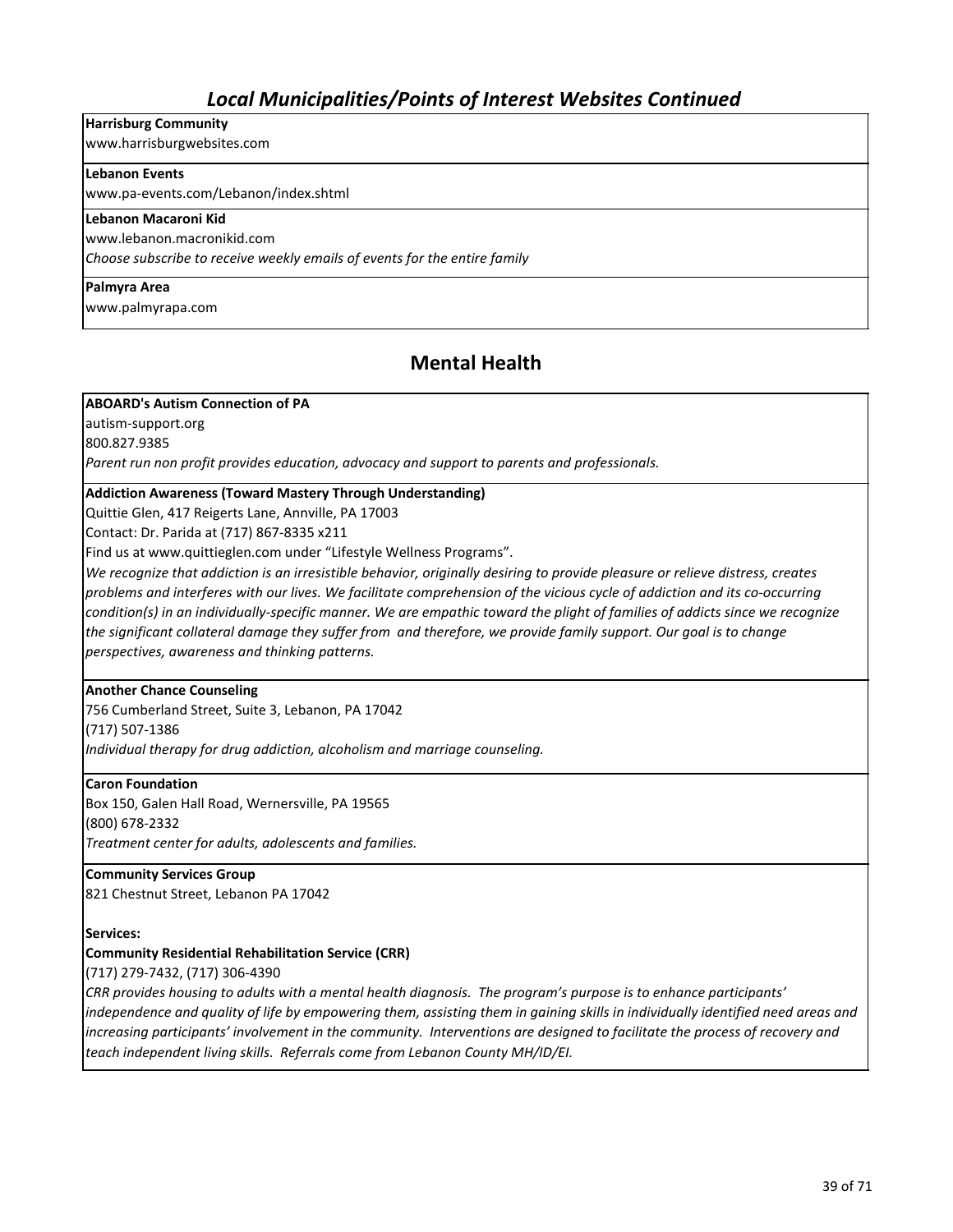### **Compeer of Lebanon County**

4 South Fourth Street, Unit C, Lebanon, PA 17042

#### (717) 272-8317

www.compeer-lebanon.org or to contact by email: director@compeer-lebanon.org

*Compeer exists for the purpose of matching caring adults in one-to-one supportive friendships with people of the same gender who are in mental health recovery. The goals of the program are to decrease loneliness and isolation, improve recovery, improve self-esteem, and encourage involvement in the community. Provides Mental Health support groups.* 

#### **Compeer Support Services**

4 South Fourth Street, Unit C, Lebanon, PA 17042

(717) 272-8317

www.compeer-lebanon.org or to contact by email: director@compeer-lebanon.org

*Compeer Support Services offers a safe, judgement-free environment for support groups led by a facilitator who encourages open discussion and support for individuals, 18 and older with any mental health condition. Support groups are offered during the day and in the evening and are free of charge. Childcare is provided for the daytime group.* 

#### **Connie Davis**

Lakeview Road, Mt. Gretna, PA 17064 (717) 964-3850 *Individual, marital and family counseling.*

#### **Counseling and Family Life Education (COBY)**

Palmyra Area Counseling Center - 25 North Chestnut Street, Palmyra, PA 17078 (717) 838-2290, (800) 452-6517 *Provides therapy and parent education.*

#### **Fredericksburg Family Therapy and Counseling Center**

P.O. Box 452, Tan and Chestnut Street, Fredericksburg, PA 17026 (717) 865-0496

#### **Halcyon Activity Center, Inc.**

728 Walnut Street, Lebanon, PA 17042 (717) 272-3291

www.halcyonpsr.org

*Halcyon provides social rehabilitation to those with serious and persistent mental illness. These services assist individuals on their personal journey of recovery to develop a greater sense of self-concept, sense of responsibility, independence, interdependent social competencies and community integration, as they receive the support of recovering peers.*

#### **Hershey Psychiatric Associates**

928 East Chocolate Avenue, Hershey, PA 17033 (717)533-4797 *Provides individual, group and marital counseling.*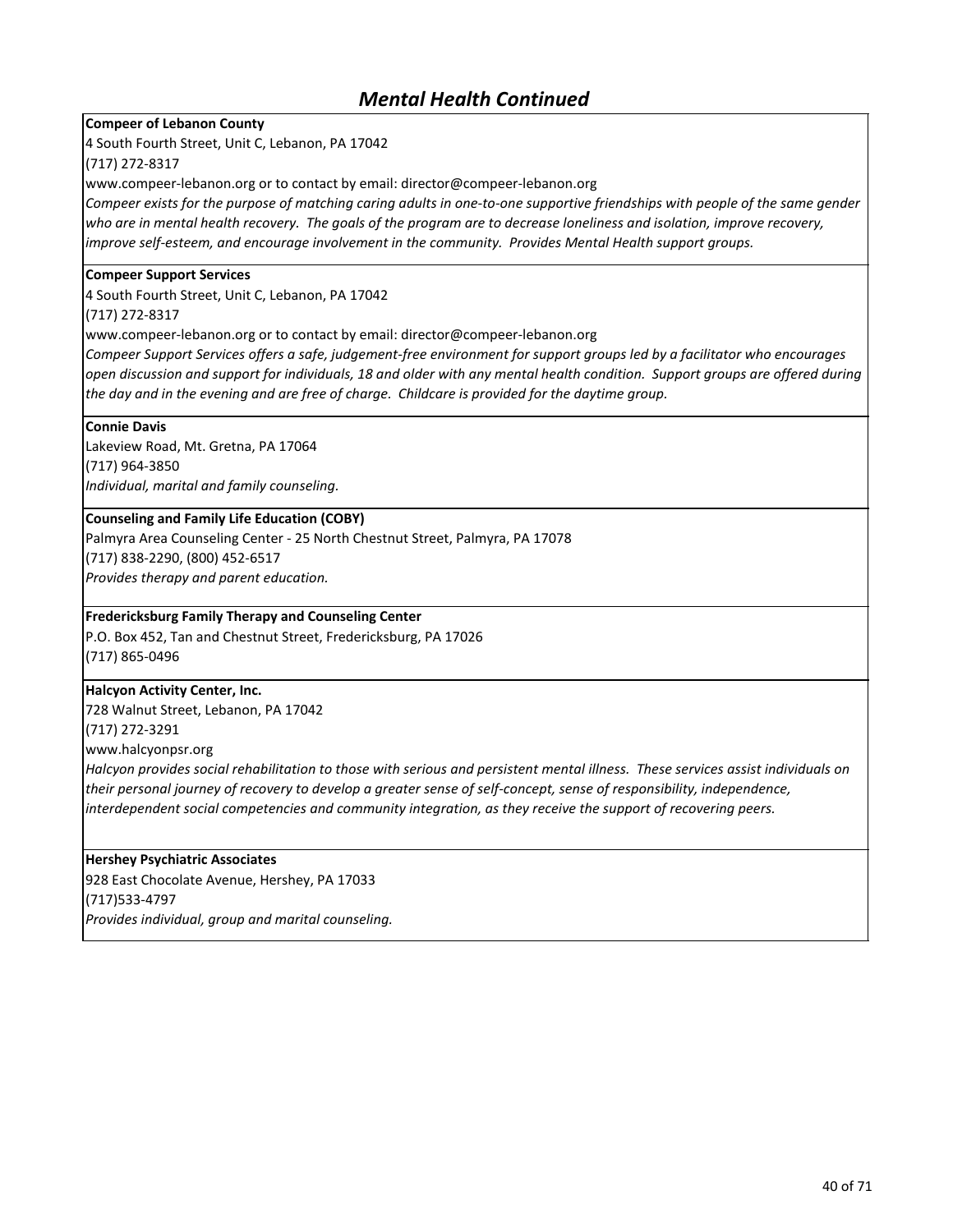### **Lebanon County CASSP (Child and Adolescent Service System Program)**

220 East Lehman Street, Lebanon, PA 17046-3930

(717) 274-3415, (717) 274-0317 Fax

*CASSP is a comprehensive mental health service system for children, adolescents and their families. These services are planned collaboratively with the child's or adolescent's family, the mental health system, the school and other agencies. CASSP also gives technical assistance to provider agencies on state-of-the-art mental health services for children and adolescents, supports best practice and assists in communication among all those who serve children in Pennsylvania.*

### *CASSP is:*

*Child-centered: Services meet the individual needs of the child, consider the child's and family's context, and are developmentally appropriate, strengths-based, and child-specific.*

Family-focused: Services recognize that the family is the primary support system for the child and participates as a full partner *in all stages of their decision-making and treatment-planning process.*

*Community-based: Whenever possible, services are delivered in the child's home community, drawing on formal and informal resources to promote the child's successful participation in the community.*

*Multi-system: Services are planned in collaboration with all the child-serving systems involved in a child's life.*

*Culturally competent: Services recognize and respect the behavior, ideas, attitudes, values, beliefs, customs, language, rituals, ceremonies, and practices of a child's ethnic group.*

Least restrictive/Least intrusive: Services take place in settings that are the least restrictive and intrusive available to meet the *needs of the child and family.*

### **Lebanon County Crisis Intervention, Information and Referral Center**

229 South 4th Street (rear), Lebanon, PA 17042 (717) 274-3363 *Confidential help with any problem. Free information and referral.*

#### **Lebanon County Mental Health/Intellectual Disabilities/Early Intervention Program**

220 East Lehman Street, Lebanon, PA 17046

(717) 274-3415, (717) 274-0317, (717) 274-3363 Crisis Intervention 24-Hour

*MH/ID provides case management services to the mentally ill and intellectually disabled of Lebanon County. The case manager assists in the identification of any available resources, makes referrals on the consumer's behalf and assists and advocates as a liaison between the consumer and community programs. For information on Early Intervention please refer to the Children's Services section in this guide.*

**Lebanon County Crisis Intervention, Information and Referral Services**

229 South Fourth Street (rear), Lebanon PA 17042

(717) 274-3363

*Confidential help with any problem. Free information and referral.*

**NAMI PA (National Alliance for the Mentally Ill)**

**(**800) 223-0500, (717) 238-1514, (800) 890-6093 TTY, (717) 238-3593 TTY

*Largest statewide non-profit organization dedicated to helping mental health consumers and their families rebuild their lives and conquer the challenges posed by severe and persistent mental illness. Offers support, education and advocacy.*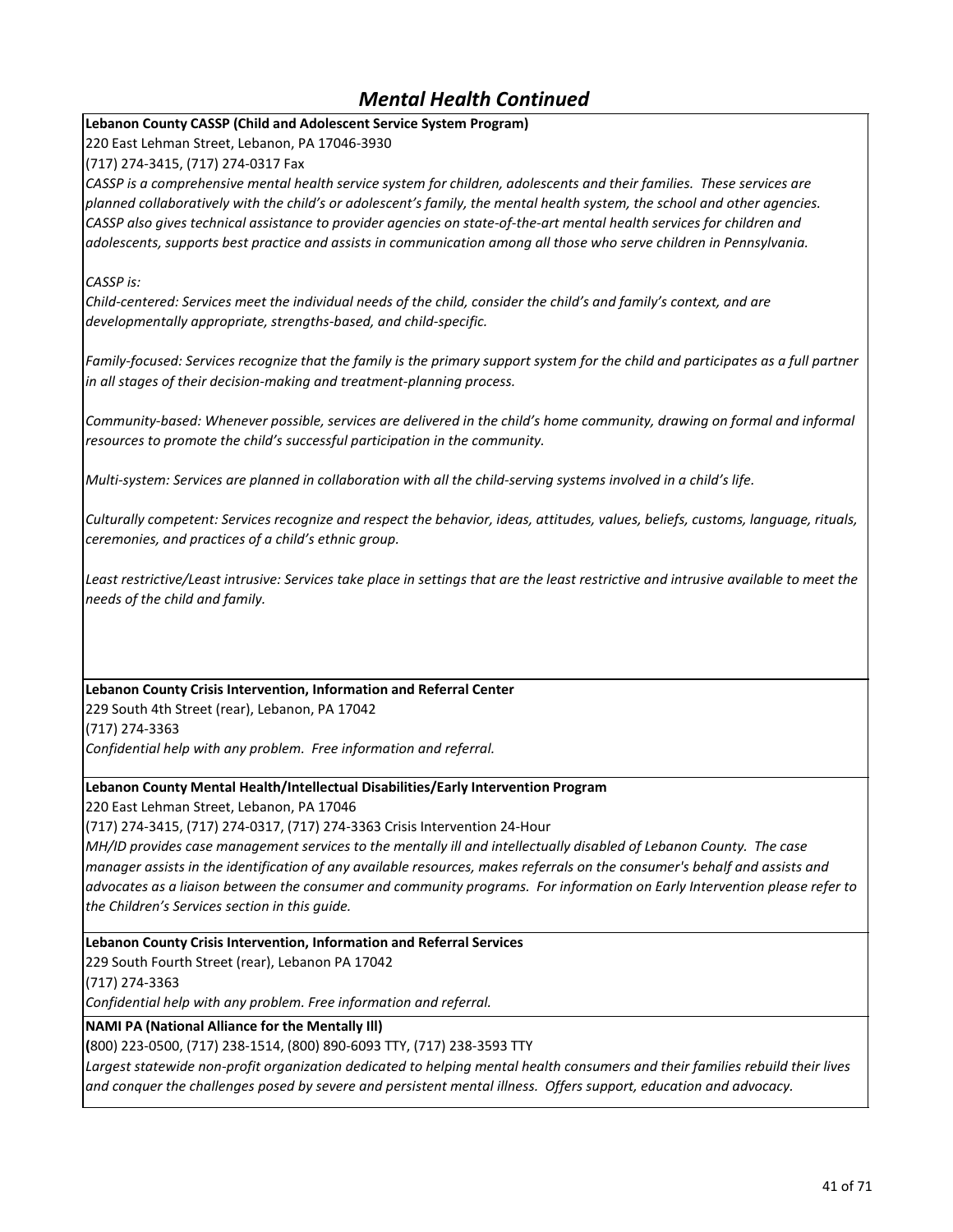**New Perspective of White Deer Run** 3030 Chestnut Street, Lebanon, PA 17042 (717) 270-3900 *Serves individuals suffering from substance abuse.*

#### **New Story Lancaster**

3710 Hempland Road, Mountville, PA (717) 285-2596

#### **New Story**

2700 Commerce Drive, Harrisburg, PA 17110

(717) 901-9906

*Provides intensive, short-term Behavioral Health Rehabilitation Services for children and adolescents who are diagnosed with a mental health disorder.*

#### **NHS, Edgewater Children's Servicers**

100 North Cameron Street, Harrisburg, PA 17101 (717) 236-7357

#### **PA Counseling Renaissance Counseling Center**

618 Cumberland Street, Lebanon, PA 17042 (717) 274-2741 New Clients Call: 855-272-1653 *Provides counseling, co-dependency counseling and psychiatric medication management.*

#### **PA Counseling Services Inc.**

200 North 7th Street, Lebanon, PA 17046 (717) 272-1653, (717) 272-4166 Fax New Clients Call: 855-272-1653 *Offers a full range of counseling and treatments services.*

#### **Pennsylvania Mental Health Consumers' Association**

4105 Derry Street, Harrisburg, PA 17111

(800) 887-6422

*Promotes and supports recovery through advocacy and education to eliminate stigma and discrimination. Information and referral.*

#### **PerformCare**

**(**888) 722-8646, (800) 654-5984 TTY, 711 PA Relay

*How do I access services?*

*The above can assist you in identifying your child/adolescent's needs for mental health or substance abuse services and connect you to the appropriate agency for assessment and/or treatment. If it is an emergency, you will be connected with crisis intervention or an inpatient facility for immediate assistance and assessment. If your child/adolescent's behavioral health needs can be met by out patient treatment or an evaluation, you can schedule this service with the provider of your choice without prior authorization. BHRS services require a psychological or psychiatric evaluation to be completed. Services are voluntary.*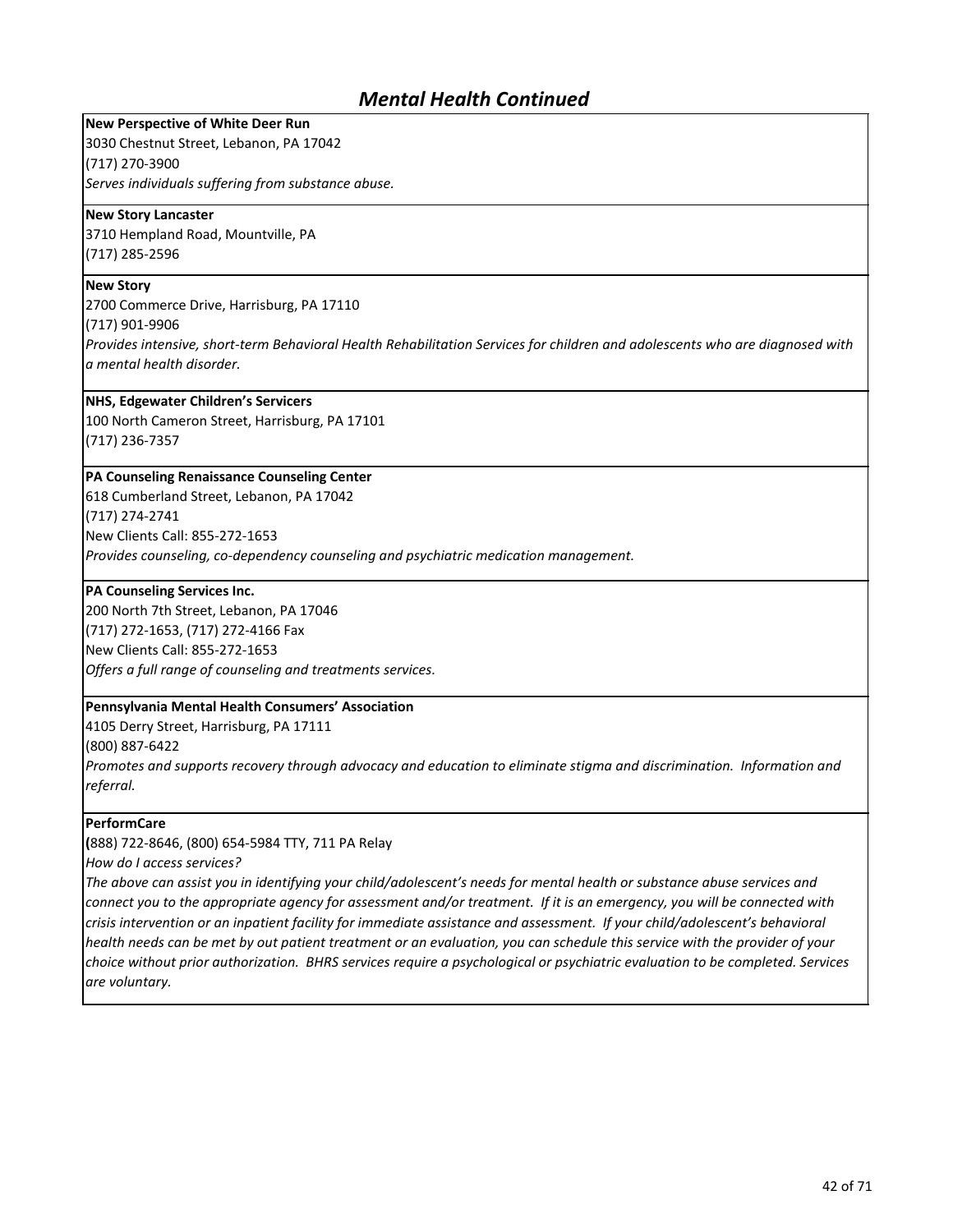**Recovery InSight, Inc**

1681 Crown Avenue, Suite 12, Lancaster, PA 17601

(877) 597-9497 x10

Contact: January Abel, CPSS/Program Coordinator

www.Recovery-InSight.com

*Recovery InSight, Inc. is a free-standing Certified Peer Specialist (CPS) service established in 2010, whose philosophy is to "see the person and not the illness". Supporting peers by assisting them to attain their individual recovery goals while building trusting relationships with mutual respect. The CPS has had professional training, as well as personal knowledge and experiences to understand the importance of reflective listening, feeling empowered with choices, options, advocacy, and hope.* Internally, Recovery InSight, Inc. values the strengths, gifts and talents of each team member, which creates *exceptional modeling of recovery oriented services, externally. Provides Certified Peer Support Services, Free WRAP workshops, Free Recovery trainings for Providers, contracted Speakers Bureau featuring personal recovery stories, Certified Peer Support panel discussions, WRAP informational sessions, and Mental Health Advanced Directives training.* 

#### **River of Hope**

100 Forney Road, Lebanon, PA 17042

(717) 274-3950

*Provides professional, affordable, Christ-centered therapy for individuals, couples, families and children, and relevant, dynamic seminars and trainings for groups in the non-profit and for-profit sectors.*

#### **Samaritan Counseling Center**

756 Cumberland Street, Suite 3, Lebanon, PA 17042

(717) 272-5641, (717) 626-1171, (800) 400-7789

Fosters hope and healing through professional counseling, consultation and education while respecting and integrating *personal and spiritual values.*

#### **T.W. Ponessa & Associates Counseling Services, Inc.**

15 S. 9th Street, Lebanon, PA 17042

(717) 273-5992, (717) 273-5995 Fax, (800) 437-5405 (1st Time Appointments)

www.twponessa.comWe

*T.W.Ponessa & Associates is dedicated to providing guidance for the safety, well-being, and permanency for children, adults, and families. We are committed to enhancing the lives of those we serve by helping people back into the swing of life. We offer Mental Health Outpatient Counseling, Drug & Alcohol Outpatient Counseling, School-Based Outpatient Counseling, Psychiatric Services (Psychiatric Evaluations & Medication Management), Behavioral Health Rehabilitation Services (BHRS), and Parent-Child Interaction Therapy (PCIT).*

#### **Teen Challenge**

P.O. Box 98, Rehrersburg, PA 19550

(717) 933-4181

www.teenchallenge.com/Rehrersburg

*Serves men 18 years and up with drug and alcohol abuse problems.*

#### **The ARC of Dauphin County**

2569 Walnut Street, Harrisburg, PA 17103-1760

(877) 533-7098, (717) 920-2727, (717) 920-2730 Fax

Contact: Susan Harwood, General Email: information@arcofdc.org or visit the website at www.arcofdc.org *Services include Advocacy, Life Skills training, Computer Training, Vocational Training, Representative Payee Services, Respite Services, Horticultural program through education program, and public awareness. All Services available for persons with intellectual and /or developmental disabilities.*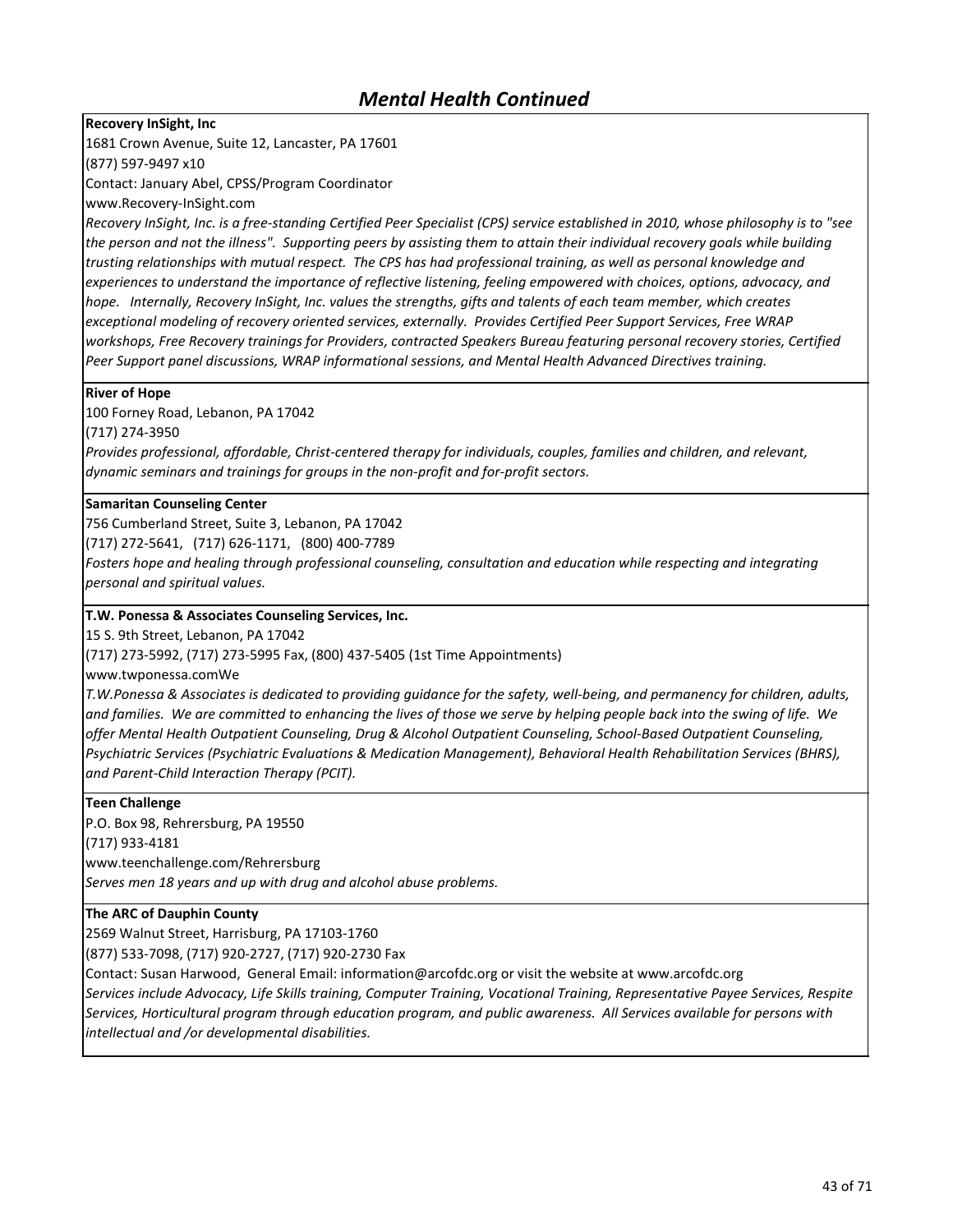#### **Ventura Psychological Services**

409 East Elm Street, Lebanon, PA 17042 (717) 270-8844 *Provides individual, marital and family therapy, group therapy and psychological evaluation for adults and children.*

#### **WB Music Therapy, LLC**

7728 Green Hill Road, Harrisburg, PA 17112 Melanie Walborn, MT-BC (717) 468-1684 mawbmt@gmail.com Kristyn Beeman, MT-BC (717) 514-8160 kdwbmt@gmail.com www.wbmusictherapy.com *WB Music Therapy provides individual and group music therapy to individuals needing skill development in social, emotional, communication, and cognitive areas. We provide services in Lebanon and Dauphin Counties.*

#### **WellSpan Philhaven - Main Campus**

283 S. Butler Road, Mt. Gretna, PA 17064 (717) 273-8871 **WellSpan Philhaven - Outpatient Services** 204 Hathaway Park, Lebanon, PA 17042 (717)389-0368

964 Isabel Drive, Lebanon, PA 17042

(717) 274-9777

www.WellSpan Philhaven.org

WellSpan Philhaven promotes hope, healing and wholeness through the provision of behavioral healthcare resources. A full continuum of services is offered, including community-based, outpatient, program-based, inpatient and residential services. Services are available for children, adolescents, adults and families at locations throughout South Central Pennsylvania. Autism services are also available at all locations.

#### **Wernersville State Hospital**

P.O. Box 300, Wernersville, PA 19565-0300 (610) 678-3411, (610) 670-4100, (610) 670-4101 Fax *Serves seriously and persistently mentally ill person over 18 years of age in need of intermediate and extended in patient psychiatric treatment.*

### **Youth Advocate Programs, Inc**

1691 Grace Avenue, Lebanon, PA 17046 (717)228-0935, (717) 228-0939 Fax Contact for BHRS: Alane Shief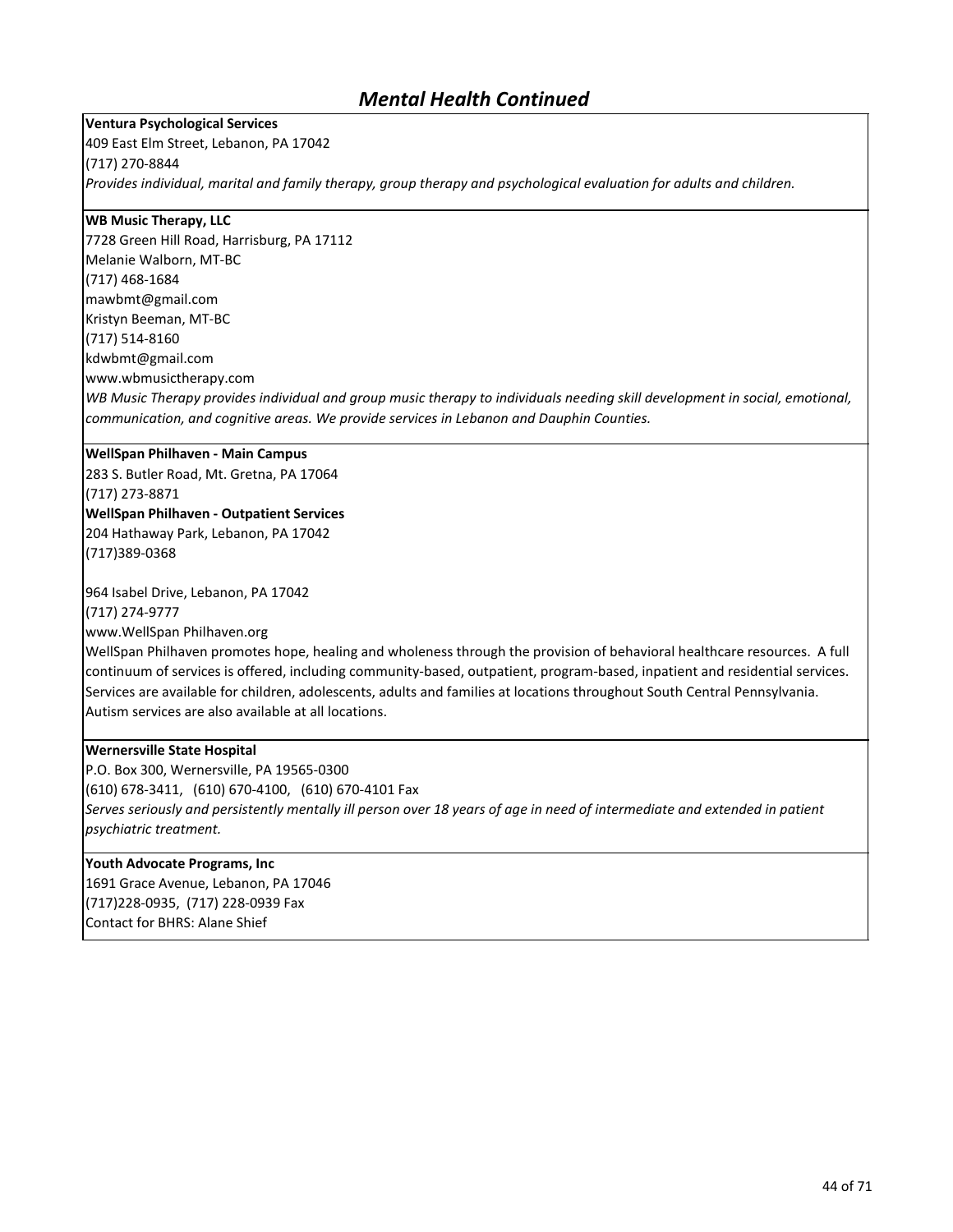### **Military Resources**

#### **CompeerCOPRS**

4 South Fourth Street, Unit C, Lebanon, PA 17042

(717) 272-8317

www.compeer-Lebanon.org or email: director@compeer-lebanon.org

*The purpose of CompeerCORPS is to create a network of military veterans to provide peer mentoring friendships to our guardian service members. Compeer recruits volunteers who are veterans and matches them in one-to-one supportive friendships with veterans who are in mental health recovery. The goals of CompeerCORPS are to enhance a veteran's selfesteem and self-worth; improve connectedness to civilian society; reduce stigma through friendship; and to create a strong and supportive environment to successfully lead our veterans on that road to recovery.* 

#### **Crisis/Catastrophe Support Group**

Quittie Glen, 417 Reigerts Lane, Annville, PA 17003

(717) 867-8335 x211

Find us at www.quittieglen.com.

*Led by Dr. Parida, who uses the wisdom gained in his personal survival of catastrophe to empower others to rediscover hope and rid themselves of negative emotional entanglements with their past. Three types of support services are available for persons whose lives are in chaos that conventional medical services alone have not been able to resolve. These include group support, individual support and family support which are organized around a combination of educational segments, inspirational stories and examples, and (most importantly) the promotion of each participant's growing awareness of their own spirituality and empowerment to inspire fellow participants.* 

#### **Fort Indiantown Gap**

Headquarters, Pennsylvania National Guard (717) 861-2000 www.dmva.state.pa.us

#### **Military ONESOURCE**

(800) 342-9647

#### **Pennsylvania Department of Military and Veterans Affairs**

Fort Indiantown Gap, Annville 17003-5002 (717) 861-8910

www.dmva.state.pa.us

### **River of Hope**

100 Forney Road, Lebanon, PA 17042 (717) 274-3950

*Provides professional, affordable, Christ-centered therapy for individuals, couples, families and children, and relevant, dynamic seminars and trainings for groups in the non-profit and for-profit sectors.*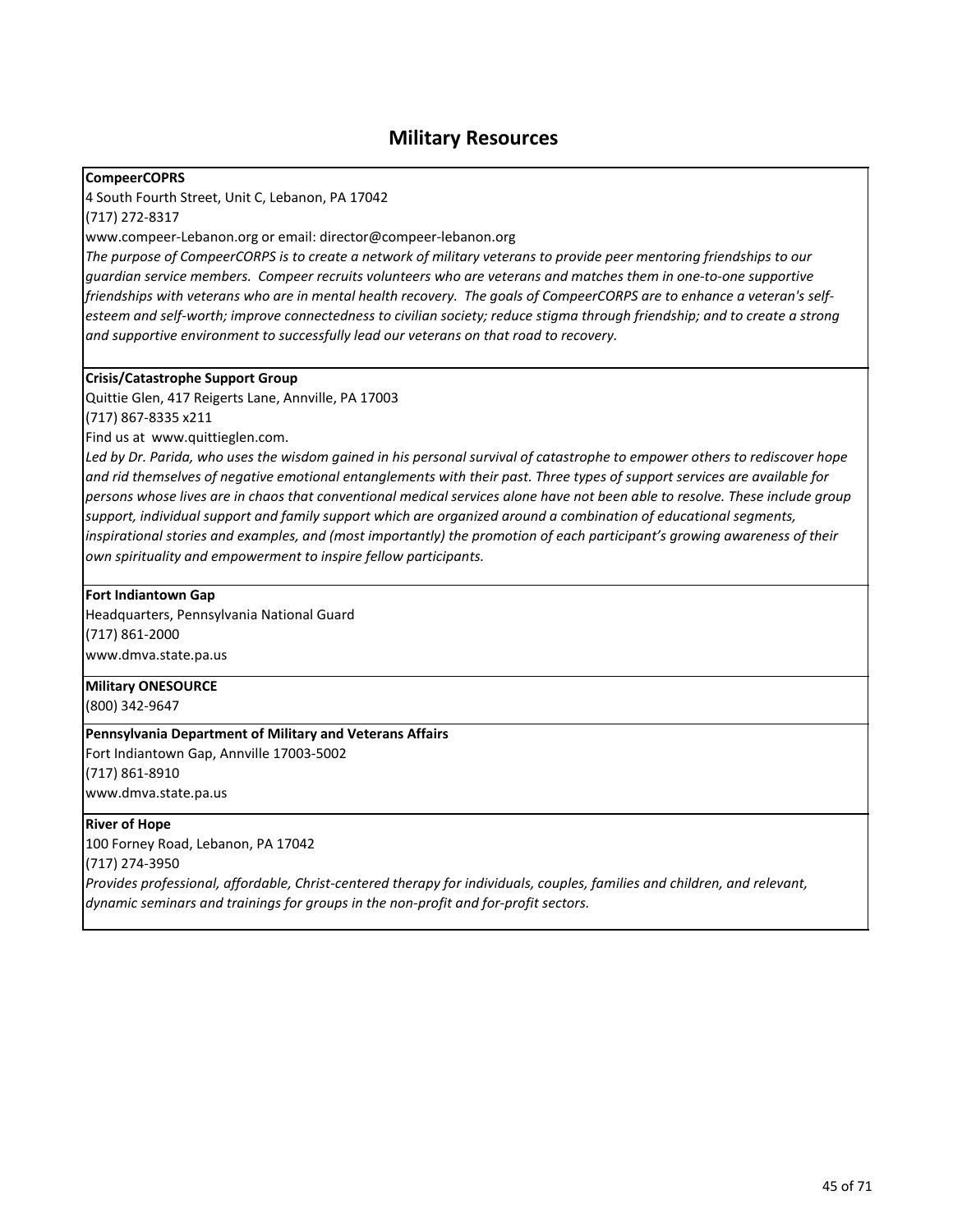## **Recreation and Leisure**

*Amusements/Attractions: For more information check the web at www.community-links.net*

| Adventure Sports, Hershey                                         | 717-533-7479   |
|-------------------------------------------------------------------|----------------|
| Allenberry Resort Inn and Playhouse                               | 717-258-3211   |
| Amish Farm and House, Lancaster                                   | 717-394-6185   |
| Art Association of Harrisburg                                     | 717-236-1432   |
| Art Center School and Galleries, Mechanicsburg, PA                | 717-697-2072   |
| Artillery Ridge Campground and National Riding Stable, Gettysburg | 717-334-1288   |
| Avalanche Express, York                                           | 717-755-0123   |
| Benjamin Olewine III Nature Center, Harrisburg                    | 717-221-0292   |
| Capitol Dinner Theatre, Harrisburg                                | 717-233-5400   |
| Carlisle Sports Emporium, Carlisle                                | 717-258-4741   |
| Carlisle Theatre, Carlisle                                        | 717-258-0666   |
| Catoctin Wildlife Preserve and Zoo, Thurmont, MD                  | 301-271-4922   |
| Central Pennsylvania Youth Opera, Hershey                         | 717-533-8817   |
| Challenge Family Fun Center of Hershey                            | 717-566-6322   |
| Cherry Crest Farm - Amazing Maize Maze, Ronks                     | 717-687-6843   |
| Climbnasium, Inc., Mechanicsburg                                  | 717-795-9580   |
| Color Me Mine, Mechanicsburg                                      | 717-731-8500   |
| <b>Cornwall Iron Furnace</b>                                      | 717-272-9711   |
| Danzante Community School of the Arts, Harrisburg                 | 717-232-2615   |
| Dorney Park and Wildwater Kingdom, Allentown                      | 610-395-3724   |
| Doubleday Country Inn and Farm, Landisburg                        | 717-789-2456   |
| Dutch Apple Dinner Theatre, Lancaster                             | 717-898-1900   |
| Dutch Wonderland Family Amusement Park, Lancaster                 | 866-386-2839   |
| Eichelberger Performing Arts Center, Hanover                      | 717-632-9356   |
| Elmwood Park Zoo, Norristown                                      | 610-277-3825   |
| Explore and More, Gettysburg                                      | 717-337-9151   |
| Fairie Festival, Glen Rock                                        | 717-235-6610   |
| Fort Hunter Mansion and Park, Harrisburg                          | 717-599-5751   |
| Gretna Glen Camp & Retreat Center                                 |                |
| 87 Old Mine Road Lebanon, PA. 17042                               | (717) 273-6525 |
| Hands-on House Children's Museum, Lancaster                       | 717-569-KIDS   |
| Harrisburg Carriage Company                                       | 717-234-1686   |
| Harrisburg Senators Baseball                                      | 717-231-4444   |
| Harrisburg Symphony Orchestra                                     | 717-545-5527   |
| <b>Hershey Bears Hockey</b>                                       | 717-534-3111   |
| <b>Hershey Gardens</b>                                            | 717-534-3492   |
| Hershey Museum                                                    | 717-534-3439   |
| Hersheypark                                                       | 800-HERSHEY    |
| Hole in the Wall Puppet Theatre, Lancaster                        | 717-394-8398   |
| Huntsdale Fish Culture Station, Carlisle                          | 717-486-3419   |
| Indian Echo Caverns                                               | 717-566-8131   |
| Knoebels Amusement Resort, Elysburg                               | 800-ITS-4FUN   |
| Lake Tobias Wildlife Park                                         | 717-362-9126   |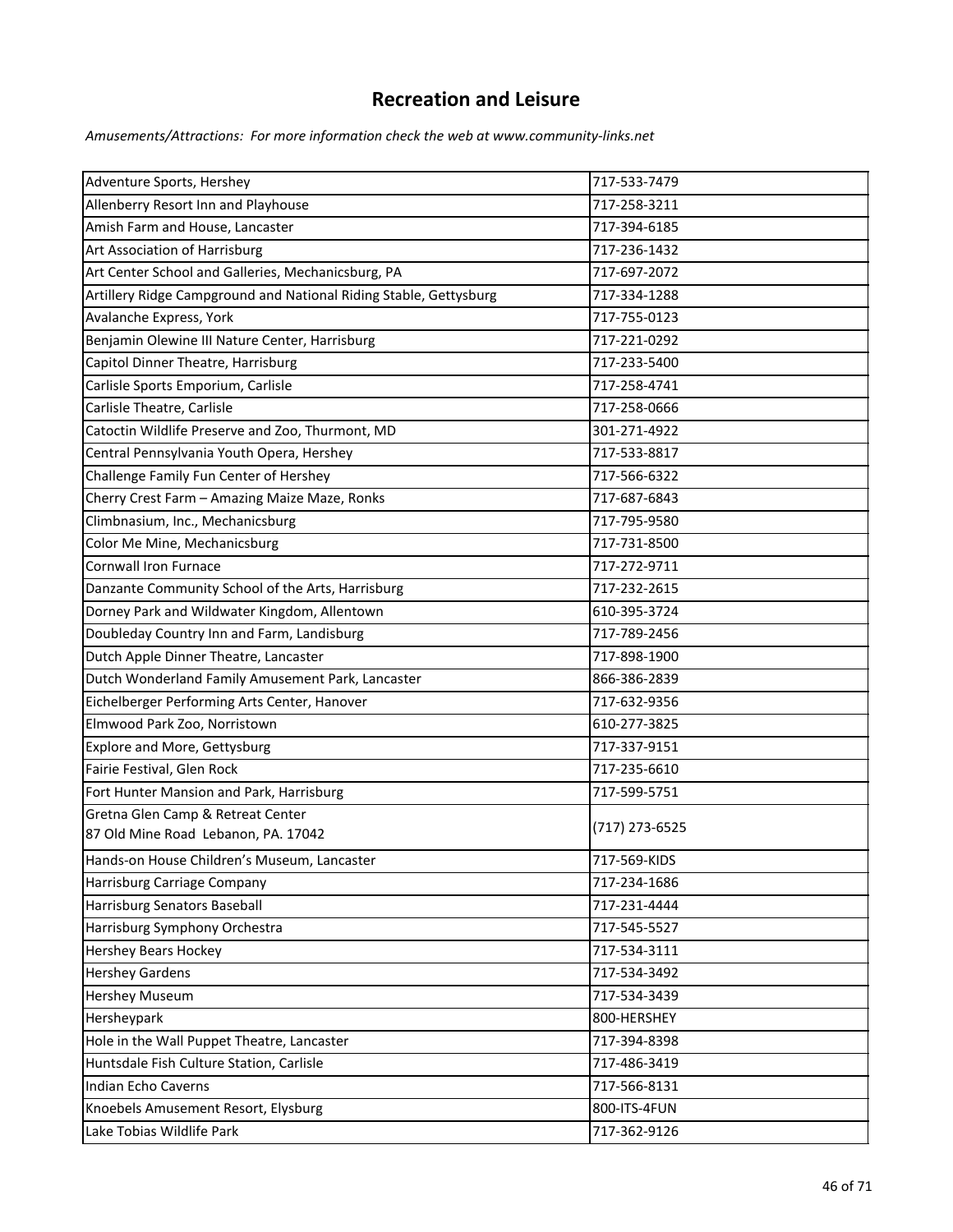| Lancaster Museum of Art                                | 717-394-3497                   |
|--------------------------------------------------------|--------------------------------|
| Land of the Little Horses Farm Park, Gettysburg        | 717-334-7259                   |
| Landis Valley Museum, Lancaster                        | 717-569-0401                   |
| Landis Valley Museum Living History Village, Lancaster | 717-569-0401                   |
| Liberty Forge, Mechanicsburg                           | 717-795-9880                   |
| Little Theatre of Mechanicsburg                        | 717-766-0535                   |
| M & H Railroad, Middletown                             | 717-944-4435                   |
| Mad Science of Central Pennsylvania, Middletown        | 717-930-8777                   |
| Maple Lawn Farm, New Park                              | 866-935-6738                   |
| Maryland Science Center, Baltimore, MD                 | 410-685-2370                   |
| Millersburg Ferry Crow's Landing, Liverpool            | 717-692-2442                   |
| National Apple Museum, Biglerville                     | 717-677-4556                   |
| National Toy Train Museum, Strasburg                   | 717-687-8976                   |
| National Watch and Clock Museum, Columbia              | 717-684-8261                   |
| Noah's Ark Animal Workshop                             | 717-266-0934                   |
| Old Sled Works Duncannon                               | www.sledworks.com              |
| Olympic Skating Center, Enola                          | 717-732-9168                   |
| Open Stage of Harrisburg                               | 717-232-6736                   |
| Oyster Mill Playhouse, Camp Hill                       | 717-737-6768                   |
| PA Renaissance Faire & Theatre in the Mansion, Manheim | 717-665-7021                   |
| Pampered Little Girls Tea Dress Up, New Bloomfield     | 717-582-2492                   |
| <b>Paramount Sports Complex</b>                        | www.paramountsportscomplex.com |
| 12 Landings Drive Annville, Pa 17003                   |                                |
| Pennsylvania Farm Show Complex, Harrisburg             | 717-787-5373                   |
| Pennsylvania National Fire Museum, Harrisburg          | 717-232-8915                   |
| Pennsylvania Renaissance Faire                         | 717-665-7021                   |
| Philadelphia Zoo                                       | 215-243-1100                   |
| Popcorn Hat Players - Gamut Theatre Group, Harrisburg  | 717-238-4111                   |
| Port Discovery, Baltimore, MD                          | 410-727-8120                   |
| Pride of the Susquehanna Riverboat                     | 717-234-6500                   |
| Railroad Museum of Pennsylvania, Strasburg             | 717-687-8628                   |
| Rainbow Dinner Theatre, Paradise                       | 800-292-4301                   |
| Reservoir Park Mansion & Gallery, Harrisburg           | 717-233-7403                   |
| Rose Lehrman Arts Center, Harrisburg                   | 717-780-2545                   |
| Sesame Place, Langhorne                                | 215-752-7070                   |
| Sight & Sound Theatres, Strasburg                      | 717-687-7800                   |
| Ski Roundtop, Lewisberry                               | 717-432-9631                   |
| Stamp Express, Lemoyne                                 | 717-763-2055                   |
| Susan P. Byrnes Health Education Center, York          | 717-848-3064                   |
| Susquehanna Art Museum, Harrisburg                     | 717-233-8668                   |
| The Amish Experience, Bird In Hand                     | 717-768-3600                   |
| The Baltimore Zoo                                      | 443-552-5245                   |
| The Brown Cow Country Market and Hope Acres Farm       | 800-293-1054                   |
| The Fulton Opera House Lancaster                       | 717-394-7133                   |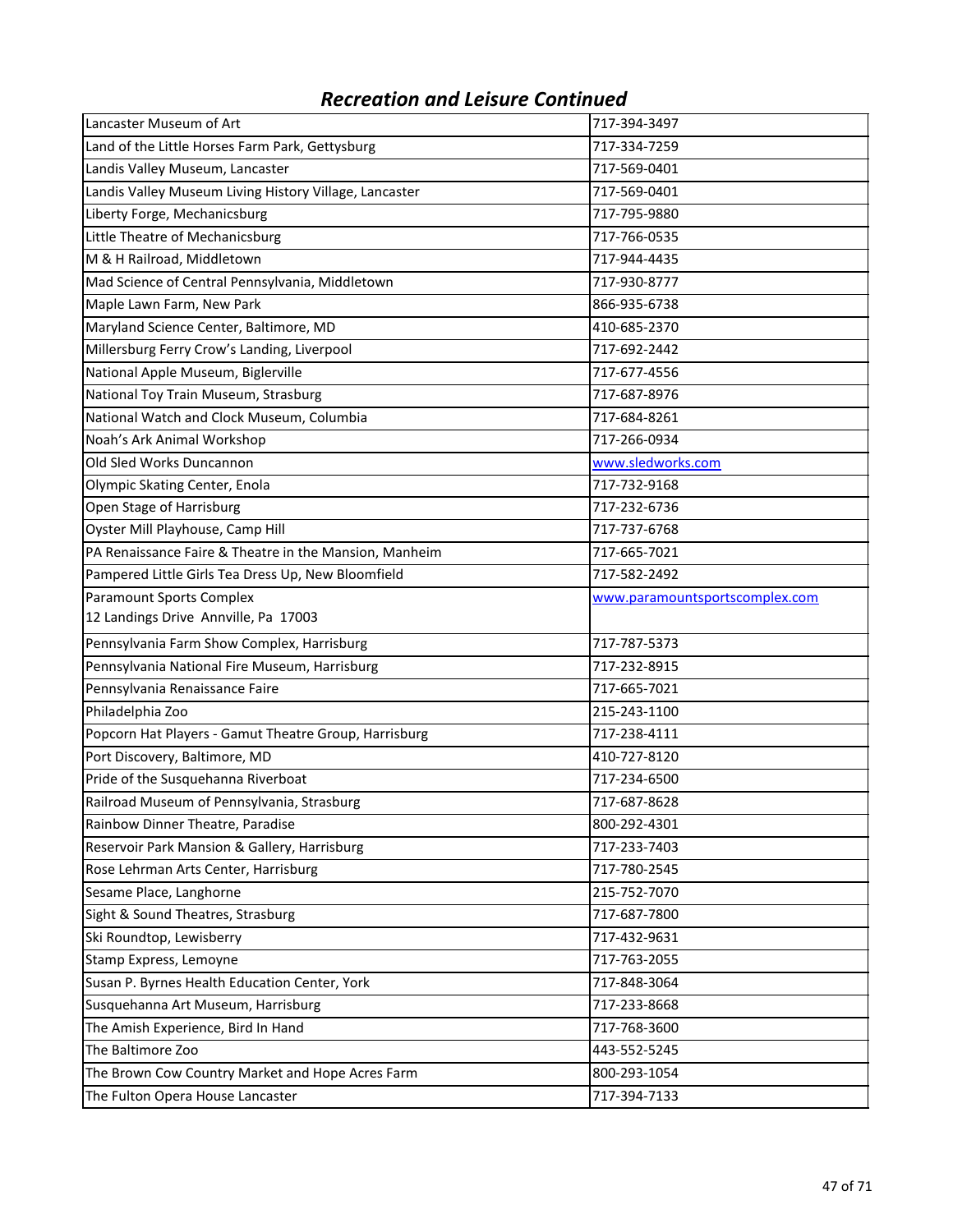| The Lazer Factory                                               | www.thelazerfactory.com |
|-----------------------------------------------------------------|-------------------------|
| 1251 East Main Street Annville, PA 17003                        |                         |
| The Magic Workshop, Hershey                                     | 717-540-0072            |
| The National Aquarium at Washington, DC                         | 202-482-2825            |
| The National Civil War Museum, Harrisburg                       | 717-260-1861            |
| The North Museum of Natural History & Science, Lancaster        | 717-291-3941            |
| The Phillips Museum of Art at Franklin & Marshall College,      | 717-291-3879            |
| Lancaster                                                       |                         |
| The Planetarium at the State Museum of Pennsylvania, Harrisburg | 717-787-4980            |
| The Puppet Place, Boiling Springs                               | 717-258-6039            |
| The State Museum of Pennsylvania, Harrisburg                    | 717-787-4980            |
| Theater of the Seventh Sister, Lancaster                        | 717-396-7764            |
| Theatre Harrisburg, Harrisburg                                  | 717-232-5501            |
| <b>Timbers Dinner Theatre</b>                                   | 717-964-3601            |
| Whitaker Center for Science and the Arts, Harrisburg            | 717-221-8201            |
| Wilbur Chocolate Candy Museum, Lititz                           | 717-626-3249            |
| William Ris Gallery, Camp Hill                                  | 717-737-8818            |
| Winters Heritage House, Elizabethtown                           | 717-367-4672            |
| Wolfgang Candy Company, York                                    | 800-248-4273            |
| York County Heritage Trust, York                                | 717-846-6452            |
| York Little Theatre, York                                       | 717-854-3894            |
| ZOOAMERICA, Hershey                                             | 717-534-3860            |

#### **Lebanon County Special Olympics**

PO Box 1018, Lebanon, PA 17042 (717) 272-1332 lebcoso@comcast.net. www.specialolympicspa.org *Serving children and adults with intellectual disabilities We are free to the athletes, ages 6 and up-to age cap.*

### **Lebanon Macaroni Kid**

www.lebanon.macronikid.com *Choose subscribe to receive weekly emails of events for the entire family.*

#### **Lebanon Valley Family YMCA**

201 North 7th Street, Lebanon, PA 17046 (717) 273-2691

#### **Lebanon Parks and Recreation**

**Campbelltown**

*¾ acre playground adjacent to South Londonderry Township Building*

#### **Colebrook**

*Playground adjacent to Twin Kiss with Tot-lot facilities and Basketball court.*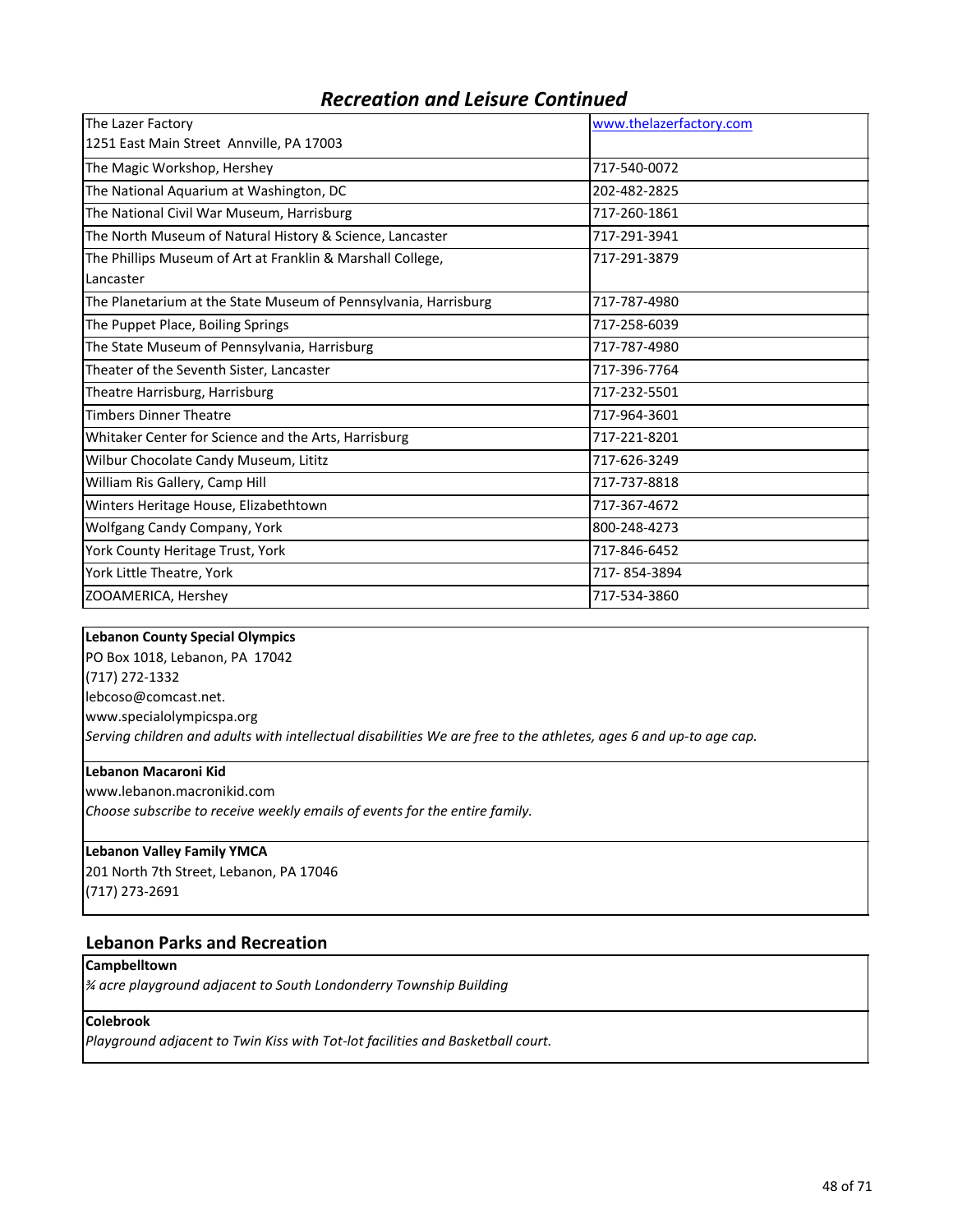#### **Coleman Memorial Park**

110 acres of park located on PA Route 72 N. Open daily 7:00 am to Dusk For information (717) 272-7271

*Picnic pavilions, ice cream shop, pool, amphitheater, gazebo, band shell.*

#### **Kenbrook Bible Camp**

190 Pine Meadow Road, Lebanon, PA 17046 (717) 865-4547

*Ministry to a diverse population from basic retreats to summer camps.*

### **Lebanon Valley College Arnold Sports Center**

101 N. College Street, Annville, PA 17003

(717) 867-6360

*Offers group clinics and classes for swimming lessons. Can accommodate persons with disabilities. Handicapped lift in pool.*

#### **Lebanon Valley Rails to Trails**

P.O. Box 2043, Cleona, Pa 17042

*Surface is crushed stone w/ parallel equestrian path. Parking Areas are located at Cornwall (Route 419), Colebrook (Route 117) and Lawn (Lawn Road)*

#### **Lion's Lake, North Lebanon Township**

*A family friendly park offering accessible areas for individuals with disabilities, walking/jogging/bicycle trails, pavilions, playground, boat dock, fishing pier for handicap, volleyball court, softball field and boat rentals.*  For more information contact the North Lebanon Township Offices at (717) 273-7132.

#### **Memorial Lake, Ft. Indiantown Gap**

*The park is surrounded by the headquarters for the Pennsylvania Army and Air National Guard and is situated on 230 acres. Offers picnicking, boating, fishing and hiking.*

#### **Middle Creek Wildlife Preserve, Klienfleltersville**

*Owned and operated by the Pennsylvania Game Commission. Great for hikers, bird watchers and photographers. Includes a Visitors Center that features wildlife and environment displays.* 

For more information call (717) 733-1512.

#### **Mt. Gretna**

Park at Governor Dick includes 1100 acres of woodland, 60 ft. circular observation tower and trails for hiking, horseback riding *and bicycling.*

#### **PA. Capital Regions Vacation Bureau**

129 East Lincoln Avenue, Myerstown, PA 17067 (717) 866-4449

#### **Palmyra Bowling**

1218 East Main Street, Palmyra, PA 17078 (717) 838-634 *Bowling programs for youth and adults.*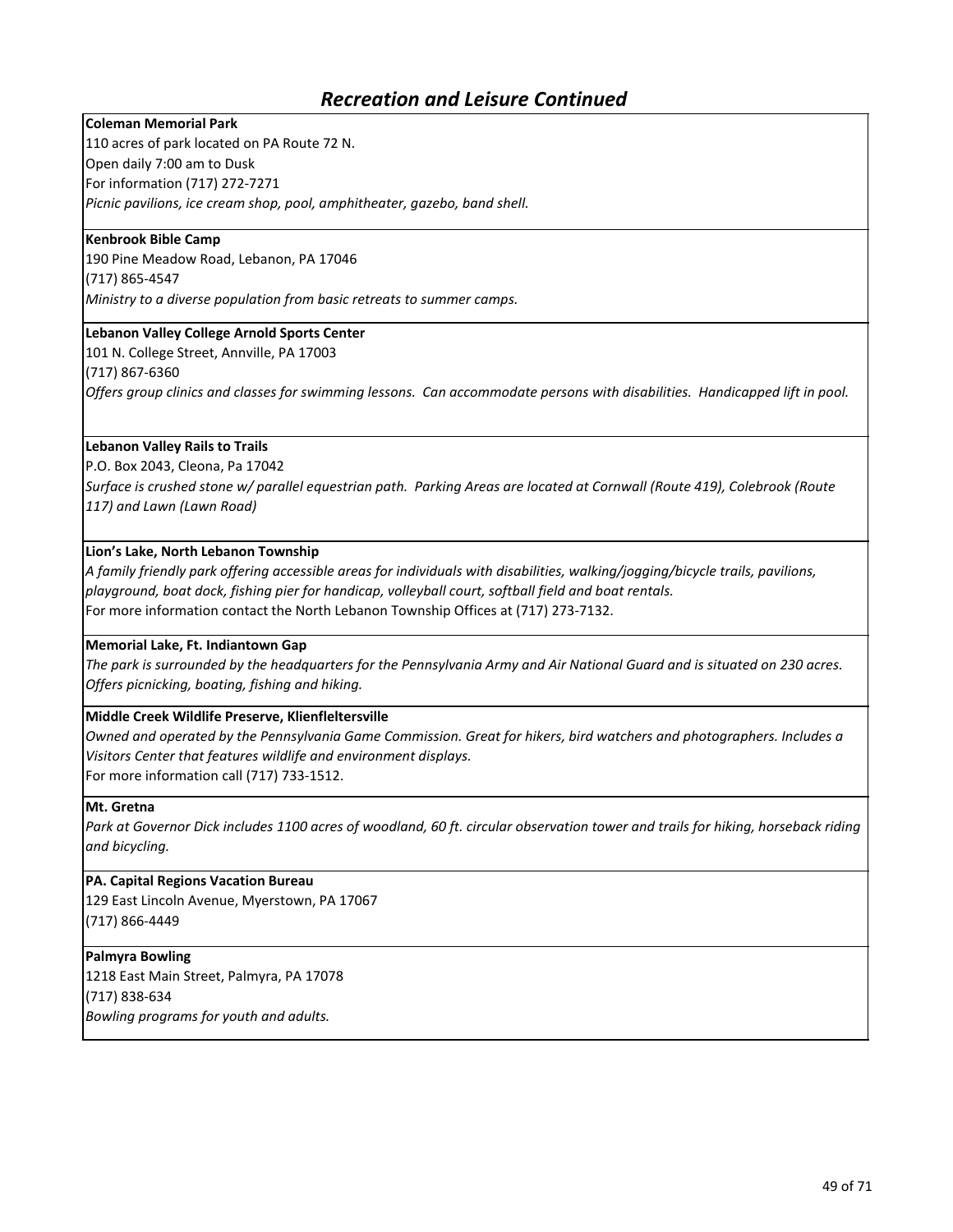#### **Possibility Place**

*Nyes Road and Heatherfield Way in the new George Park in Lower Paxton Township, Harrisburg, PA*

*www.possibilityplace.org. Accessibility features include a 5' wide ramps and passageways, unitary groundcover for easy travel in wheelchairs, accessible swings in tot lot and main playground, high and low monkey bars and rings, raised sandbox, sensory garden, transfer stations at all slides, manipulatives throughout the playground, and imaginative play areas such as recording studio, stage, tree house, castle, train and boat.*

#### **Rainbow Connection Equine Center, Nobodaddy Farm, Inc.**

1299 Laudermilch Road, Palmyra, PA 17078

(717) 469-0783

*Interaction with horses and ponies to develop life skills such as self-confidence and self reliance.*

#### **South Hills Park**

South Lincoln Avenue, Lebanon, PA 17042

(717) 273-6587

*Over 100 acres which includes a walking trail, tennis courts, softball and baseball fields, soccer field, basketball court, volleyball court, fitness court, tot-lot, and 8 pavilions that can be utilized for parties.*

### **Summer Stars Day Camp**

1126 Walnut Street, Lebanon, PA 17042 (717) 274-3493 / (717) 274-1304 Fax / (717) 274-3493 TTY

www.ddslebanon.org

*Administered by Developmental & Disability Services to help children of all abilities explore new talents while developing social and recreational skills in a fun non-threatening environment.*

#### **The Swatara Watershed**

*The Swatara Watershed Association is a 501c3 volunteer organization. Their signature project is the 60 mile long Swatara Water Trail that runs from Pine Grove, through Lebanon County, to Middletown. With the PA Fish and Boat Commission and the Department of Conservation and Natural Resources, the Swatara Watershed Association (SWA) identified a boat access point every five miles along the Swatara. The first weekend in May each year, they run a sojourn (over night canoe and camping trip). Canoes and maps are available May through October. For more information, visit the web site at www.SwataraWatershed.com.*

**Travelers with Disabilities** 800-778-4838, 800-455-9880 TTY

**Union Canal Park** 25th Street and Union Canal Drive

(717) 272-1473

*The Lebanon County Historical Society also owns and maintains The Union Canal Tunnel, the oldest existing tunnel in the United States, for the canal linking Reading and Harrisburg. The Union Canal Tunnel Park includes picnic tables and has no admission fee. For local community events, parades, festivals, fairs etc., call your local township office.*

#### **Wheelchair Getaways of Pennsylvania**

1809 Fox Hunt Lance, Harrisburg, PA 17110 (800) 221-6501, (717) 238-1354, (717) 238-3050 Fax *Email: PA@wheelchairgetaways.com Travel help serving all of PA, Delaware, West Virginia and Southern New Jersey.*

#### **YMCA Camp Shand**

572 North Queen Street, Lancaster, PA 17603 Route 322, 28th Division Highway, Cornwall, PA 17016 (717) 397-7474 *Day Camp and Resident Camp. Sessions run from June – August. One week minimum.*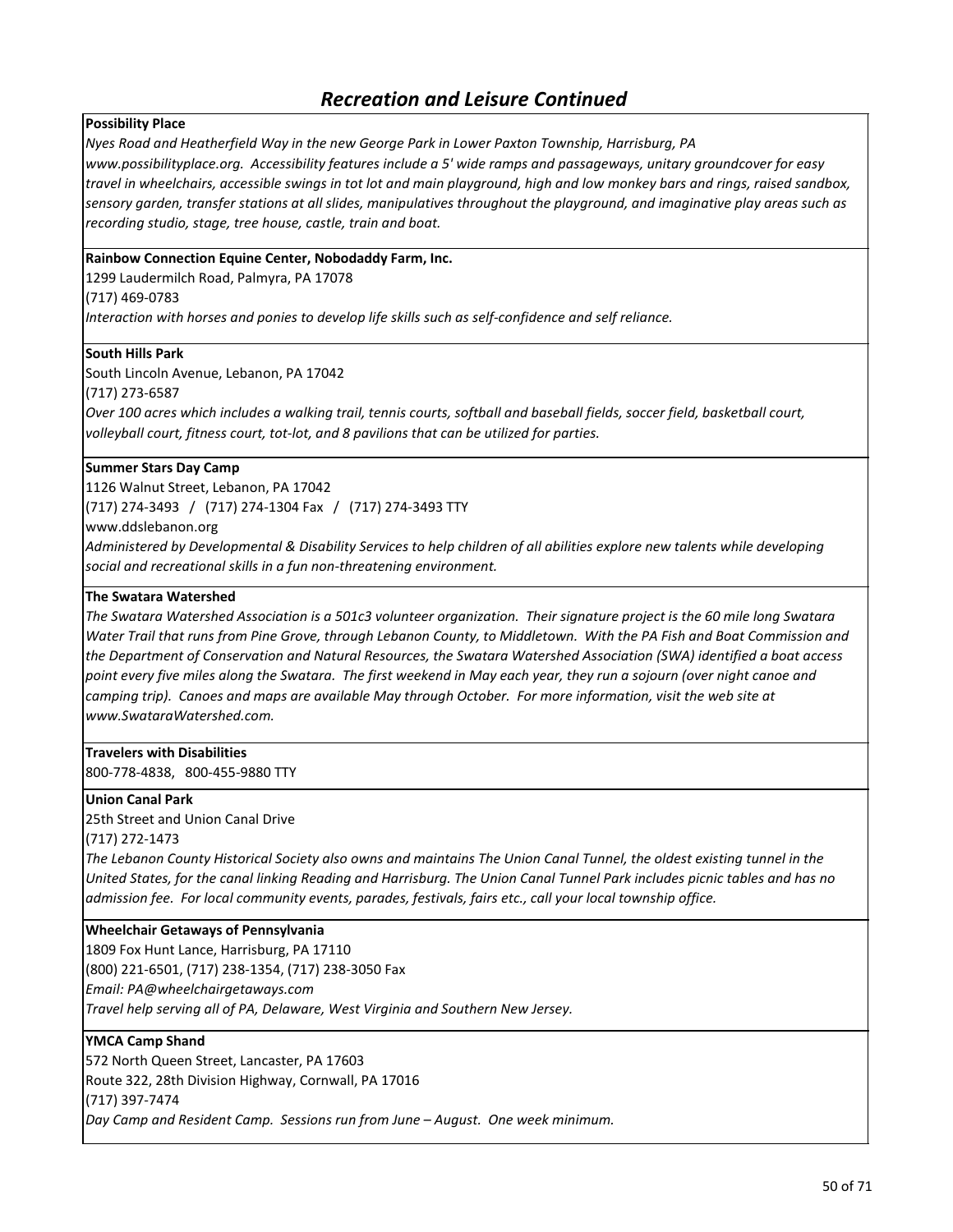## **Service Organizations**

#### **Hershey Palmyra SERTOMA Club**

P.O. Box 176, Hershey, PA 17033

Contact: Diana Caine-Helwig, (717) 533-8613, diana@dianacaine-helwig.com

*The Hershey Palmyra SERTOMA Club supports many community organizations as well as assists local families with cancer related issues. Meets every Tuesday at 12 noon at the Hometown Restaurant in Palmyra, Rt. 422.*

#### **Kiwanis Club of Lebanon**

P.O. Box 149, 2 Lynch Drive, Cornwall, PA 17016 Contact: W. Ford Rau, Jr., Secretary, (717) 273-6976, linforrau@lmf.net

#### **Lebanon Valley Chamber of Commerce**

604 Cumberland Street, P.O. Box 899, Lebanon, PA 17042 (717) 273-3727, (717) 273-7940 Email: info@LVChamber.org

#### **Lebanon Valley SERTOMA Club**

P.O. Box 444, Lebanon, PA 17042 *The Sertoma Club has many hearing related projects, as well as community involvement.*

#### **Lions Clubs of Lebanon:**

Annville (717) 272-1035 Campbelltown (717) 838-8638 Fredericksburg (717) 865-5727 Greater Lebanon Valley (717) 867-1979 Heidelberg (717) 949-3687 Jonestown (717) 949-3687 Lebanon (717) 866-5558 Myerstown (717) 866-7161 North Lebanon (717) 273-8647 Quentin Roosevelt (717) 272-3663 South Lebanon (717) 273-0607 *Lions Clubs Service Projects are Sight Related. Christi Deaner is the sight coordinator for Lebanon County. Her phone number is 717-867-5071.*

#### **Rotary Clubs of Lebanon**

Annville (717) 272-2389 Lebanon (717) 272-0153 Myerstown (717) 866-5652 Northern Lebanon County (717) 865-3427 Palmyra (717) 838-3162

## **Social Services**

**AIDS Community Alliance** 327 Cumberland Street, Lebanon, PA 17042 800-867-1550 *Provides case management and counseling for those living with HIV/AIDS. Provides information/education service to community.*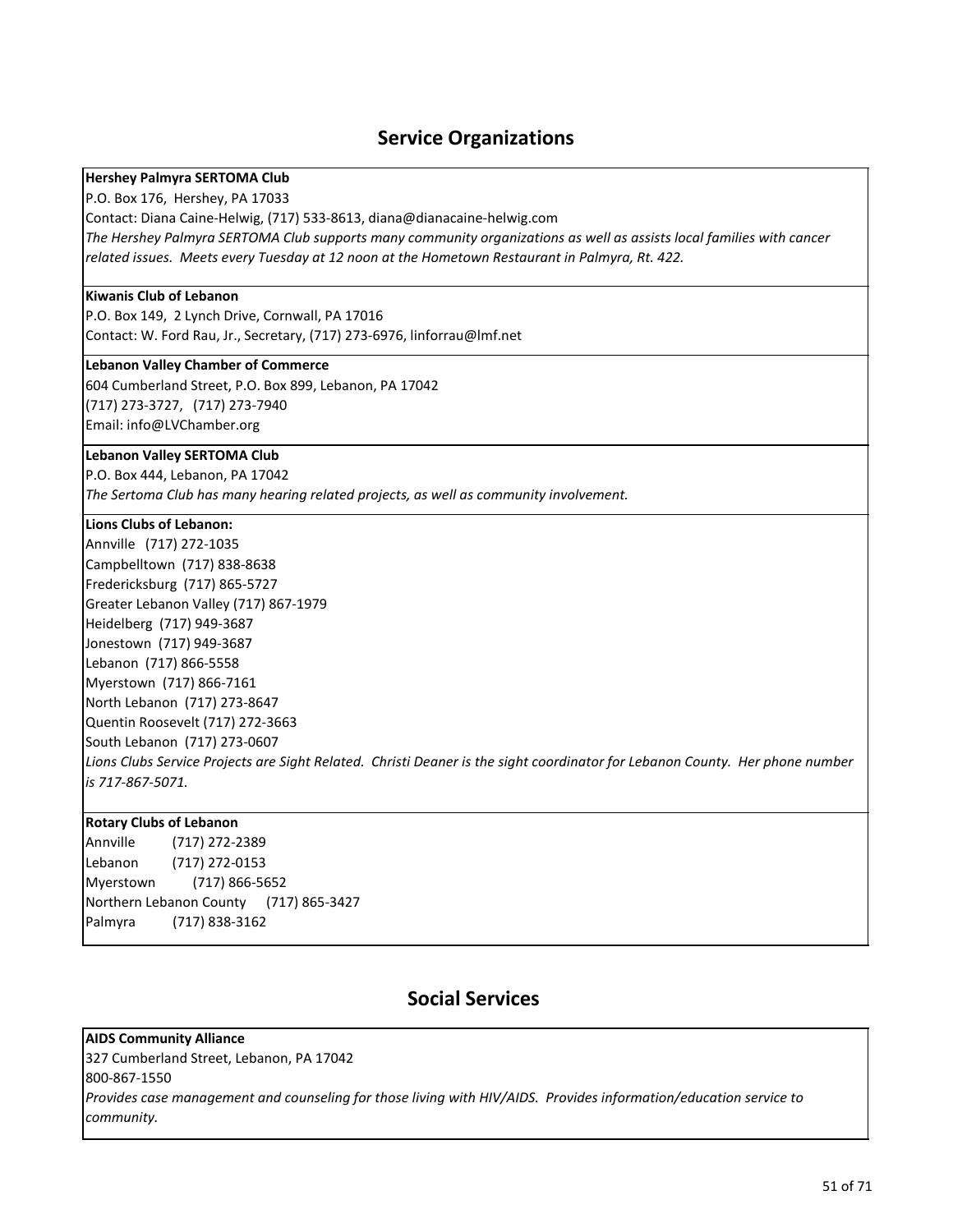#### **American Cancer Society**

855 Tuck Street Suite 1, Lebanon, PA 17042 (717) 274-8981

#### **American Heart Association Northeastern**

71 North Franklin Street, Pocono Mountains, PA 17101 (717) 421-5217

#### **American Lung Association of Pennsylvania**

6041 Linglestown Road, Harrisburg, PA 17112-1208 (717) 541-LUNG, (800) 932-0903

#### **Arthritis Foundation**

3544 North Progress Avenue, Suite 207, Harrisburg, PA 17110 (717) 397-6271

#### **Central Pennsylvania March of Dimes**

3544 North Progress Avenue, Suite 204, Harrisburg, PA 17110 (717) 545-4534

*Provides professional and public education on prenatal care and birth defects prevention.*

#### **CMU**

1349 Cumberland Street, Lebanon, PA 17042

(717) 644-9600

www.cmu.cc

*CMU provides Supports Coordination services for children (3 and older) and adults who have an intellectual disability. Supports Coordinators help individuals and their families to develop an individualized plan and then assist with locating, coordinating and monitoring needed supports and services.*

#### **Cystic Fibrosis Foundation - Central Pennsylvania Chapter**

55 South Progress Avenue, Harrisburg, PA 17109 (717) 671-4000, (800) 671-2262 Email: central-pa@cff.org

#### **Developmental & Disability Services of Lebanon Valley**

1126 Walnut Street, Lebanon, PA 17042 (717) 274-3493 / (717) 274-1304 Fax / (717) 274-3493 TTY

www.ddslebanon.org

*DDS provides training and education services for individuals with disabilities living in Lebanon County. These services are early intervention for infants and toddlers, including special instruction, speech, physical and occupational therapies. In addition, DDS provides supported competitive employment, habilitation and companion services for adults and advocacy services through the Elks Home Service Nurse program. DDS offers year-round recreational programs for children and youth, including a summer day camp program*

#### **Domestic Violence Intervention of Lebanon County**

P.O. Box 42 , Lebanon, PA 17042

(717) 273-7190 / 1-866-686-4501

*Free, confidential, 24/7 support. Shelter, counseling, protective orders and legal advocacy, goal planning and safety planning, public education. Open to all. Bilingual.*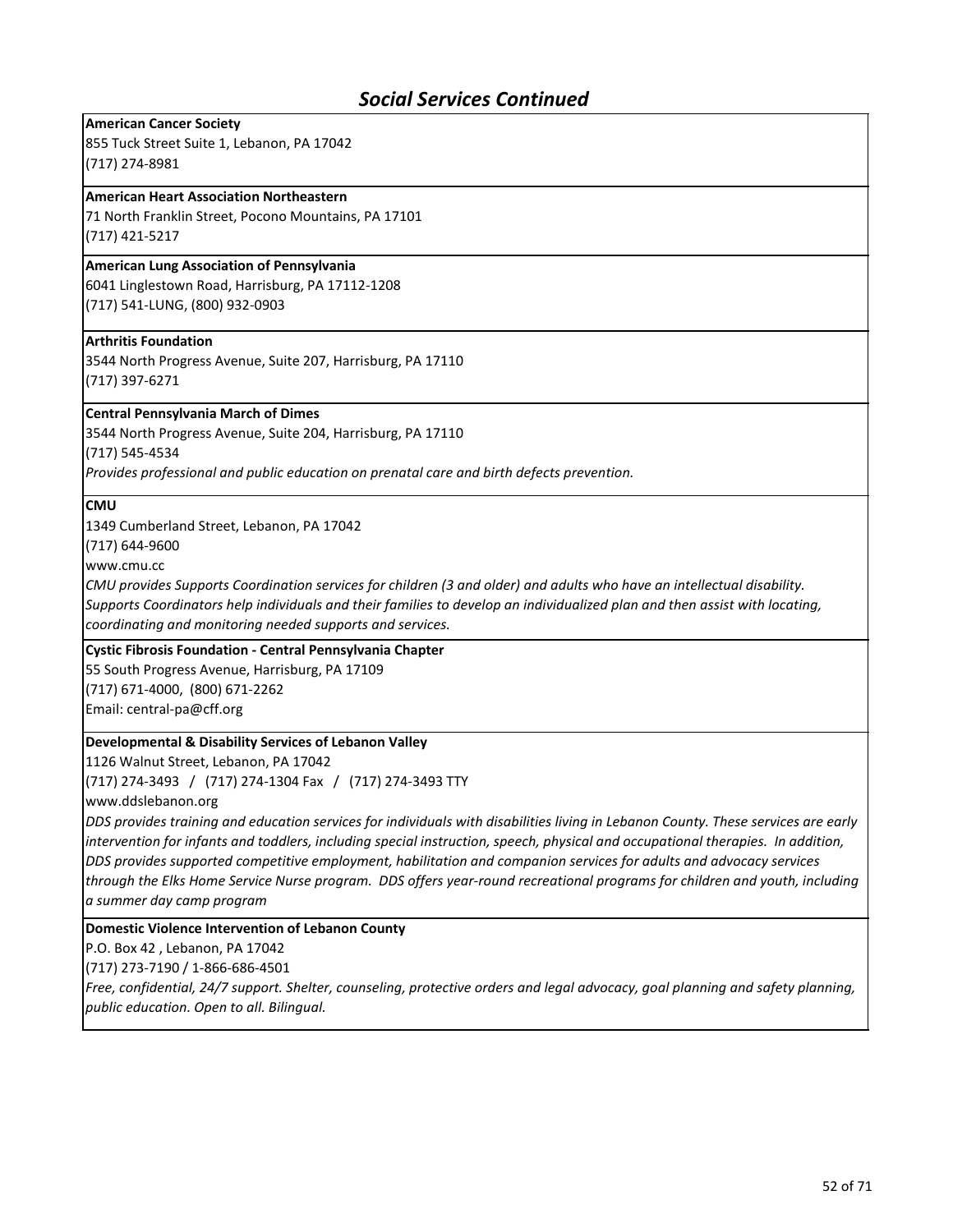#### **Elks Home Service Nurse**

1126 Walnut Street, Lebanon, PA 17042

(717) 274-3493 / (717) 274-1304 Fax / (717) 274-3493 TTY

www.ddslebanon.org

*Elks Home Service Nurse supports and promotes the independence of individuals with disabilities by providing free advocacy services. The disability has to have manifested before a person is 22 years of age. It may include physical or mental delays and may be a combination of both. Services are administered by Developmental & Disability Service of Lebanon Valley.*

#### **Humane Society of Lebanon County**

150 North Ramona Road, Myerstown, PA 17067 (717) 628-1369

#### **Jonestown Outreach Pantry (JOY)**

St. John's United Church of Christ - 48 West Market Street, Jonestown, PA 17038

(717) 306-9025 or joypantry@gmail.com

*Serving the Northern Lebanon School District Picture ID and proof of income required. Check website for distribution times. www.joypantry.org*

#### **Jubilee Ministries**

235 South 12th Street, Lebanon, PA 17042 (717) 274-7528 *Emphasis in providing support and assistance to friends and family members of those who are imprisoned.*

#### **Kidney Foundation of Central PA.**

4813 Jonestown Road, Harrisburg, PA 17109 (717) 652-8123, (800) 762-6202 *Provides public and professional education on kidney disease.* 

#### **Lebanon Area Careerlink**

243 Schneider Drive, Lebanon, PA 17046 (717) 274-2554 *Provides referral and placement services to all individuals requesting assistance.*

#### **Lebanon County Area Agency on Aging**

710 Maple Street, Second Floor, Lebanon, PA 17046 (717) 273-9262 or (717) 274-1439, Fax: (717) 274-3882 lebcoaaa@lebcnty.org www.lebcounty.org *Protective Services on call 24 hours, Hours of operation 8-4:30 pm Mon-Fri Target population: 60 years or older. Provides information and Referral/Care Management of Aging programs/ Senior Community Centers/ Insurance Counseling/ Home Delivered Meals/ Protective Services*

#### **Lebanon County Children & Youth Services**

Municipal Building, Room 401, 400 S. 8th Street, Lebanon, PA 17042

(717) 228-4430 / (717) 272-2054 for on-call worker after hours / (717) 228-4465 Fax

*Provides protection of all children up to 18 years of age. Services offered include child abuse protection, foster care, adoption services, group home care, institutional placements, and emergency shelter care. Provide referrals for group and individual counseling/therapy, parenting skills classes and day care.*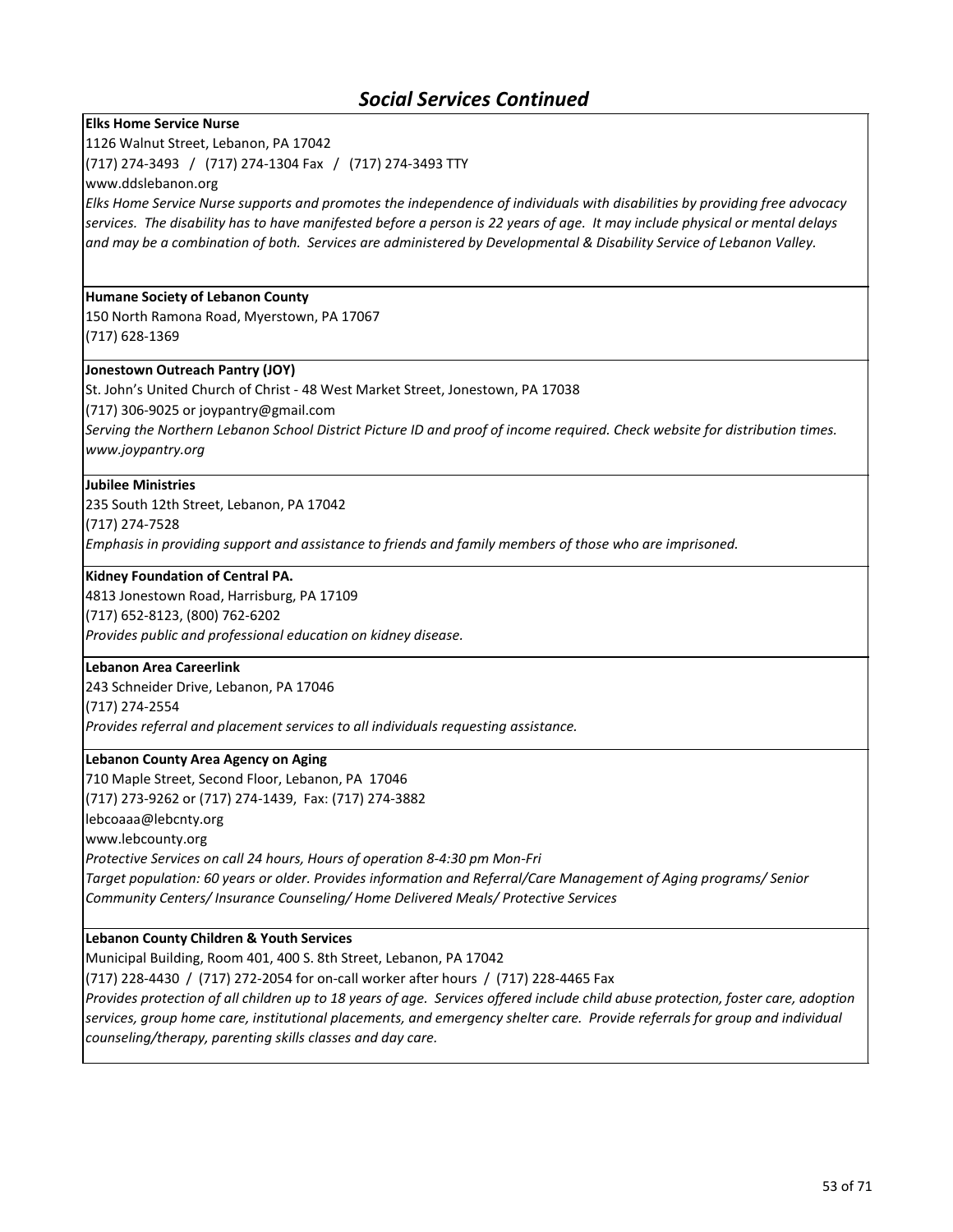#### **Lebanon County Christian Ministries**

250 South 7th Street, Lebanon, PA 17042

(717) 272-4400

*Provides food, clothing, prescriptions, energy and water/sewer assistance for families or individuals in need or crisis.* 

#### **Lebanon County Community Action Partnership**

503 Oak Street, Lebanon, PA 17042

#### (717) 273-9328

*Offers rental assistance, shelter assistance, information and referral, bridge housing, transitional housing, medical assistance transportation, volunteer income tax assistance, and financial assistance with transportation and child care for eligible participants. PPL customers may contact CAP for free energy saving kits.*

#### **Lebanon County Mediation Services**

235 South 12th Street, Lebanon, PA 17042 (717) 277-0111 *Provides professionally trained volunteer mediators for conflict disputes.* 

#### **Lebanon County MH/ID/EI**

220 East Lehman Street, Lebanon, PA 17046

#### (717) 274-3415

*Provides services to Lebanon County residents who have certain mental health or intellectual disability diagnoses. Through case management, MH/ID provides intake, assessment, and coordination of the following services: outpatient psychotherapy, psychiatric and psychological evaluation, medication monitoring, residential programs for the mentally retarded, vocational and social rehabilitation, short-term inpatient, partial hospitalization and 24-hour emergency services.*

#### **Lebanon Mediation Services**

235 South 12th Street, Lebanon, PA 17042

(717) 277-0111

*Provides professionally trained volunteer mediators to resolve conflicts between people. Also provides divorce/custody mediation.* 

#### **Leukemia & Lymphoma Society**

800 Corporate Circle Suite 100, Harrisburg, PA 17110 (717) 652-6520, (800) 822-CURE *Provides programs for patients and family members affected by blood cancers.*

#### **Mentor A Mother**

Contact: Emily Simone

(717) 679-7133 or info@mentoramother.org

*Mentor a Mother is a non-profit group mentoring program for young mothers between the ages of 13-20 years old living in Lebanon County. In a group mentoring setting, young mothers are connected with older, more experienced mothers called mentors that are dedicated to encouraging success within their educational, parental and social goals. Mentors also provide group education on various life skills and parenting skills topics in a supportive, non-judgmental environment.*

#### **Muscular Dystrophy Association**

2040 Linglestown Road, Suite#201, Harrisburg, PA 17110

(717) 540-4316

*Provides diagnostic and follow up care through MDA clinics, mobility equipment and specialized health education dealing with muscular dystrophy.*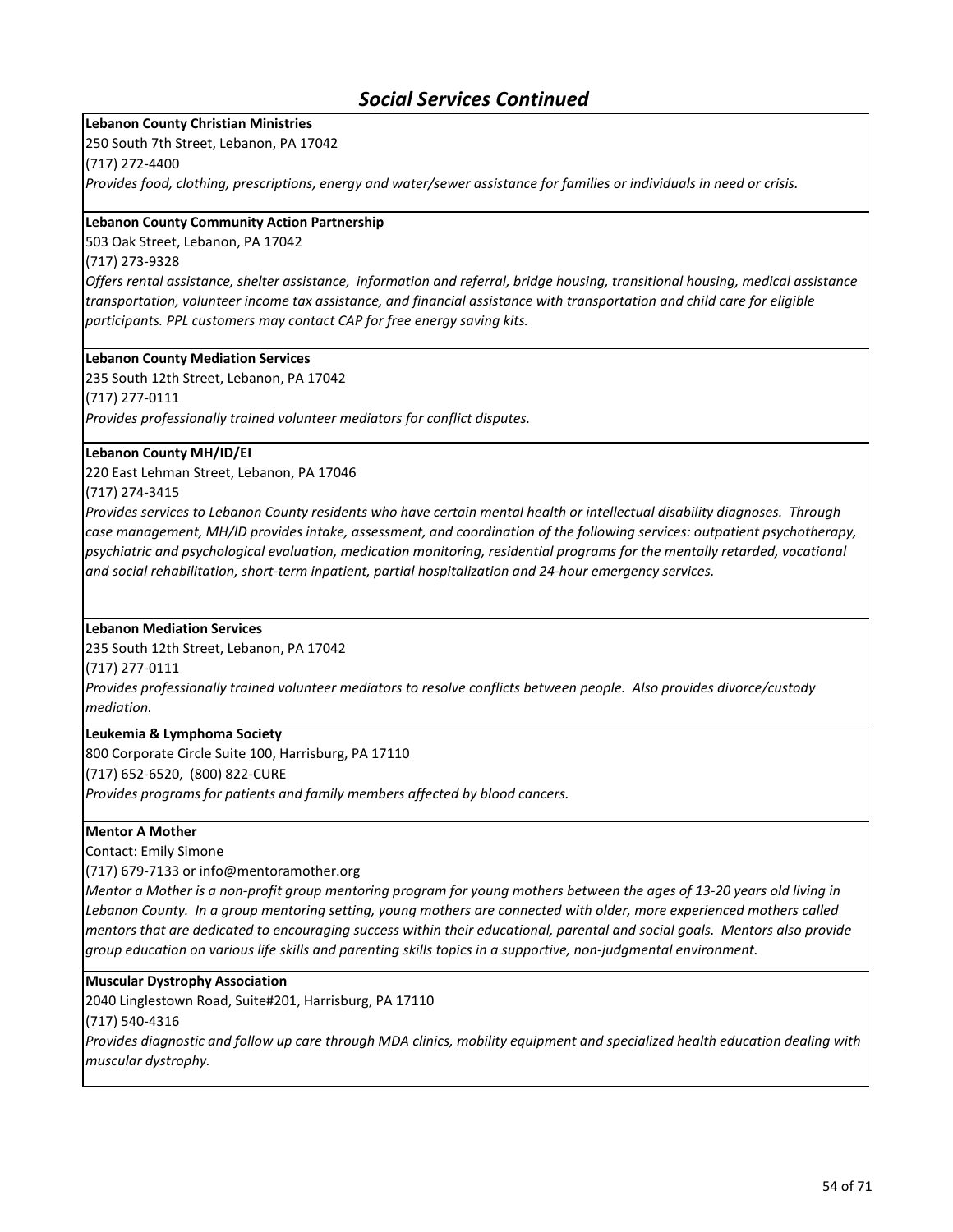## **National Multiple Sclerosis Society Southeast Branch**

1630 Manheim Pike, Suite 8, Lancaster, PA 17601

(717) 509-6301, (800) 566-6213

*Provides information, referral, counseling and equipment for persons with multiple sclerosis. Support groups available.*

#### **PA Tourette Syndrome Alliance**

132 West Middle Street, Gettysburg, PA 17325-2108 1-800-990-3300

Email: Info@PATSAInc.org

*Non-profit serving residents and their families affected by Tourette Syndrome. Support groups available.*

#### **Parents of Special Needs Kids (POSNK)**

Terry L. Heffelfinger - (717) 566-8102 Sandy Grimes - (717) 566-2897 *Support for parents of children with any kind of special need or challenge.*

#### **Parents Together In-Touch hotline**

(717) 270-7890 Hours: 8:00 am – 4:30 pm Other Times call Crisis Intervention (717) 274-3363

#### **PCAP**

For Assistance contact: Dollar Energy 1-888-282-6816 or the WARM/CARES line at 1-800-207-9276 or Met Ed at 1-800-545-7741

*Assistance provided to First Energy/Met-Ed customers only, based on need. Must seek help before utility is shut off and meet eligibility requirements.* 

#### **Probe/New Choices of Lebanon County**

303 Chestnut Street, Office 1, Lebanon, PA 17042

(717) 273- 2090

*Career counseling, information and referral program for single parents and homemakers who are seeking employment.*

#### **River of Hope**

100 Forney Road, Lebanon, PA 17042

(717) 274-3950

*Provides professional, affordable, Christ-centered therapy for individuals, couples, families and children, and relevant, dynamic seminars and trainings for groups in the non-profit and for-profit sectors.*

#### **Salvation Army**

1031 Guilford St., P.O. Box 1109, Lebanon, PA 17046

(717) 273-2655

*Provides programs for social development, seasonal assistance through the Angel Tree and food distribution through Second Harvest.*

#### **Sexual Assault Resource Counseling Center of Lebanon County (SARCC)**

615 Cumberland Street, #2, Lebanon, PA 17042

(717) 272-5308 Hotline, (717) 270-6972 Office

*Provides services for those who have been raped and/or sexually abused. Provides prevention/education programs.*

#### **South Central Employment Corporation SEC**

243 Schneider Drive, Lebanon, PA 17046

(717) 274-8901

*Assists economically disadvantaged adults and youth with barriers to employment.*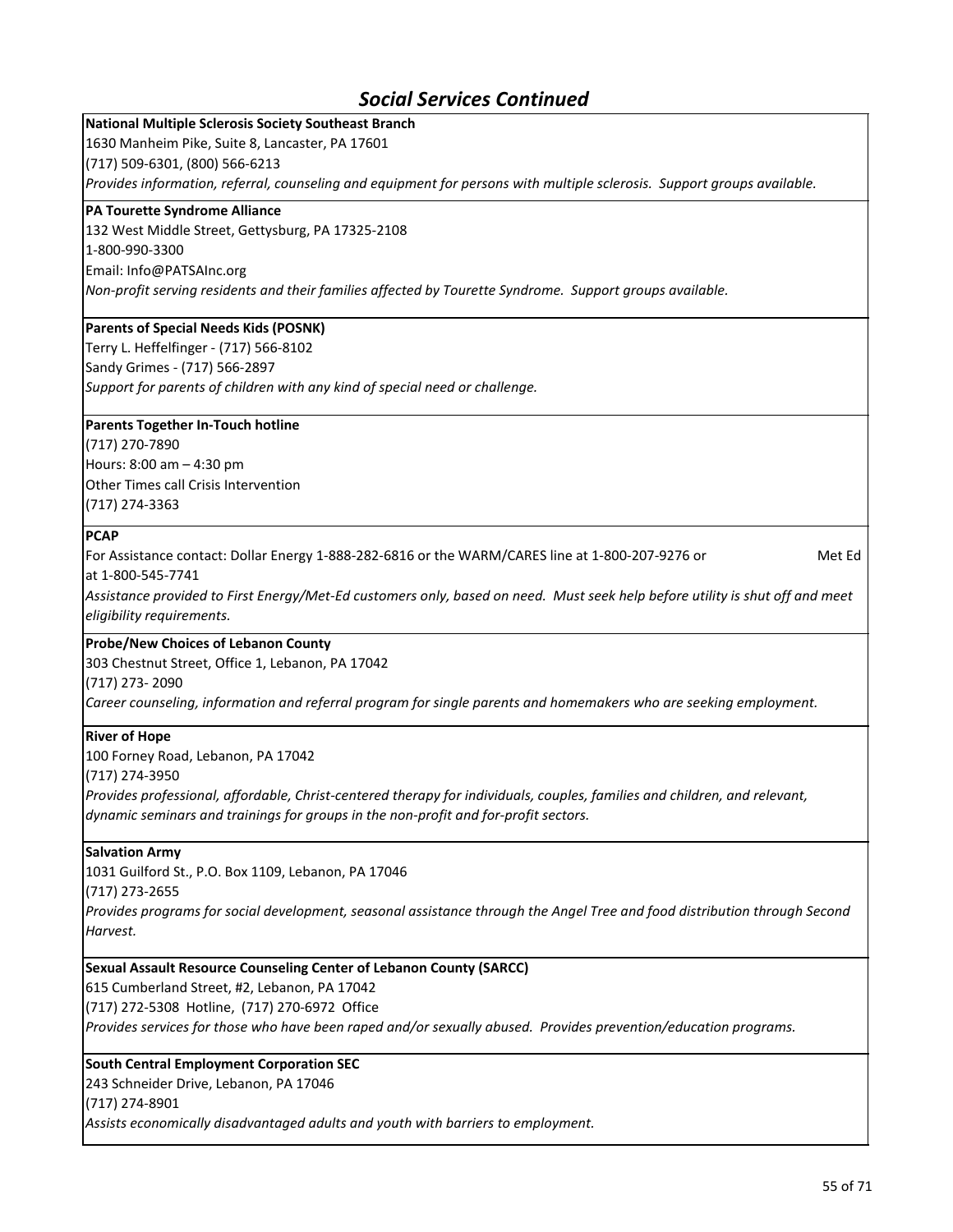### **Support Connections of Lebanon County (SCLC)**

520 East Birch Street, Palmyra, PA 17078

(610) 914-3846

www.sclclebco.org

*SLSC works with low income individuals and families to help them develop new skills and goals and walk with them in their*  journey toward self-sufficiency. Our regular meetings in both Palmyra and Lebanon include a community meal and childcare. *We also offer Poverty Simulations to raise community awareness of poverty issues.*

#### **Stay Warm PA Initiative**

1-866-550-4355 www.staywarmpa.com *Helps with utility bills and furnace repairs conserving energy at home and winterizing home.*

#### **The Gathering Place**

440 Pershing Avenue, P.O. Box 1222, Lancaster PA 17602 (717) 295-2630 *Offers daily services to those with HIV/AIDS and their families.*

#### **United Way of Lebanon County, Inc.**

801 Cumberland Street, Lebanon, PA 17042

(717) 273-8144, (717) 273-7030 Fax

*United Way of Lebanon County is a volunteer organization that develops and directs community volunteer and financial resources to local human service agencies to address community needs, and offers information and referral services to individuals with specific needs.*

#### **Weatherization Program**

Housing Development Corp.- 308 East King Street, Lancaster, PA 17603

800-732-3554

*Provides and install energy saving materials and furnace repair for eligible home owners.*

#### **WIC (Women, Infants, and Children Program)**

615 Cumberland Street, Lebanon Family Health Services, Lebanon, PA 17042

(717) 273-6940

*Serves lower income families with a subsidized food program and nutrition counseling.*

## **Special Needs**

#### **Acquired Brain Injury Network of Pennsylvania**

Lansdale, PA 19466

(215) 699-2139 or (800) 516-8052 (messages only), info@abin-pa.org or send an email through

www.abin-pa.org

*Helps survivors and families with the challenges of brain injury. Call the InfoLine for information or use the Resource Screening on the Home Page and print a list of options based on your birth date. Sign up for the free monthly newsletter on the website.*

#### **Allegheny Valley School**

1291 Middletown Road , Hummelstown, PA 17036

(717) 566-3267

*Intermediate Care Residential Facility for the physically and mentally disabled. Provider for community residential services.*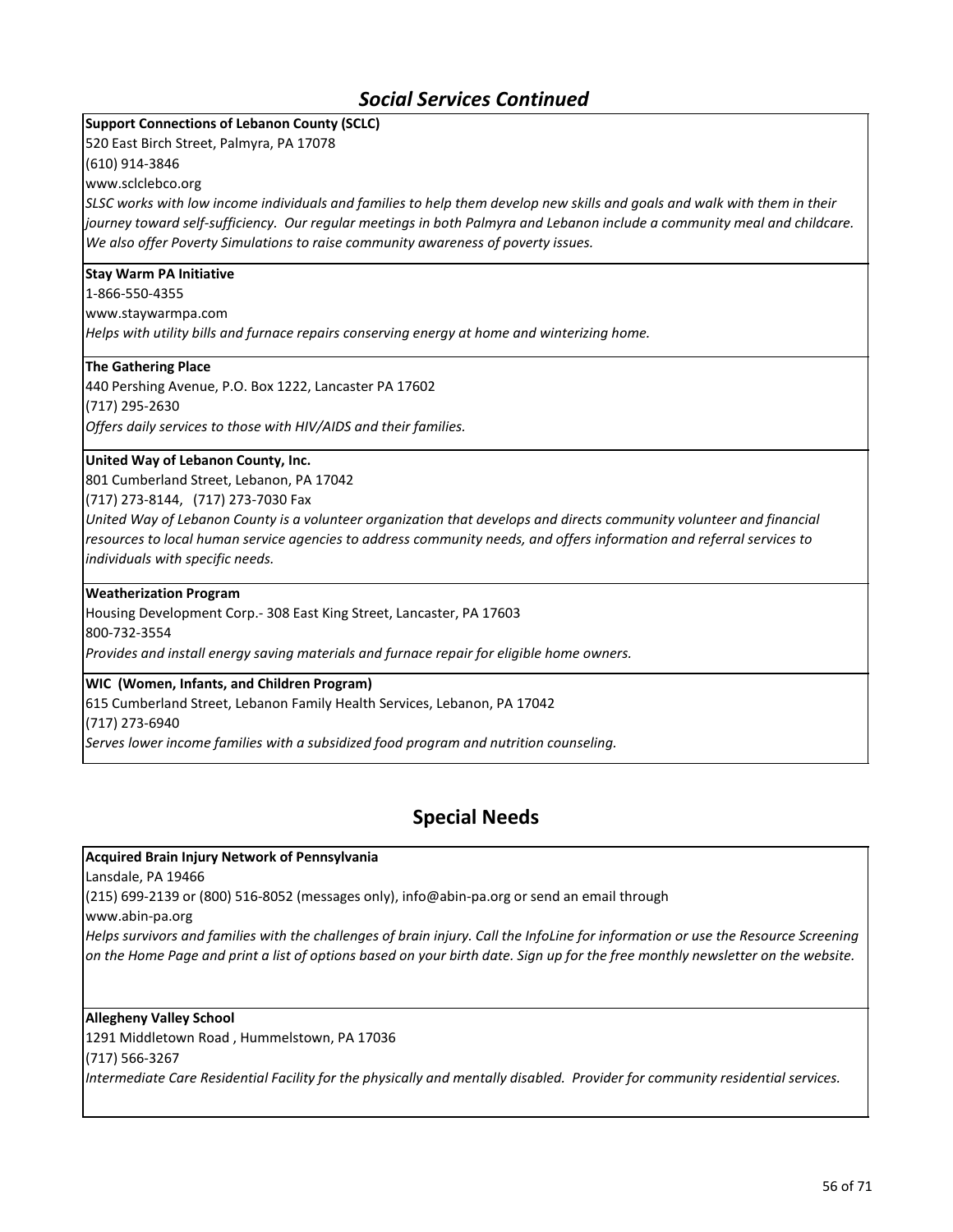### **Amramp Mobility & Accessibility Solutions**

1-800-649-5215, Local: 717-745-7267, Fax: 1-866-631-3541

*Provider of mobility and accessibility solutions for the elderly and disabled. Services include ADA technical assistance, free inhome evaluations, and full-service home modifications. Services, sells and RENTS ramps, stairlifts, platform lifts and other various types of equipment.*

### **CATRA (Capital Area Therapeutic Riding Association)**

P.O. Box 339, 168 Station Road, Grantville, PA, 17028

(717) 469-7517

Provides recreational and therapeutic horseback riding to physically and mentally challenged people of all ages.

#### **Center for Autism and Developmental Disabilities (CADD)**

1886 Rohrerstown Road, Lancaster, PA 17604

(717) 235-1920

*WellSpan Philhaven's Center for Autism and Developmental Disabilities addresses the social, emotional and behavioral needs of individuals with autism spectrum disorders and intellectual disabilities. A multidisciplinary team of developmental specialists address concerns and support individuals and their families from infancy through adulthood.*

#### **Center for Independent Living of Central PA**

207 House Avenue, Suite 107, Camphill, PA 17011 1-800-323-6060

www.cilcpa.org

#### **Children's Project**

800-583-6007

Web: www.elc-pa.org

*Information and technical assistance to families who have children with mental, emotional, or physical disabilities.*

#### **CMU**

1349 Cumberland Street, Lebanon, PA 17042

(717) 644-9600

www.cmu.cc

*CMU provides Supports Coordination services for children (3 and older) and adults who have an intellectual disability. Supports Coordinators help individuals and their families to develop an individualized plan and then assist with locating, coordinating and monitoring needed supports and services.*

#### **Community Interactions, Inc**

740 South Chester Road, Swathmore, PA. 19081 1-610-328-9008

#### **Community Services Group**

512 S. 8th Street, Lebanon, PA 17042

(717) 274-5170

*Provides residential and in-home services in Lebanon County.*

#### **Developmental & Disability Services of Lebanon Valley**

1126 Walnut Street, Lebanon, PA 17042

(717) 274-3493 / (717) 274-1304 Fax / (717) 274-3493 TTY

www.ddslebanon.org

*DDS provides training and education services for individuals with disabilities living in Lebanon County. These services are early intervention for infants and toddlers, including special instruction, speech, physical and occupational therapies. In addition, DDS provides supported competitive employment, habilitation and companion services for adults and advocacy services through the Elks Home Service Nurse program. DDS offers year-round recreational programs for children and youth, including a summer day camp program*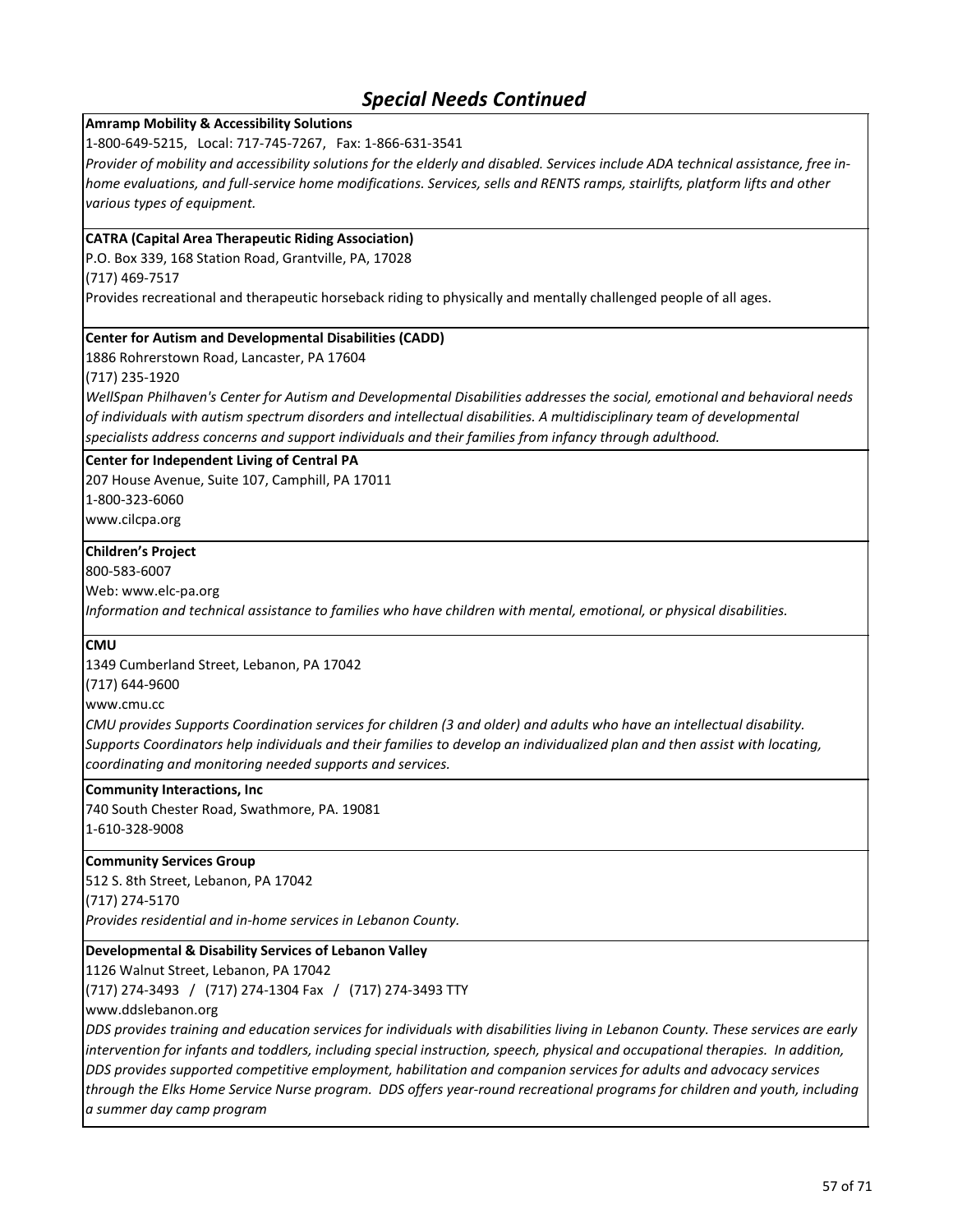**Disability Empowerment Center** 243 Schneider Drive, Lebanon, PA 17046 1-866-394-1890 www.decpa.org

#### **Elks Home Service Nurse**

1126 Walnut Street, Lebanon, PA 17042

(717) 274-3493 / (717) 274-1304 Fax / (717) 274-3493 TTY

www.ddslebanon.org

*Elks Home Service Nurse supports and promotes the independence of individuals with disabilities by providing free advocacy services. The disability has to have manifested before a person is 22 years of age. It may include physical or mental delays and may be a combination of both. Services are administered by Developmental & Disability Service of Lebanon Valley.*

#### **Ephrata Area Rehabilitation Services**

1301 Lehman Street, Lebanon, PA 17046

(717) 272-3209

*Provides training for adults with ID and prepares them to work in the community.*

### **Equipment Recycle**

800-633-4588

#### **Friendship Community**

1149 East Oregon Pike, Lititz, PA 17543

(717) 656-2466

*Provides daily needs and living skills to group homes in Lebanon County.*

#### **Halcyon Activity Center, Inc.**

728 Walnut Street, Lebanon, PA 17042 (717) 272-3291, (717) 271-1008 Fax mail@halcyonpsr.org *Provides day program, evening and weekend program, social gatherings and individual support for those with mental illness or mental disability.*

#### **Lebanon County MH/ID/EI**

220 East Lehman Street, Lebanon, PA 17046

(717) 274-3415

*Provides services to Lebanon County residents who have certain mental health or intellectual disability diagnoses. Through case management, MH/ID provides intake, assessment, and coordination of the following services: outpatient psychotherapy, psychiatric and psychological evaluation, medication monitoring, residential programs for the intellectually disabled, vocational and social rehabilitation, short-term inpatient, partial hospitalization and 24-hour emergency services.*

#### **Office for Dispute Resolution**

6340 Flank Drive, Harrisburg, PA 17112

(800) 222-3353

www.odr-pa.org

*Provides the resources for parents and educational agencies to resolve educational disputes for children served by the early intervention system, students who are gifted (or thought to be gifted), and students with disabilities (or thought to have disabilities)*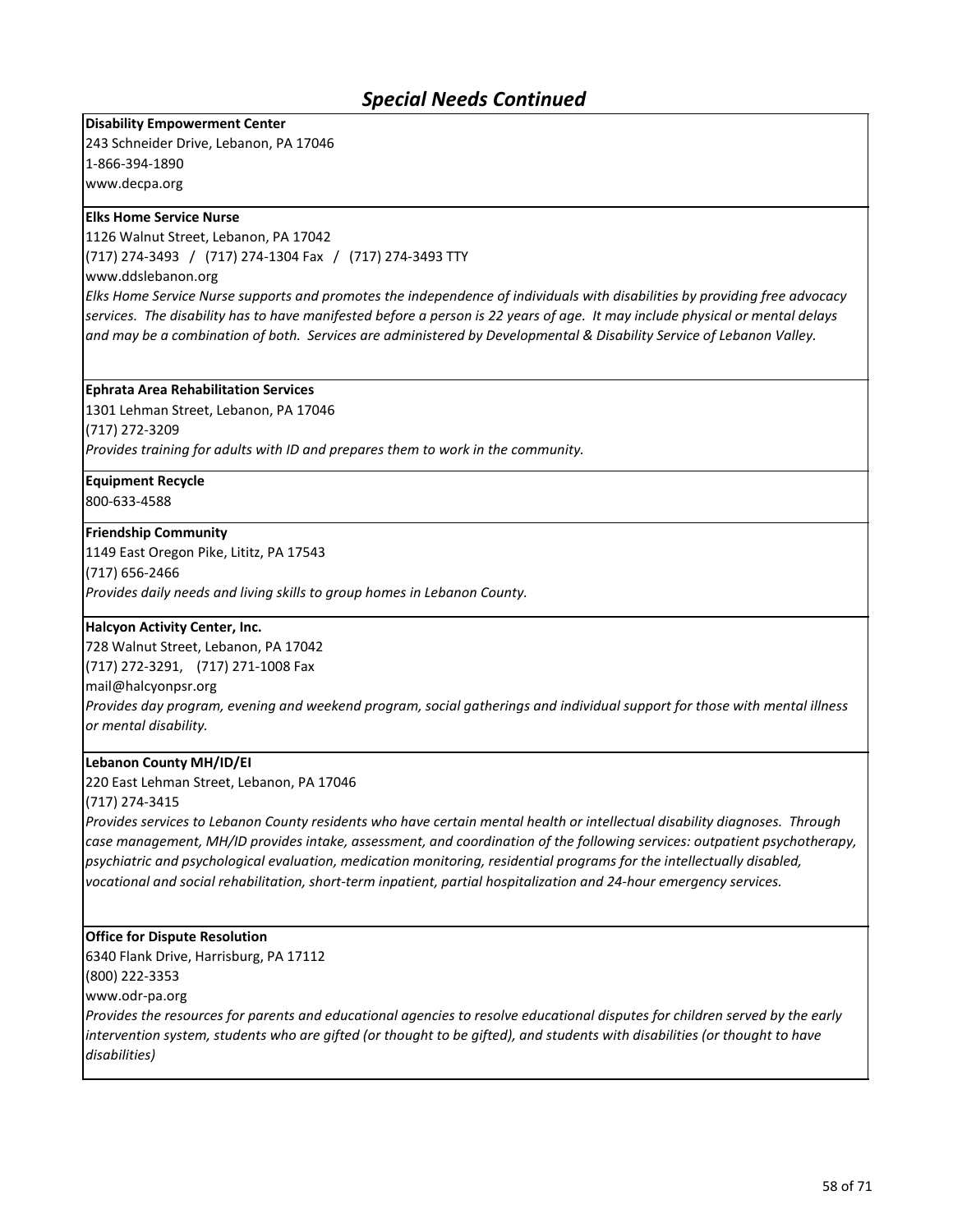### **PA Elks Home Service Program of Lebanon**

c/o Developmental and Disability Services

1126 Walnut Street, Lebanon, PA 17042 (800) 305-2233, (717) 274-1304 Fax

*Provides families with long term support systems that can be extended into adulthood.*

#### **PA Office of Vocational Rehabilitation**

Forum Place, 8th Floor, 555 Walnut Street , Harrisburg, PA 17101

717-787-7834 (voice) 717-787-4013 (TTY) / 800-442-6352 (voice) 877-497-6545 (TTY)

*(Counties served- Cumberland, Dauphin, Juniata, Lebanon, Mifflin, Perry)*

*OVR serves people who have emotional, cognitive or physical disabilities that present a substantial impediment to*  employment. There is an application process to receive services. If found eligible for the program, an Individual Plan of *Employment is developed that outlines services identified and needed for the individual to retain his or her current job or to return to work.* 

### **PA Parents and Caregivers Resource Network**

**(**888) 572-7368, (717) 561-0098, (717) 561-0945 Fax Web: www.ppcrn.org, Email: info@ppcrn.org *Serves parents and caregivers efforts to help their children and adult family members with developmental disabilities.*

### **Pennsylvania Link to Aging & Disability Services**

941 Wheatland Avenue – Suite 201, Lancaster, PA 17603

Service Area – Berks, Lancaster, Lebanon

(717) 394-1890, Fax: (717) 394-7930

blllink@mail.com

*Aging and Disability Resource Centers (ADRC) are a nationwide effort to take a seamless approach in the way we assist seniors and adults with disabilities who need help with activities of daily living. The ADRC in PA is known as the Link.* 

#### **Pennsylvania's Initiative on Assistive Technology (PIAT)**

800-204-PIAT (7428) Voice , 866-268-0579 TTY Email at ATinfo@temple.edu Jackie Wardle 888-790-3925 *Information, referral, advocacy and training regarding assistive technology.*

#### **Phoenix Services, Inc.**

221 West Penn Avenue, Cleona, PA 17042 (717) 228-0400 *Provides Adult Day Training program to develop, improve, and expand skills for individuals with intellectual disabilities.*

### **Quality Employment Services and Training, Inc. (QUEST)**

704 Metro Drive, Lebanon, PA 17042 (717) 273-8118, (717) 273- 2580 Email: paquest.com *Provides vocational evaluation, training and job placement for individuals with disabilities over the age of 17.*

#### **Renova Center**

25 Metro Drive, Lebanon, PA 17042 (717) 274-0493, (717) 274-2574

*Intermediate Care Residential Facility for the physically and mentally disabled.*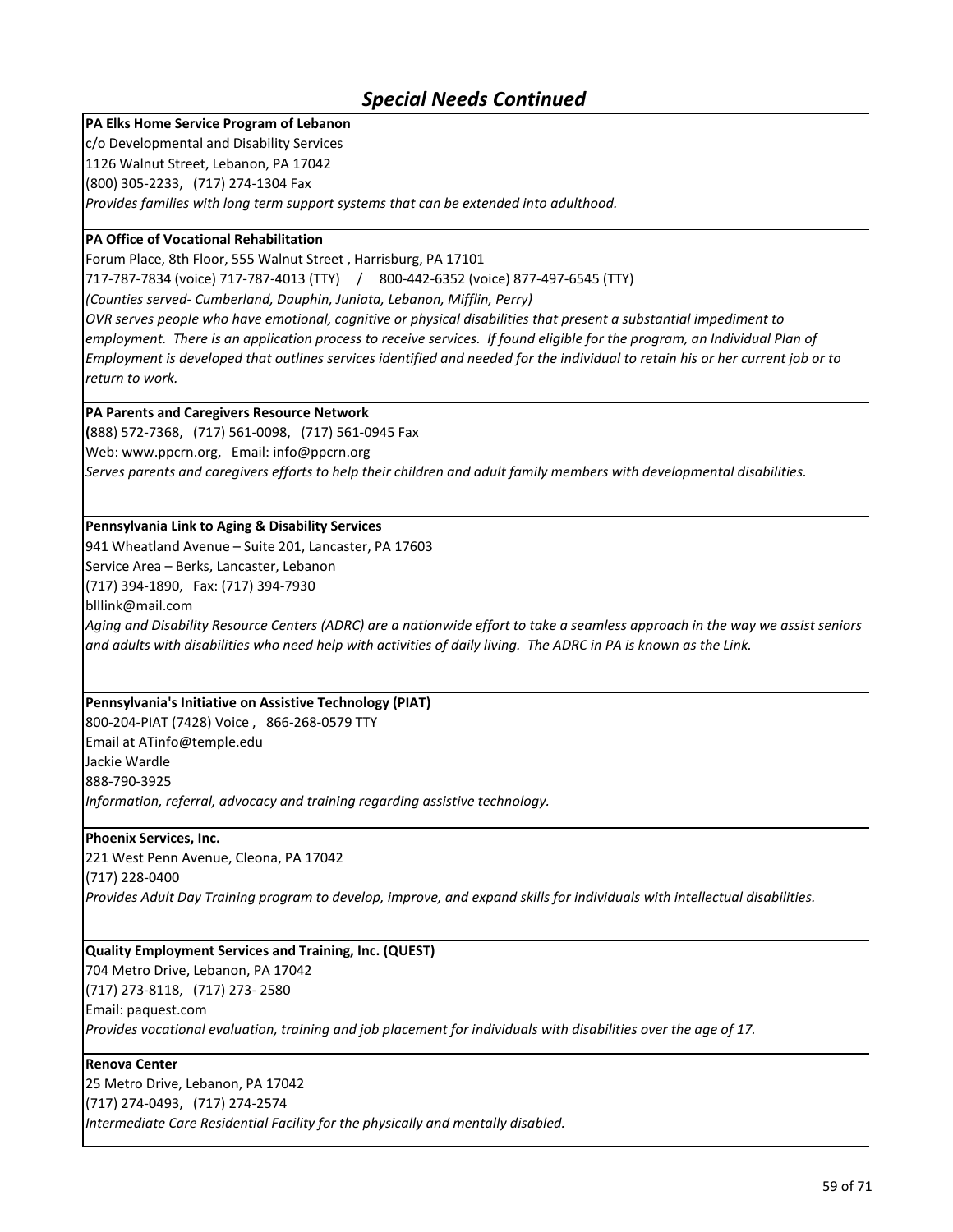#### **River of Hope**

100 Forney Road, Lebanon, PA 17042

(717) 274-3950

*Provides professional, affordable, Christ-centered therapy for individuals, couples, families and children, and relevant, dynamic seminars and trainings for groups in the non-profit and for-profit sectors.*

#### **Special Education ConsultLine**

6340 Flank Drive, Harrisburg, PA 17112 Office of Dispute Resolution (800) 879-2301 www.odr-pa.org

*Toll-free information help line for parents and advocates of children with disabilities who have questions or concerns about the education of a school-aged child. Specialists answer questions and provide information about special education, gifted education, and Section 504 of the Rehabilitation Act of 1973.*

#### **Special Olympics of Lebanon County**

P.O. Box 1018, Lebanon, PA 17042

(717) 272-1332

Joan Sechrist, County Manager

*Serving children and adults with intellectual disabilities. Free to athletes ages 6 and up.*

### **Supportive Concepts for Families**

724 East Cumberland Street, Lebanon, PA 17042 (717) 675-2897

*Provides Daily needs and living skills to group homes in Lebanon County.*

### **The ARC of Lancaster and Lebanon Counties**

630 Janet Avenue, Lancaster, PA 17601

(717) 394-5251

info@thearcoflancasterco.org, www.taeartoflancasterco.org

Contact: Maureen Westcott, Executive Director

*Providing advocacy (by phone, email or attending IEP and ISP meetings), Trainings for agencies, businesses and schools, Programs, Self-Advocate peer group and Relationship Training, and PATHways Family Support program.*

#### **United Disabilities Services Foundation**

1901 Olde Homestead Lane, Lancaster, PA 17601

1-888-837-4235

Web: udservices.org

Email: resourcecenter@udsfoundation.org

*Provides quality services in the home and community that enhances the independence and enriches the lives of seniors and individuals with disabilities. Services include but are not limited to: Home Modifications, Home Medical Equipment, Supports Coordination/Care Management, Service Dogs, Custom Wheelchair Seating and In Home Personal Care. Please contact our Resource Center to learn more.*

#### **Youth Advocate Program (YAP)**

1691 Grace Avenue , Lebanon, PA 17046

(717) 228-0935

*Providing community based services to enhance the health and welfare of children and adults with developmental disabilities, such as physical disabilities, intellectual disabilities or those with traumatic brain injury. Assist individuals in acquiring, maintaining and improving self-help, domestic, socialization, employment and adaptive skills. YAP also provides supportive services to parents with intellectual disabilities to help them bond with and safely care for their children.*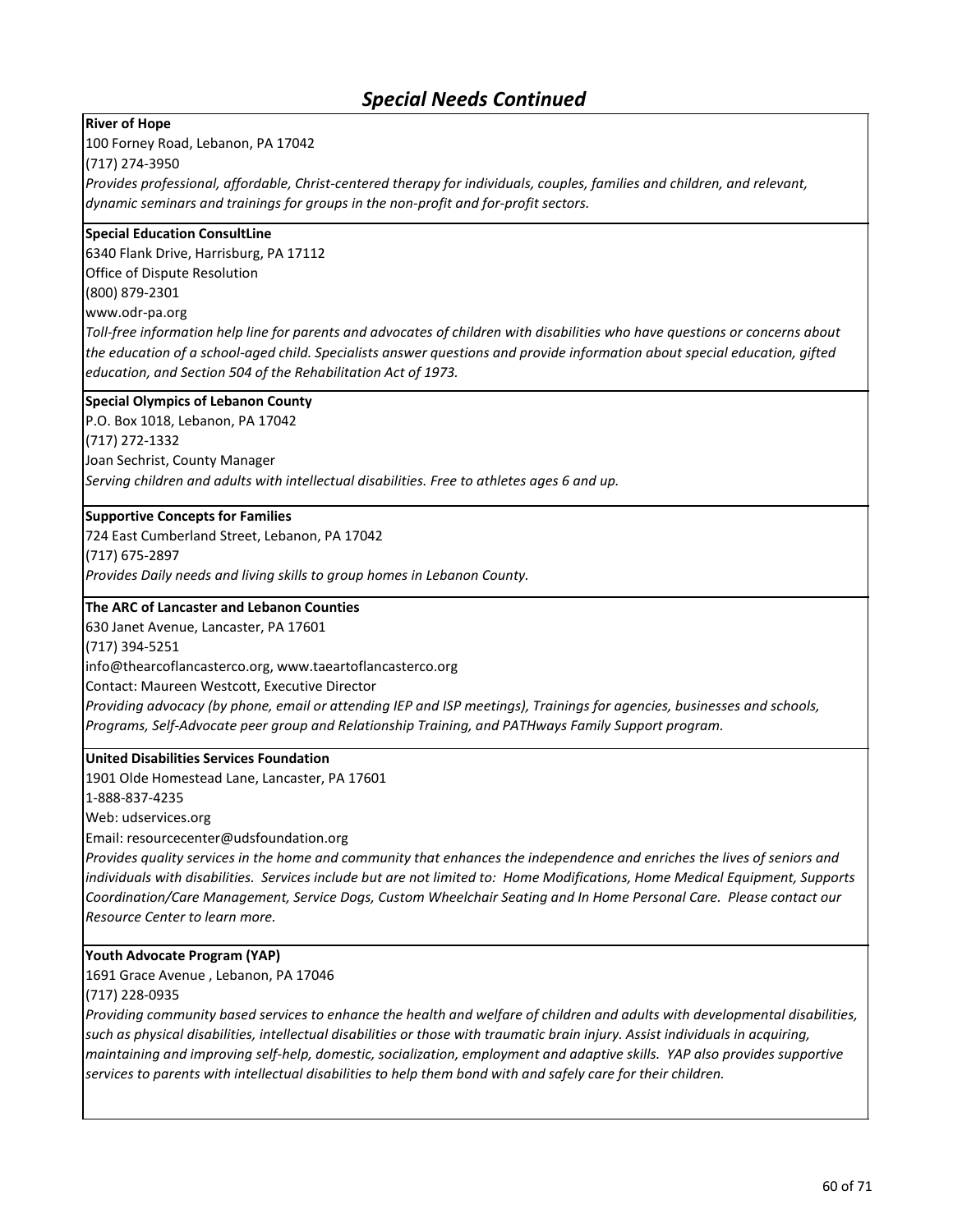### **Substance Use**

### **Addiction Awareness (Toward Mastery Through Understanding)**

Quittie Glen, 417 Reigerts Lane, Annville, PA 17003

(717) 867-8335 x211

Find us at www.quittieglen.com under "Lifestyle Wellness Programs".

*We recognize that addiction is an irresistible behavior, originally desiring to provide pleasure or relieve distress, creates problems and interferes with our lives. We facilitate comprehension of the vicious cycle of addiction and its co-occurring condition(s) in an individually-specific manner. We are empathic toward the plight of families of addicts since we recognize the significant collateral damage they suffer from. We, therefore, provide family support. Our goal is to change perspectives, awareness and thinking patterns.* 

#### **Another Chance Counseling (Outpatient)**

J. D. Streiff 756 Cumberland Street, Lebanon, PA 17042 (717) 507-1386 *Provides outpatient drug and alcohol treatment services.*

#### **Compass Mark**

126 S. 7th Street, Lebanon, PA 17042 (717) 229-2831 x229 (Michelle Allen) *Provides drug and alcohol prevention and educational programs. Also provide community presentations on substance abuse.*

#### **Crisis Intervention & Information Center (WellSpan Hospital)**

229 S. 4th Street, Lebanon, PA 17042 (717) 274-3363 *Provides on-call drug and alcohol screening and makes referrals as appropriate.*

#### **Empower the Mind, LCC (Outpatient)**

Dr. Martha Thompson 746 Cumberland Street, Lebanon, PA 17042 (717) 304-2631 *Provides outpatient drug and alcohol treatment services.*

#### **Lebanon County Commission on Drug and Alcohol Abuse**

220 E. Lehman Street, Lebanon, PA 17046

(717) 274-0427

*Offers drug and alcohol assessments, prevention, intervention, and treatment funding to Lebanon County residents.*

#### **Lebanon Recovery Center**

701 Chestnut Street, Lebanon, PA 17042

(717) 450-5033

Reach us at: Lebrecoverycenter@pacounseling.com, www.lebrecovery.com or www.facebook.com/lebanonrecoverycenter A d*rop in center that is available to assist individuals in access to resources, treatment, job searching etc., and also provides a location for several meetings throughout the week.* 

**Lebanon Treatment Center (Medication Assisted Treatment)** 3030 Chestnut Street, Lebanon, PA 17042 (717) 273-8000 *Provides Methadone Treatment Service.*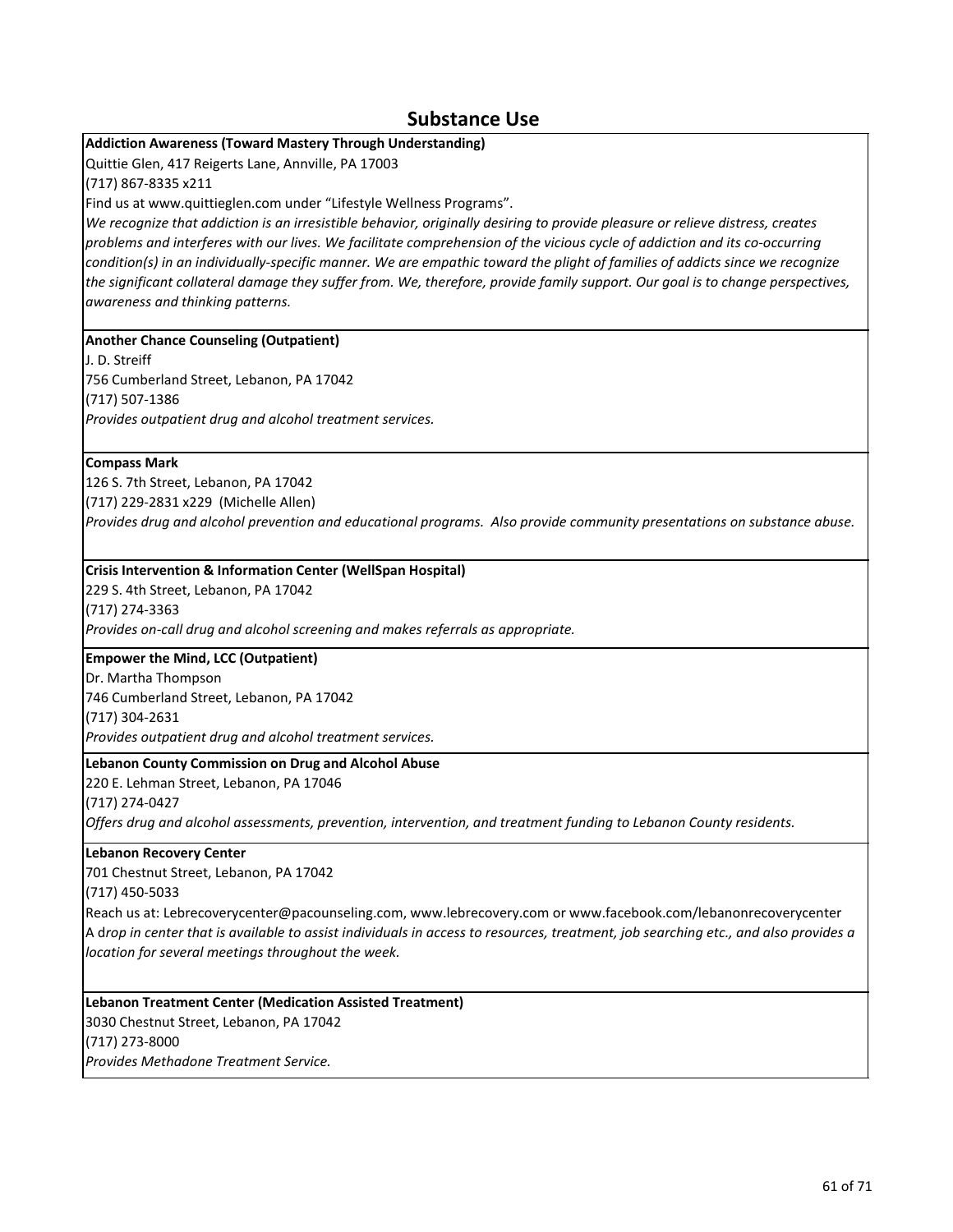### **Substance Use Continued**

### **Mazzitti and Sullivan, Inc (Outpatient)**

1345 East Chocolate Avenue, Hershey, PA 17033

(717) 534-1650

*Providing drug and alcohol assessments, day and evening outpatient and intensive outpatient services.*

#### **New Perspective of White Deer Run (Outpatient)**

#### 240 South 8th Street, Lebanon, PA 17042

(717) 274-3763

*Providing drug and alcohol assessments, day and evening outpatient and intensive outpatient services. We also provide DUI education for those involved in the legal system.*

#### **New Perspective of White Deer Run (Inpatient Rehab & Detox Services)**

3030 Chestnut Street, Lebanon, PA 17042

(717) 270-3900

*Serves individuals suffering from substance abuse in either an inpatient rehab or detox setting.*

#### **PA Counseling Services Renaissance**

618 Cumberland Street, Lebanon, PA 17042 (717) 274-2741 New Clients Call: (855) 272-1653 *Provides counseling, co-dependency counseling and psychiatric medication management.*

#### **PA Counseling Services**

200 North 7th Street, Lebanon, PA 17046 (717) 272-1653 / (717) 273-1416 Fax New Clients Call: (855) 272-1653 *Offers a full range of counseling and treatment services.*

#### **PAKS (Parents of Addicted Kids)**

Trinity United Methodist Church 210 West Main Street, Hummelstown, PA 17036 (717) 756-8878 (Lynne) *Provides support to parents of children who have addictions. Offers drug and alcohol treatment to families and individuals.*

### **PerformCare**

(888) 722-8646 / (800) 654-5984 TTY / 711 PA Relay

*How do I access services?... The above can assist you in identifying your child/adolescent's needs for mental health or substance abuse services and connect you to the appropriate agency for assessment and/or treatment. If it is an emergency, you will be connected with crisis intervention or an inpatient facility for immediate assistance and assessment. If your child/adolescent's behavioral health needs can be met by outpatient treatment or an evaluation, you can schedule this service with the provider of your choice without prior authorization. BHRS services require a psychological or psychiatric evaluation to be completed. Services are provided on a voluntary basis.*

#### **Positive Recovery Solutions, LLC (Medication Assisted Treatment)**

618 Cumberland Street, Lebanon, PA 17042 (717) 274-2741

*Provides Vivitrol Services in Lebanon County. Locally located within the PCS Outpatient Clinic.*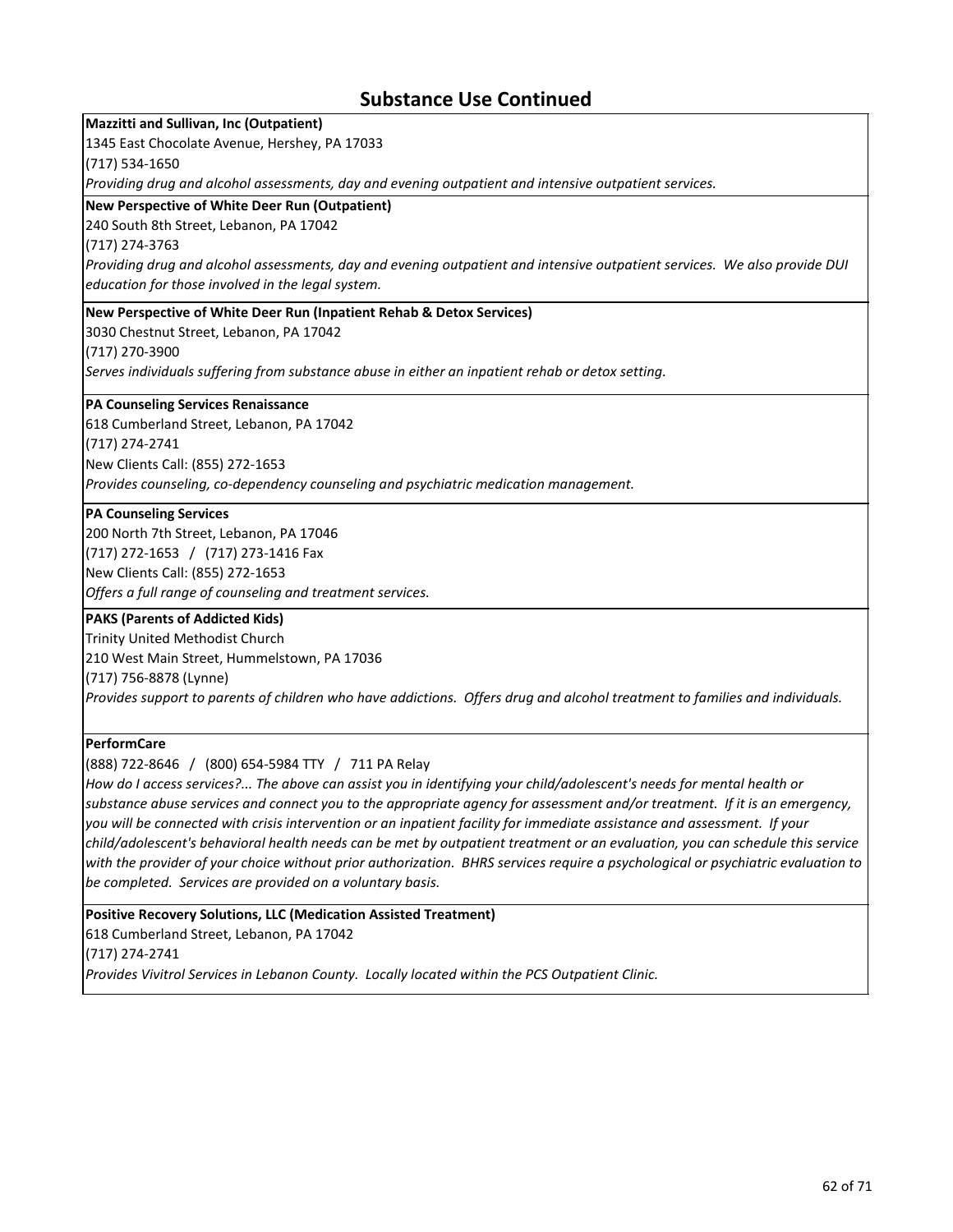## *Substance Use Continued*

#### **RASE Project**

815 Cumberland Street, Suite 205, Lebanon, PA 17042

(717) 277-7400

*A non-profit organization dedicated to assisting individuals and families affected by the disease of addiction. Providing a variety of recovery support and advocacy services including the Recovery Specialists Program (RSP) which is a community based service. RSP provides 1:1 recovery coaching designed to improve and increase an individual's level of life functioning and sustained recovery.*

### **T.W. Ponessa & Associates Counseling Services, Inc.**

15 South 9th Street, Lebanon, PA 17042

(717) 273-5992 / (717) 273-5995 Fax / (800) 437-5405 1st Time Appointments

www.twponessa.com

*We provide Drug and Alcohol and Co-Occurring (Mental Health and Substance Abuse) outpatient services including screening/assessments, outpatient individual counseling and groups. We utilize an evidence-based Hazelden Program that integrates Cognitive Behavioral Therapy, Motivational Enhancement Therapy and a 12 Step Facilitation model. Referrals are accepted directly from interested individuals or through community agencies.*

#### **Teen Challenge**

P.O. Box 98, Rehrersburg, PA 19550 (717) 933-4181

www.teenchallenge.com/Rehrersburg

*Serves men 18 years and up with drug and alcohol abuse problems.*

## **Support Groups**

#### **ABOARD's Autism Connection of PA**

autism-support.org

1-800-827-9385

*Parent run, non-profit group providing education, advocacy and support to parents and professionals.*

#### **Al-Anon**

800-671-5994

*Provides support for those affected by someone else's alcohol use.*

#### **Alcoholics Anonymous**

(717) 279-4989 *24 Hour Answering service for info on meeting times and places.*

*Provides support for recovering alcoholics.*

### **Alzheimer's Support Group**

Cornwall Manor (717) 273-2647 X8295

#### **Arthritis Foundation**

204 Butler Avenue, Suite 102, Lancaster, PA 17601 (717) 397-6271

#### **Aspergers Teens and Tweens and Parent Support Groups ABOARD**

1029 Beech Avenue, Hershey, PA 17033 717-533-9505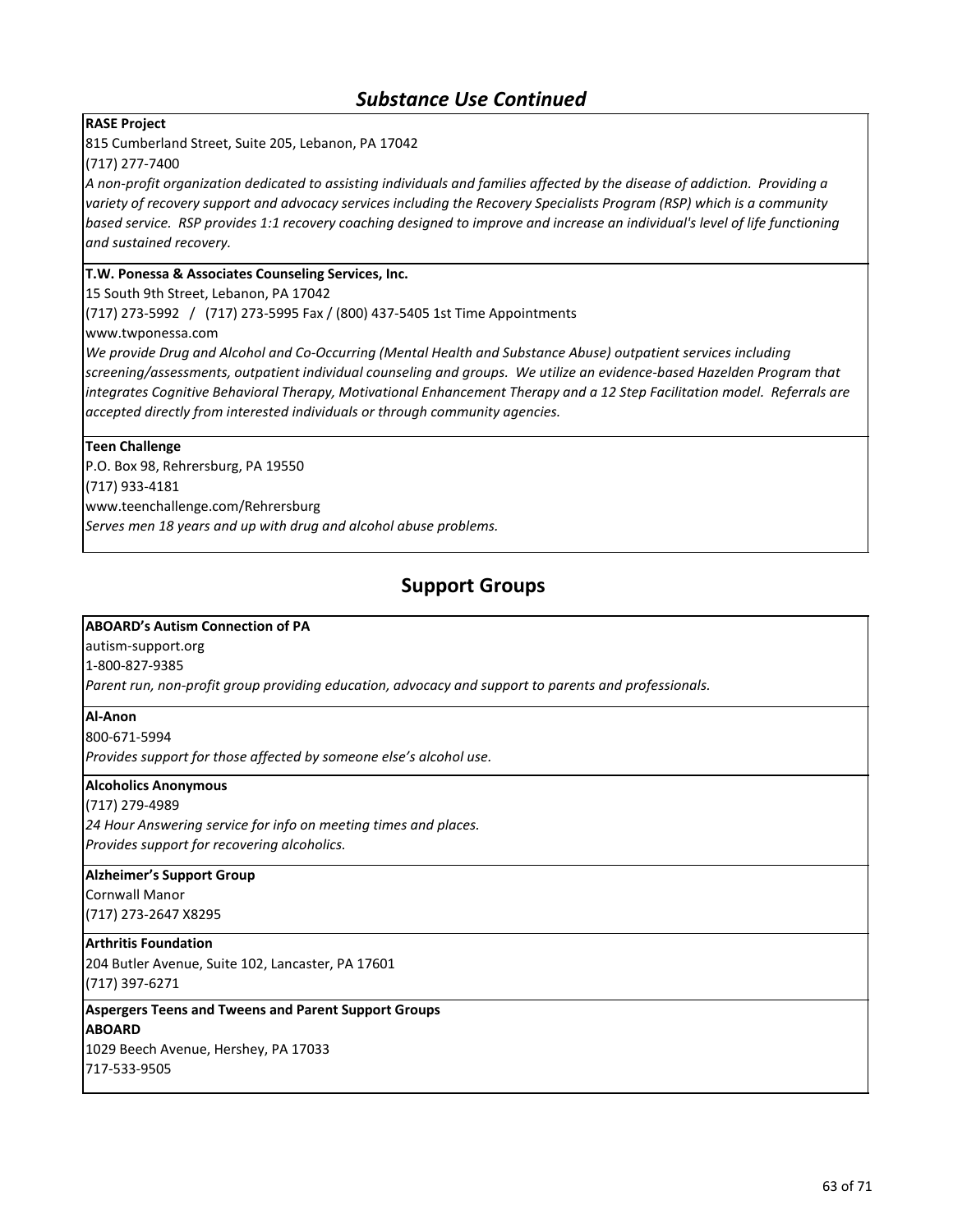#### **Asthma and Allergies Information Group American Lung Association**

800-932-0903

#### **At The Well**

*A support group for mothers of children with special needs. 1st Friday of the month at 9:30 am.*

Legend's Cafe 9 South 9th Street, Lebanon, PA 17042

*Join us as we support, encourage and pray for one another in our unique journey. Childcare is provided. Translation available if needed.*

Sheri Miller - 717-274-3673, smemiller@gmail.com Beth Lehman - 717-867-1246

#### **Autism Spectrum Support Group**

*The Autism Spectrum Support Group of Lebanon County's mission is to provide information, support and to connect families in the autism community through family activities and meetings. Schedule is posted on www.lebanonautism.com*  Contact Diane@lebanonautism.com or call 838-7946 or 838-4505 for information.

### **Bi-Polar Disorder Mutual Help Group**

**Bi-Polar Support Group**

(717) 397-7461

*Support group for people with Bipolar Disorder and their families.*

#### **Brain Injury Support Group**

Penn State Hershey Rehab Hospital, 1135 Old West Chocolate Avenue, Hummelstown, PA. 17033 Contact Melissa Carmen at 717-361-2854 or Sunshineblu18@aol.com *Meetings held 3rd Thursday of the month 7-8:30 PM. Support Group for people with brain injuries.*

### **Bridges**

(717) 671-3700

*A Six-week evening workshop offering education and support for young widows and widowers. Participants discover positive ways of coping emotionally and practically following the loss of a life partner.*

#### **Caregiver Support Group**

Mt. Hope Church Home - (717) 665-6365 X234 Linden Village Community Center - (717) 274-7400

#### **Caring for the Elderly Support Group**

Spring Creek Church of the Brethren, Hershey (717) 533-0466

### **Christian Alternative to AA**

Tri-County Worship Center, Bethel (717) 272-0127

**Chronic Fatigue Syndrome Support Group WellSpan Philhaven Hospital (717) 274-1727**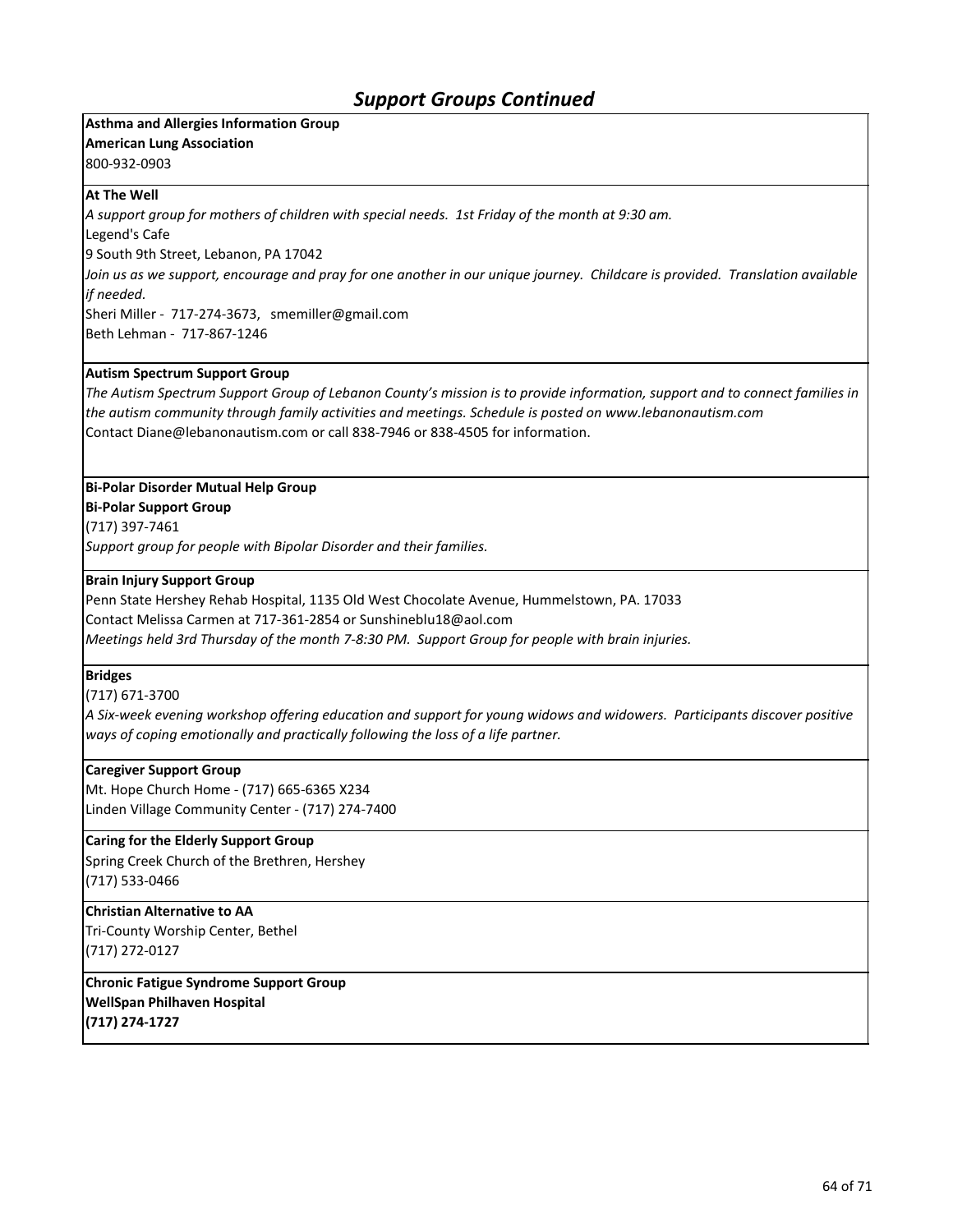### **Crisis/Catastrophe Support Group**

Quittie Glen, 417 Reigerts Lane, Annville, PA 17003

(717) 867-8335 x211

Find us at www.quittieglen.com.

Led by Dr. Parida, who uses the wisdom gained in his personal survival of catastrophe to empower others to rediscover hope *and rid themselves of negative emotional entanglements with their past. Three types of support services are available for persons whose lives are in chaos that conventional medical services alone have not been able to resolve. These include group support, individual support and family support which are organized around a combination of educational segments, inspirational stories and examples, and (most importantly) the promotion of each participant's growing awareness of their own spirituality and empowerment to inspire fellow participants.* 

#### **Chronic Pain Relief**

Quittie Glen, 417 Reigerts Lane, Annville, PA 17003

Contact: Dr. Parida at (717) 867-8335 x 211

Find us at www.quittieglen.com, under "Lifestyle Wellness Programs".

*Human beings are not created to suffer needlessly. Often chronic pain sufferers do not understand why they continue to have pain despite receiving treatment. The answer lies in the fact that the experience of chronic pain, in a very real sense, happens "in our brain" and we can change that experience. We recognize that much of the recovery occurs through adopting practices that activate our body's natural self-healing abilities.* 

#### **CoDA Recovery for Life Codependents Anonymous - WellSpan Hospital**

**(717) 964-1985**

#### **Compassionate Friends – Lebanon County Chapter**

(717) 272-9541

Support group for parents who have suffered the death of a child.

**Craft and Crochet Class of Susquehanna Association for the Blind and Vision Impaired Clients and family members** Cedar Haven - (717) 274-6711

#### **Divorce Care & DC4K (Divorce Care For Kids)**

For more information call (717) 838-3758 or visit their website at www.divorcecare.org for dates, times and locations.

## **Domestic Violence Support Group**

Domestic Violence Intervention - (717) 273-7190

#### **Down Syndrome Support Group of Lebanon County**

(717) 949-3939

*Parent Support Group for parents of children with Down Syndrome*

**Ex-Prisoner of War Support Group**

(717) 272-6621

**F.O.R.E. (Female Offender Reentry program of Lebanon County)** (717) 228-0405

#### **Families Joined**

Pa Counseling Services (Renaissance) - (717) 274-2741 or (717) 274-0427 *For families and friends of substance users/abusers.*

#### **Families Joined - Spanish Speaking**

Pa Counseling Services (Renaissance) - (717) 274-2741 or (717) 274-0427

Meets Mondays 5:45-7:15

*For families and friends of substance users/abusers.*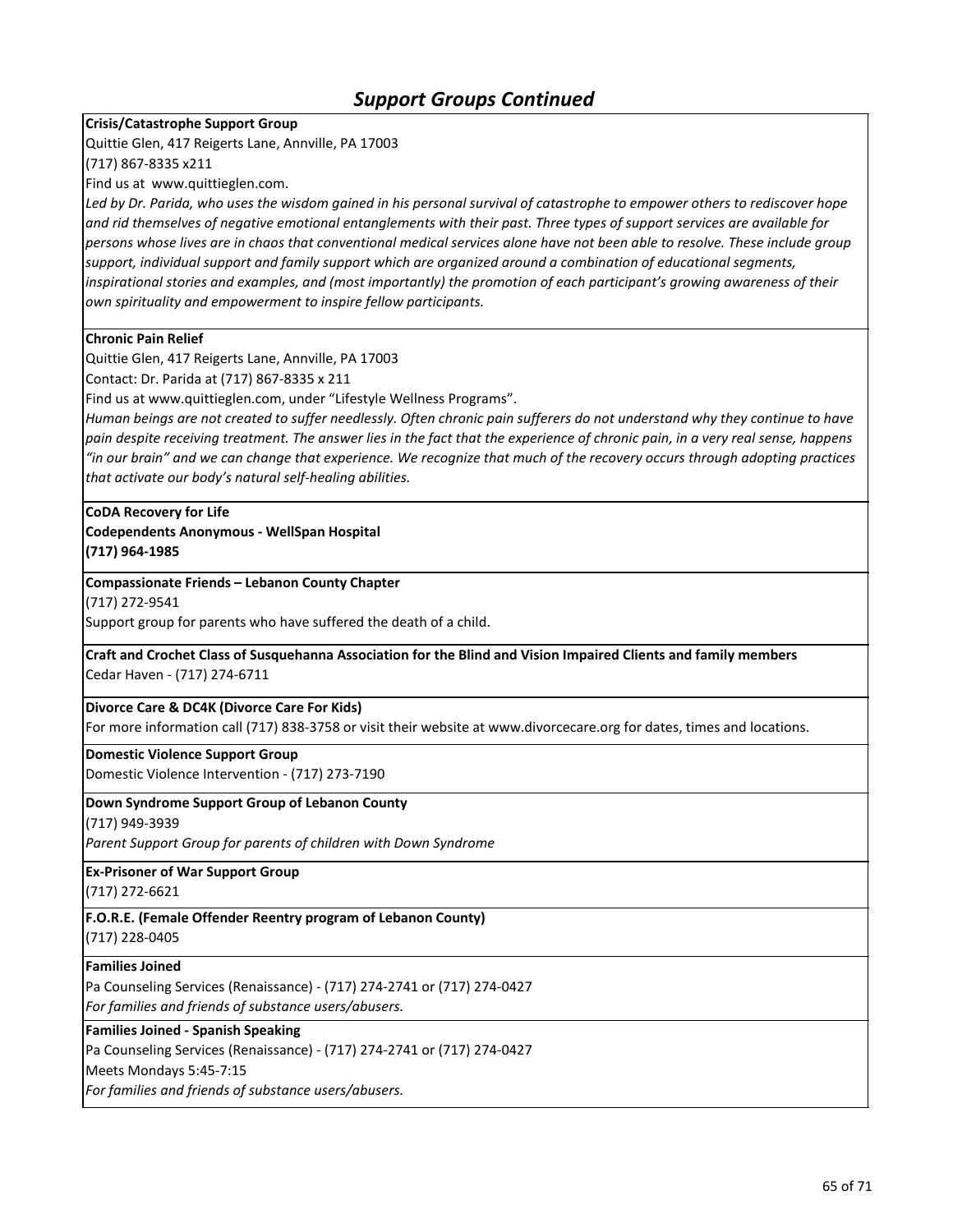| Fibromyalgia (Fibrositis) Support Group<br>(717) 270-6054                                                                                                                                                                                                                                                                                                                 |
|---------------------------------------------------------------------------------------------------------------------------------------------------------------------------------------------------------------------------------------------------------------------------------------------------------------------------------------------------------------------------|
| <b>Fibromyalgia Awareness and Education Group</b><br>(717) 397-6271                                                                                                                                                                                                                                                                                                       |
| <b>Gamblers Anonymous</b><br>(717) 737-8635                                                                                                                                                                                                                                                                                                                               |
| <b>Gluten Intolerance Group</b><br>Hershey Public Library - (717) 520-9817 Mailbox 2                                                                                                                                                                                                                                                                                      |
| <b>HIV/AIDS Support Group</b><br>800-867-1550                                                                                                                                                                                                                                                                                                                             |
| Insight<br>(717) 274-6711<br>Support group for people who are blind or visually impaired.                                                                                                                                                                                                                                                                                 |
| Kids Together, Inc<br>P.O. Box 45, Quakertown, PA 18951<br>Volunteer non-profit provides info on inclusive communities including an advocate education listserv, newsletter and website<br>information.                                                                                                                                                                   |
| La Leche League<br>(717) 272-6186<br>Helping mothers bring happiness and security to their babies through breast-feeding.                                                                                                                                                                                                                                                 |
| Lebanon County Children and Adults with Attention Deficit Disorder (CHADD)<br>Meetings are the 1st Tuesday of the month September to June 6:30 pm to 8:00 pm<br>Lebanon Community Library<br>125 North 7th Street, Lebanon, PA 17046<br>Web Site: www.chadd.org<br>CHADD is a national non-profit organization whose mission is to improve the lives of people with ADHD. |
| <b>Lebanon County Contact Youthline</b><br>Need someone to listen? Troubled, stressed, hurting or lonely? In a crisis and don't know where to turn?<br>Call (717) 272-4444.<br>24 hour helpline. Confidential and anonymous.                                                                                                                                              |
| <b>Lebanon Lupus Support Group</b><br>Lebanon VA Medical Center<br>888-215-8787                                                                                                                                                                                                                                                                                           |
| Living in Harmony (Bi Polar Support Group)<br>243 Schneider Drive Room #3, Lebanon, PA 17042<br>1st & 3rd Friday of every month from 1-3pm for more information<br>Call Paula at (717) 769-2922 or email Barb at blaquesheep@aol.com                                                                                                                                      |
| <b>Macular Degeneration Support Group</b><br>St. Andrews Presbyterian Church<br>(717) 867-4300                                                                                                                                                                                                                                                                            |
| <b>Mentors for Self Determination</b><br>1414 North Cameron Street, Suite B, Harrisburg,. PA 17103<br>717-233-2252, 877-233-2008<br>Statewide group for people with disabilities and families offers training, technical assistance and support through mentoring.                                                                                                        |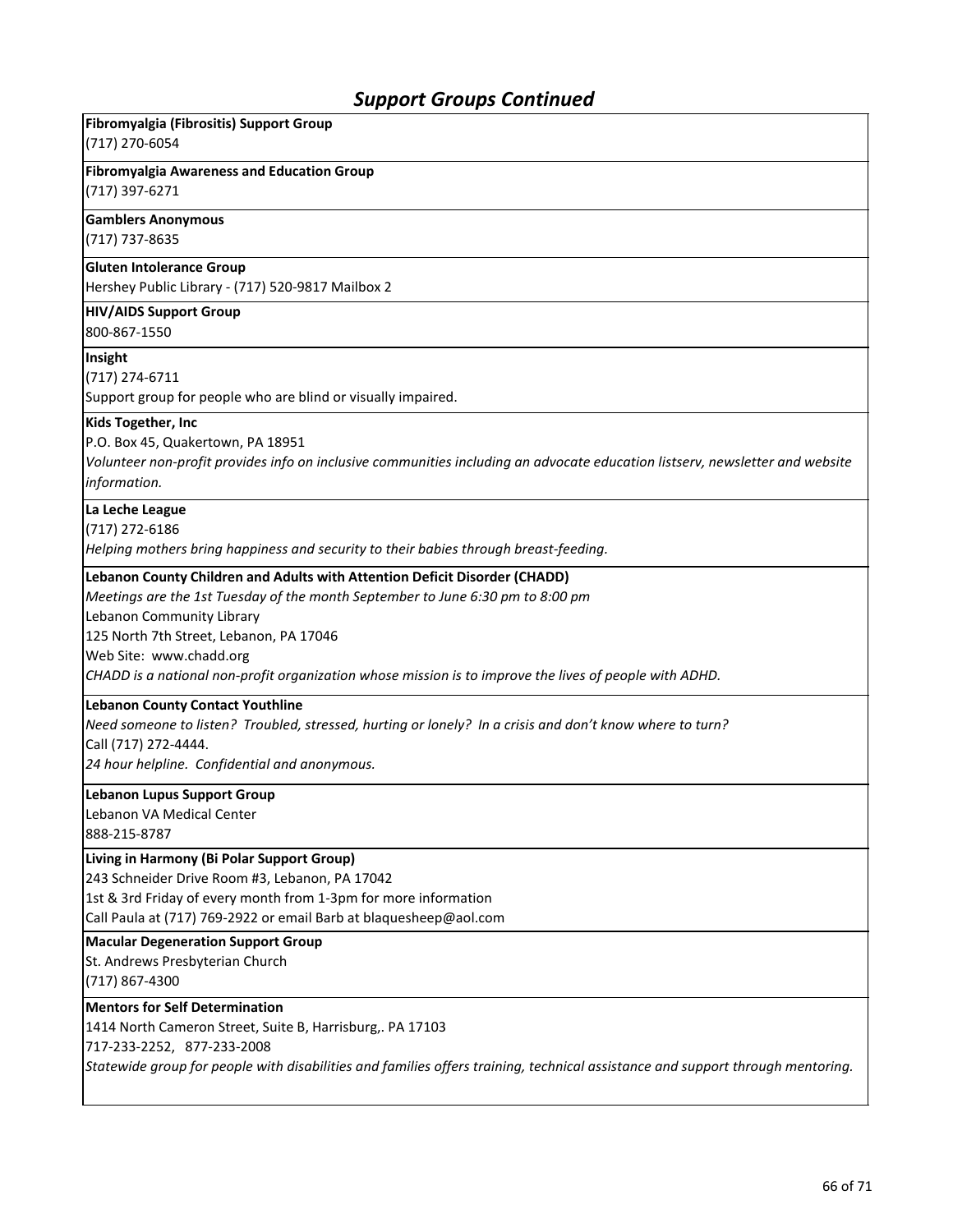| <b>MOMS - Mentoring Other Moms Spiritually</b>                                                                           |
|--------------------------------------------------------------------------------------------------------------------------|
| Lebanon Valley Bible Church                                                                                              |
| 1482 Horseshoe Pike, Lebanon, PA 17042                                                                                   |
| $(717)$ 361-8901                                                                                                         |
| Encourages women by providing support, friendship, encouragement and spiritual teaching. Structured program for children |
| birth to "homeschoolers" during meetings.                                                                                |
| <b>Moms and Tots</b>                                                                                                     |
| Annville Church of the Brethren                                                                                          |
| (717) 867-2972                                                                                                           |
| <b>Multiple Sclerosis and Caregivers Support Group</b>                                                                   |
| Lebanon County Library                                                                                                   |
| (717) 838-7212                                                                                                           |
| <b>Narcotics Anonymous</b>                                                                                               |
| 24 Hour Answering service for info on meeting times and places                                                           |
| (717) 279-4970                                                                                                           |
| <b>Parents Together Support Group</b>                                                                                    |
| Lebanon Family Health Services                                                                                           |
| 615 Cumberland Street, Lebanon, PA 17042                                                                                 |
| (717) 274-9684                                                                                                           |
| Thursday $6:30 - 8:00$ pm                                                                                                |
| <b>Parkinson's Support Group</b>                                                                                         |
| <b>Cornwall Manor</b>                                                                                                    |
| (717) 270-1692                                                                                                           |
| Phoenix Society for Burn Survivors Inc.                                                                                  |
| 5803 Stephens Crossing, Mechanicsburg, PA 17050                                                                          |
| (717) 796-0455, (800) 888-2876                                                                                           |
| Peer support for burn survivors.                                                                                         |
|                                                                                                                          |
| <b>Pink Complete Breast Cancer Survivor</b>                                                                              |
| Michelle Remlinger                                                                                                       |
| (717) 376-1391                                                                                                           |
| Prader-Willi Syndrome Association of Pennsylvania                                                                        |
| Debbie Fabio                                                                                                             |
| 104 Persimmon Place, Cranberry Township, PA 16066<br>724-779-4415                                                        |
|                                                                                                                          |
| <b>Prostate Cancer Support Group</b>                                                                                     |
| Christ Presbyterian Church                                                                                               |
| South Central Pennsylvania Sickle Cell Council                                                                           |
| 3211 North Front Street, Suite 103, Harrisburg, PA 17110                                                                 |
| (717) 234-3358                                                                                                           |
| Community-based supportive service programs for people and families affected by Sickle Cell Disease.                     |
| <b>Spectrum Friends</b>                                                                                                  |
| 1705 East Cumberland Street (A&M Pizza)                                                                                  |
| Facilitator: Dave Knauss (717) 307-9710 dcknauss@verizon.net                                                             |
| Group meets third Wednesday of each month from 6:30pm to 8:30pm                                                          |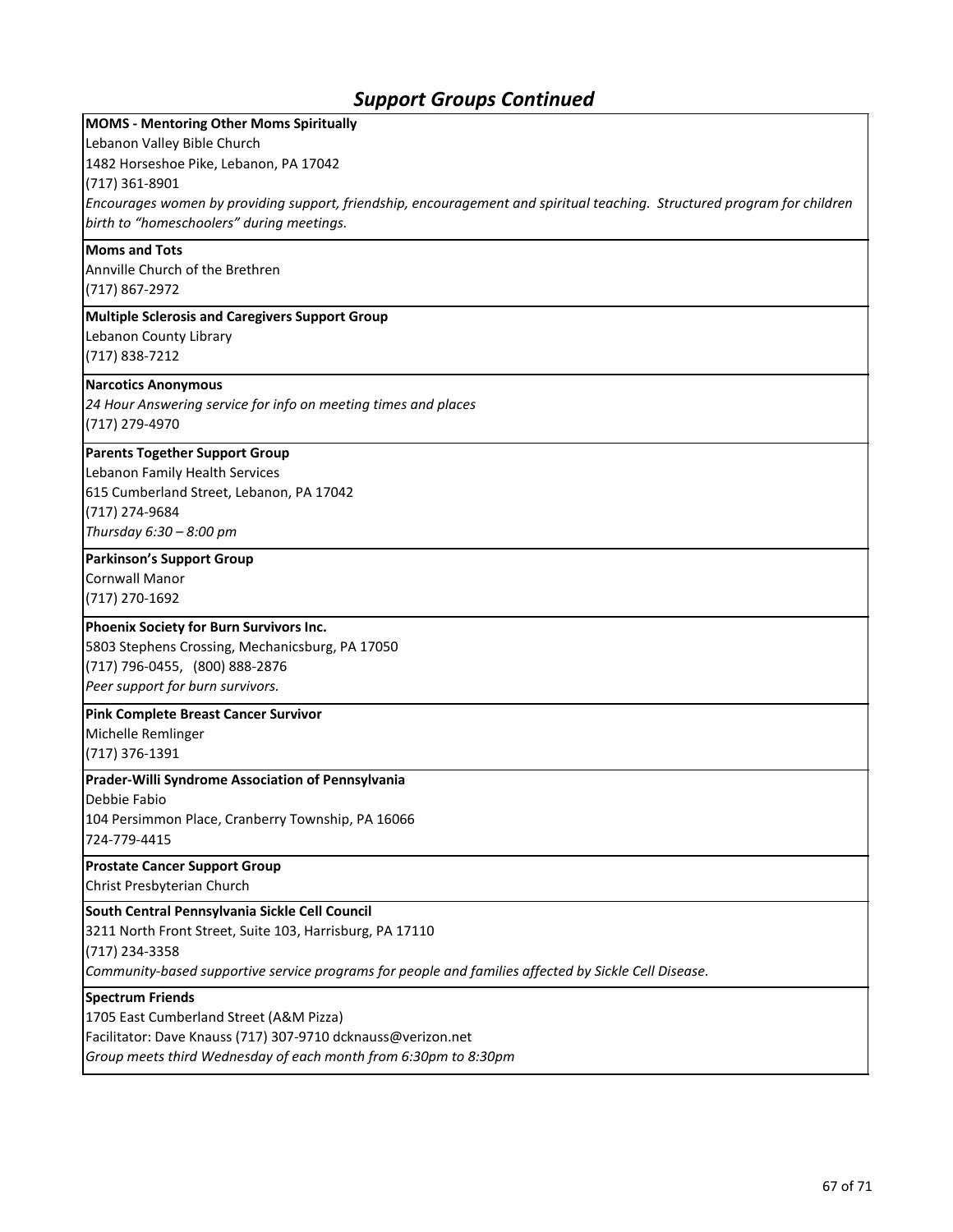#### **Stress Reduction**

Quittie Glen, 417 Reigerts Lane, Annville, PA 17003

Contact: Dr. Parida at (717) 867-8335 x211

Find us at www.quittieglen.com, under "Lifestyle Wellness Programs."

*We recognize that adverse events get stored as burdens that have the potential to increase with time and cause chronic stress.* 

#### **Stroke Support Group**

Hershey Medical Center (717) 531-0003

#### **Survivors of Suicide**

WellSpan Philhaven Grace M. Pollock Training & Community Center

283 Butler Road, Mt. Gretna, PA 17064

(717) 273-8871

**S***upport group for those affected by the suicide of a loved one. Meets the 2nd Wednesday of each month from 6:30-8:00pm. Contact Mr. Mohammed for more information at Ymohammed@WellSpan Philhaven.org.*

#### **TOPS**

Calvary Church (717) 866-2405, (717) 272-1892

### **Transition**

#### **Center for Independent Living**

Disability Empowerment Center 467 New Street, Lebanon, PA 17046 (717) 273-1057

#### **CMU**

1349 Cumberland Street, Lebanon, PA 17042

(717) 644-9600

www.cmu.cc

*CMU provides Supports Coordination services for children (3 and older) and adults who have an intellectual disability. Supports Coordinators help individuals and their families to develop an individualized plan and then assist with locating, coordinating and monitoring needed supports and services.*

#### **PA Protection and Advocacy, Inc.**

1414 North Cameron Street, Suite C, Harrisburg, PA, 17103

(717) 236-8110, 800-692-7443 (in PA), 877-375-7139 TTY

*A Statewide non-profit corporation to advance and protect the civil rights of all adults and children with disabilities. Works with people with disabilities and their families to ensure their rights to live in their communities with the services they need, to receive a full and inclusive education, to live free of discrimination, abuse and neglect, and to have control and selfdetermination over their services.*

**Pennsylvania Client Assistance Program (CAP)**

Philadelphia Office - 215-557-7112, 1-888-745 -2357

Harrisburg Office - 717-364-1733

info@equalemployment.org

*Advocacy program helps people who are seeking services from the OVR, blindness, visual Services, Centers for Independent Living and other programs funded under Federal Law. Provides information and advice about rehabilitation programs, legal rights and responsibilities and resolves problems that arise when seeking services.*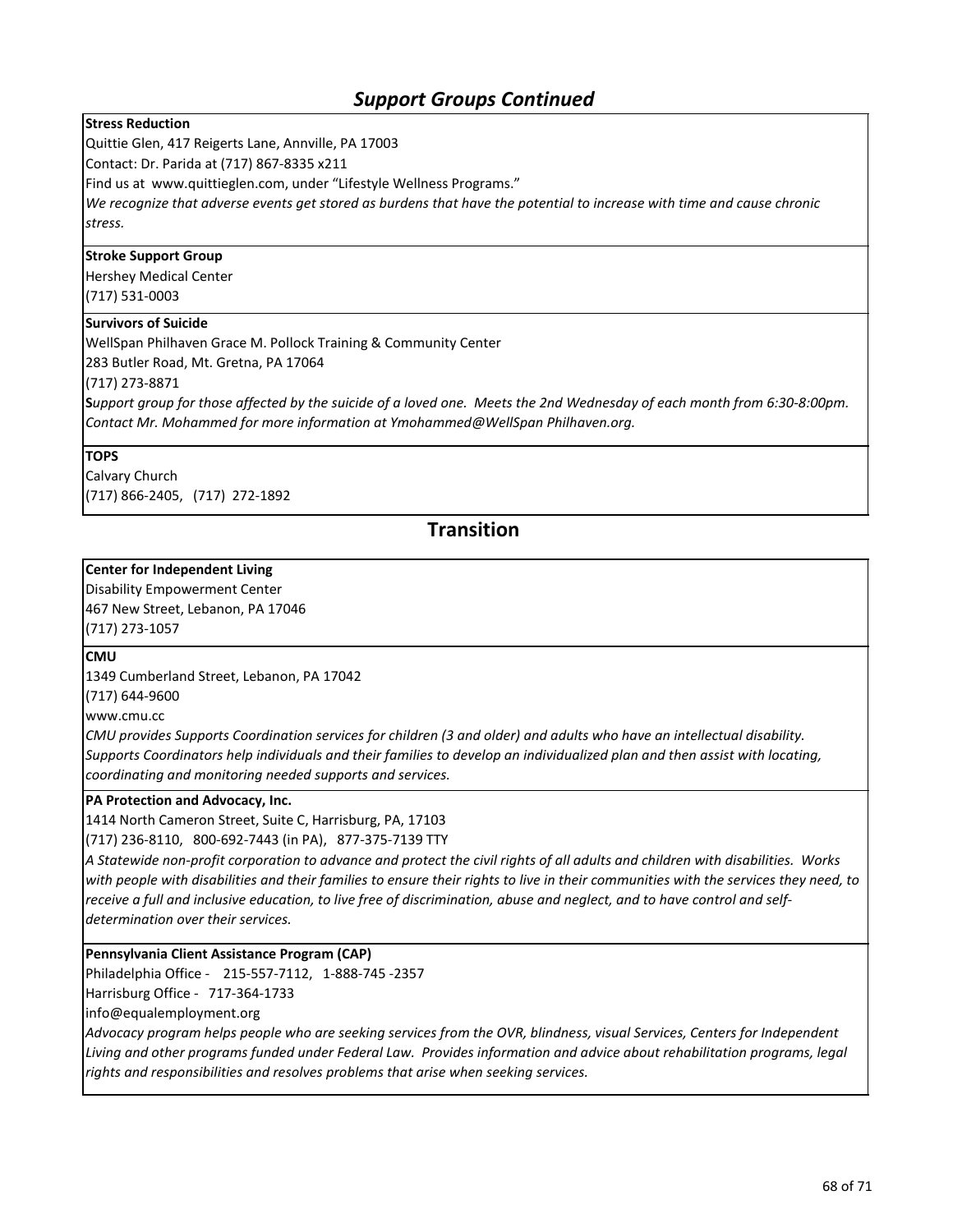## **Transition Continued**

#### **PROBE**

303 Chestnut Street, Office 1, Lebanon, PA 17042

(717) 273-2090

*Provides budget counseling as well as specialized career counseling for low-income, single parents, homemakers and pregnant/parenting teens, so that they can attain emotional and economic independence.*

#### **Quest (Quality Employment Services and Training, Inc.)**

704 Metro Drive, Lebanon, PA 17042 (717) 273-8118, (717) 273- 2580 Email: paquest.com

*Provides vocational evaluation, training and job placement for individuals with disabilities over the age of 17.*

#### **Youth Advocate Programs, Inc**

2007 North Third Street, Harrisburg, PA 17102 717-232-7580

*The agency mission is to provide community-based of individuals who are, have been, or may be subject to compulsory placement in public or private institutions alternatives for the care and protection.*

## **Transportation**

#### **Lebanon County Community Action Partnership TACC (Transportation and Child Care) Program**

503 Oak Street, Lebanon, PA 17042

(717) 273-9328

*Provides assistance with child care and transportation for eligible families.*

#### **Lebanon Transit**

(717) 274-3664

www.lebanontransit.org

*COLT buses and mini-buses are fully accessible. If for some reason you are unable to get to the bus stop and are ADA certified, call COLT for more information on how to get a ride on the* 

*complimentary paratransit service or on how to apply for ADA certification.* 

#### **Bus Service**

Weekdays - 6:00 am to 11:35 pm. Saturday - 7:30 am to 11:35 pm For fare information call: (717) 274-3664.

#### **Mini Bus Service**

Inside City Limits Monday – Friday - 8:00 am to 5:00 pm Saturday – 8 am to 4 pm Outside City Limits Monday - Friday - 8:00 am to 3:30 pm

Appointments must be called in the prior day from 8:00 am to 2:00 pm - (717) 274-3514

### **No Service on Holidays:** New Years Day, Memorial Day, Independence Day, Labor Day, Thanksgiving, Christmas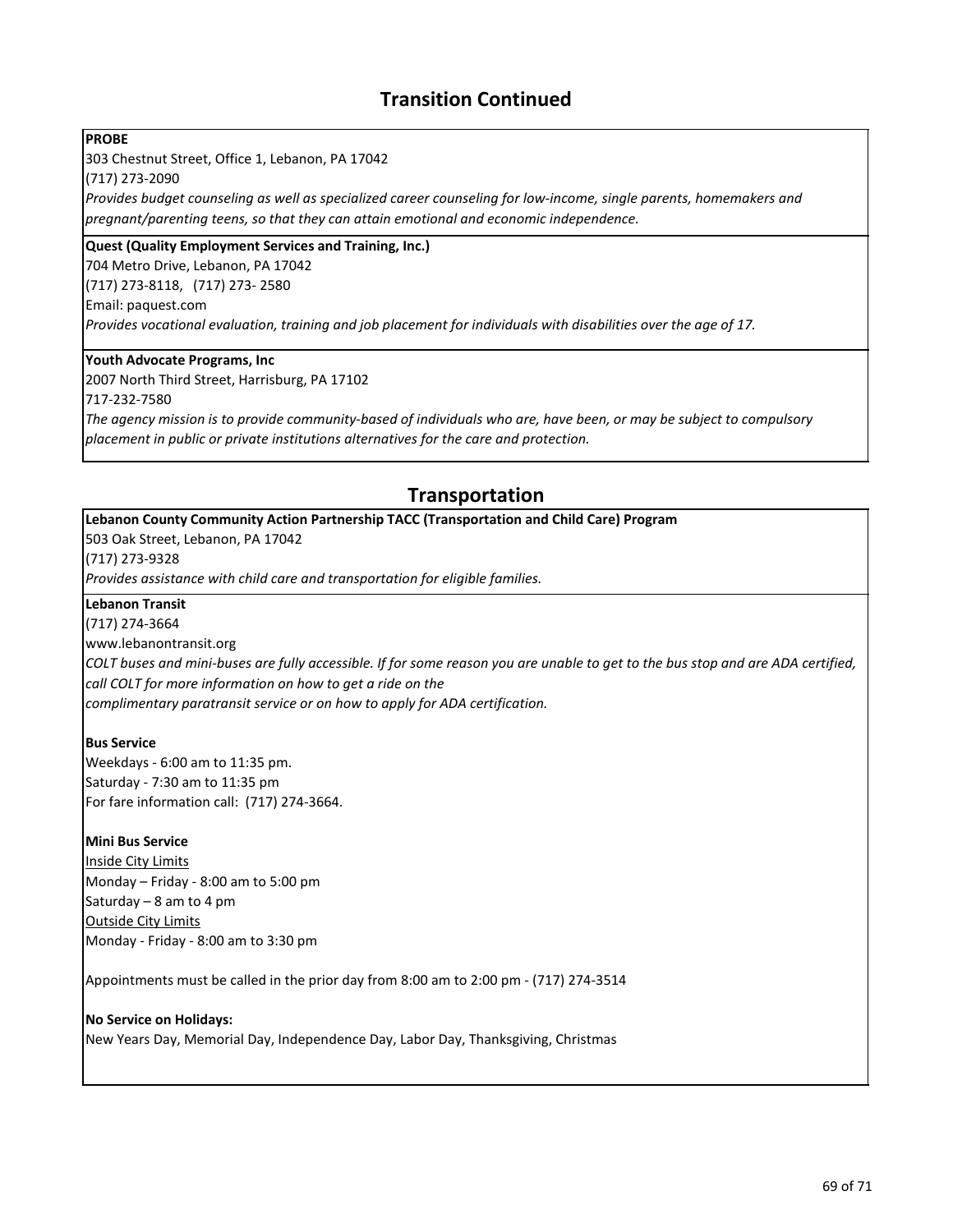## **Transportation Continued**

**Lebanon County Community Action Partnership** Medical Assistance Transportation Program 503 Oak Street, Lebanon, PA 17042 (717) 273-9328 *Arranges transportation for Medical Assistance Recipients.*

## **Volunteer Opportunities**

#### **Alley Center for the Blind**

2550 Hanford Drive, Lebanon, PA. 17042

www.sabvi.com

Contact: Stephanie Wolpert at (717) 291-5951 Ext. 155 or swolpert@sabvi.com

#### **American Cancer Society**

www.cancer.org

Contact: Melissa Murphy at (717) 397-3745 or melissa.murphy@cancer.org

#### **Big Brothers Big Sisters Of the Capital Region**

www.capbigs.org Contact: Steven Early at (717) 236-0199

#### **Compeer of Lebanon County**

4 South Fourth Street, Unit C, Lebanon, PA. 17042 www.compeer-lebanon.org Contact: Jill Wikel at (717) 272-8317

#### **Cornwall Mannor**

P.O. Box 125, Cornwall, PA. 17016 (717) 273-2647

#### **Developmental & Disability Services**

1126 Walnut Street, Lebanon, PA. 17042 www.ddslebanon.org Contact: Jessica Penchard at (717) 274- 3493 or vpdevelopment@ddslebanon.org

#### **WellSpan Hospital**

**P.O. Box 1281, 4th & Walnut Streets, Lebanon, PA. 17042**

**www.gshleb.org**

**Contact: Tracy Johnsen at (717) 270-7965 or tjohnsen@gshleb.org**

#### **Lebanon County Area Agency on Aging**

710 Maple Street, Second Floor, Lebanon, PA. 17046

Contact: Michelle Long - MLong@lebcnty.org or lebcoaaa@lebcnty.org or (717) 273-9262

*Offering volunteer opportunities including: Meals On Wheels Drivers, Exercise Group Leaders, Apprise Volunteers (Insurance Counseling), Property Tax/ Rent Rebate application assistance, Drivers to escort to medical appointments (out of county), Tax Preparation and Office Task Helpers.*

#### **Literacy Council of Lancaster Lebanon**

457 Cumberland Street, Suite 1, Lebanon, PA. 17042 www.adultlit.org Contact: Cathy Roth at (717) 274-3461 or cathy@adultlit.org